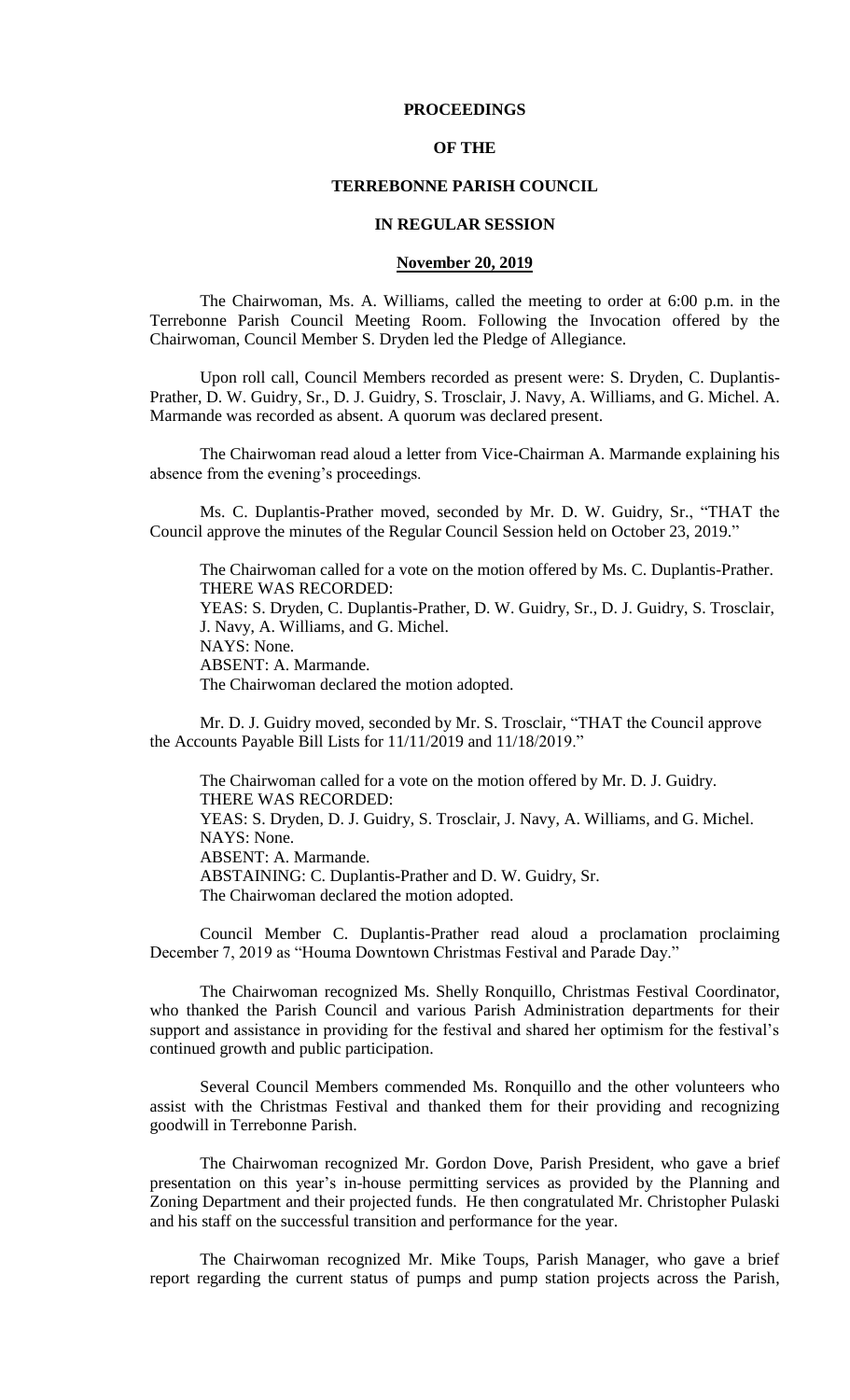including those at Enterprise Marine, South Ellendale Estates, Smithridge, Williams Street, and the drainage project sites at Valhi Boulevard.

A brief discussion ensued regarding the Parish's current and projected plans for installing manually-operated winches for flap gates and for the Parish's ability to install additional pumps at various stations with sumps manufactured to accommodate additional pumps immediately.

The Chairwoman recognized Mr. Steve Pavlovich, Mosquito Control Services, who gave a presentation on current mosquito control procedures and spraying routes throughout Terrebonne Parish. He then shared his optimism for GIS mapping and real-time tracking and routing programs currently being considered for implementation in their procedures to inform the public of where and when areas throughout the Parish would be sprayed.

Several Council Members thanked Mr. Pavlovich and Mosquito Control Services for their commitment to serving and providing for the public. They then shared their optimism for the potential tracking improvements currently being considered as benefits for improving public health and public awareness.

Mr. J. Navy moved, seconded by Mr. D. J. Guidry, "THAT the Council open public hearings at this time."

The Chairwoman called for a vote on the motion offered by Mr. J. Navy. THERE WAS RECORDED: YEAS: S. Dryden, C. Duplantis-Prather, D. W. Guidry, Sr., D. J. Guidry, S. Trosclair, J. Navy, A. Williams, and G. Michel. NAYS: None. ABSENT: A. Marmande. The Chairwoman declared the motion adopted.

The Chairwoman recognized the public for comments on the following:

A. An ordinance to amend the existing "No Parking Any Time" on the north side of Buron Street to extend from the intersection with Mahler Street to the intersection with Engeron Street, then from the intersection with Leona Street to Grand Caillou Road.

There were no comments from the public on the proposed ordinance.

Ms. C. Duplantis-Prather moved, seconded by Mr. D. W. Guidry, Sr., "THAT the Council close the aforementioned public hearing."

The Chairwoman called for a vote on the motion offered by Ms. C. Duplantis-Prather. THERE WAS RECORDED: YEAS: S. Dryden, C. Duplantis-Prather, D. W. Guidry, Sr., D. J. Guidry, S. Trosclair, J. Navy, A. Williams, and G. Michel. NAYS: None. ABSENT: A. Marmande. The Chairwoman declared the motion adopted.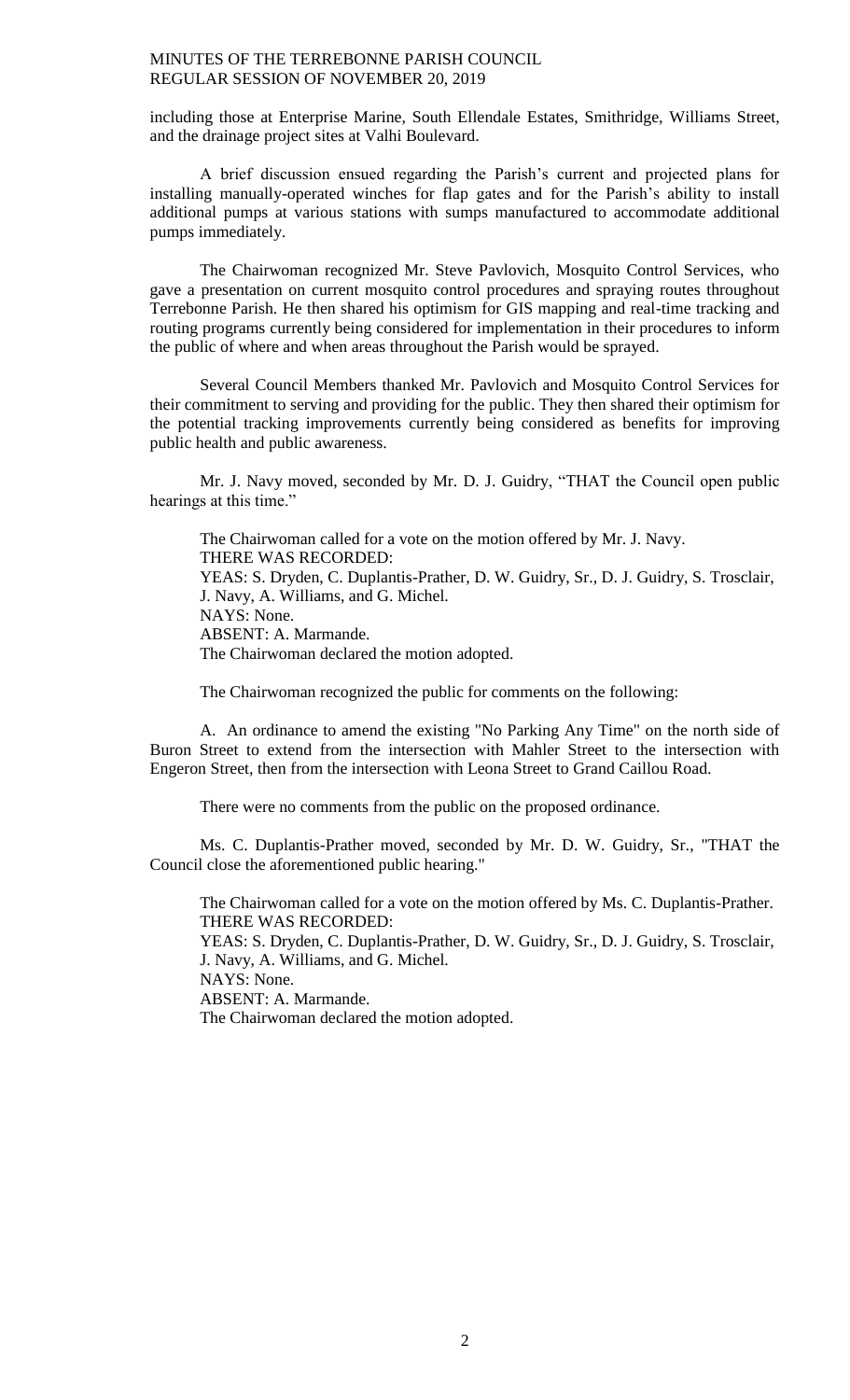OFFERED BY: MRS. C. DUPLANTIS-PRATHER SECONDED BY: MR. D. W. GUIDRY, SR.

### **ORDINANCE NO. 9108**

AN ORDINANCE AMENDING THE PARISH CODE OF TERREBONNE PARISH, CHAPTER 18. MOTOR VEHICLES AND TRAFFIC, ARTICLE V. STOPPING, STANDING AND PARKING, DIVISION 1. PARISH, SECTION 18-247. NO PARKING ANY TIME, TO AMEND THE EXISTING "NO PARKING ANY TIME" ON THE NORTH SIDE OF BURON STREET TO EXTEND FROM ITS INTERSECTION WITH MAHLER STREET TO THE INTERSECTION WITH ENGERON STREET, THEN FROM THE INTERSECTION WITH LEONA STREET TO GRAND CAILLOU ROAD; AND AUTHORIZE THE INSTALLATION OF SAID SIGNS; AND TO ADDRESS OTHER MATTERS RELATIVE THERETO.

### **SECTION I**

**BE IT ORDAINED** by the Terrebonne Parish Council, in regular session convened, acting pursuant to the authority invested in it by the Constitution and laws of the State of Louisiana, the Home Rule Charter for a Consolidated Government for Terrebonne Parish, and including, but not limited to, LSA R.S. 33:1368 and other statutes of the State of Louisiana, to amend the Parish Code of Terrebonne Parish, Chapter 18, Article V, Section 18-247 to amend the existing No Parking Zone along the north side of Rosemary Avenue to extend from the intersection of Mahler Street for a distance of approximately 530' to the intersection of Engeron Street then from the intersection of Leona Street for a distance of 535' to Grand Caillou Road as depicted on the attached map and to provide for the installation of said signs.

# **SECTION II**

If any word, clause, phrase, section or other portion of this ordinance shall be declared null, void, invalid, illegal, or unconstitutional, the remaining words, clauses, phrases, sections or other portions of this ordinance shall remain in full force and effect, the provisions of this section hereby being declared to be severable.

#### **SECTION III**

Any ordinance or part thereof in conflict herewith is hereby repealed.

### **SECTION IV**

This ordinance shall become effective upon approval by the Parish President or as otherwise provided in Section 2-13 (b) of the Home Rule Charter for Consolidated Government for Terrebonne Parish, whichever occurs sooner.

This ordinance, having been introduced and laid on the table for at least two weeks, was voted upon as follows:

THERE WAS RECORDED: YEAS: S. Dryden, C. Duplantis-Prather, D. W. Guidry, Sr., D.J. Guidry, S. Trosclair, J. Navy, A. Williams and G. Michel. NAYS: None. NOT VOTING: None. ABSTAINING: None. ABSENT: A. Marmande. The Chairwoman declared the ordinance adopted on this, the 20th day of November 2019.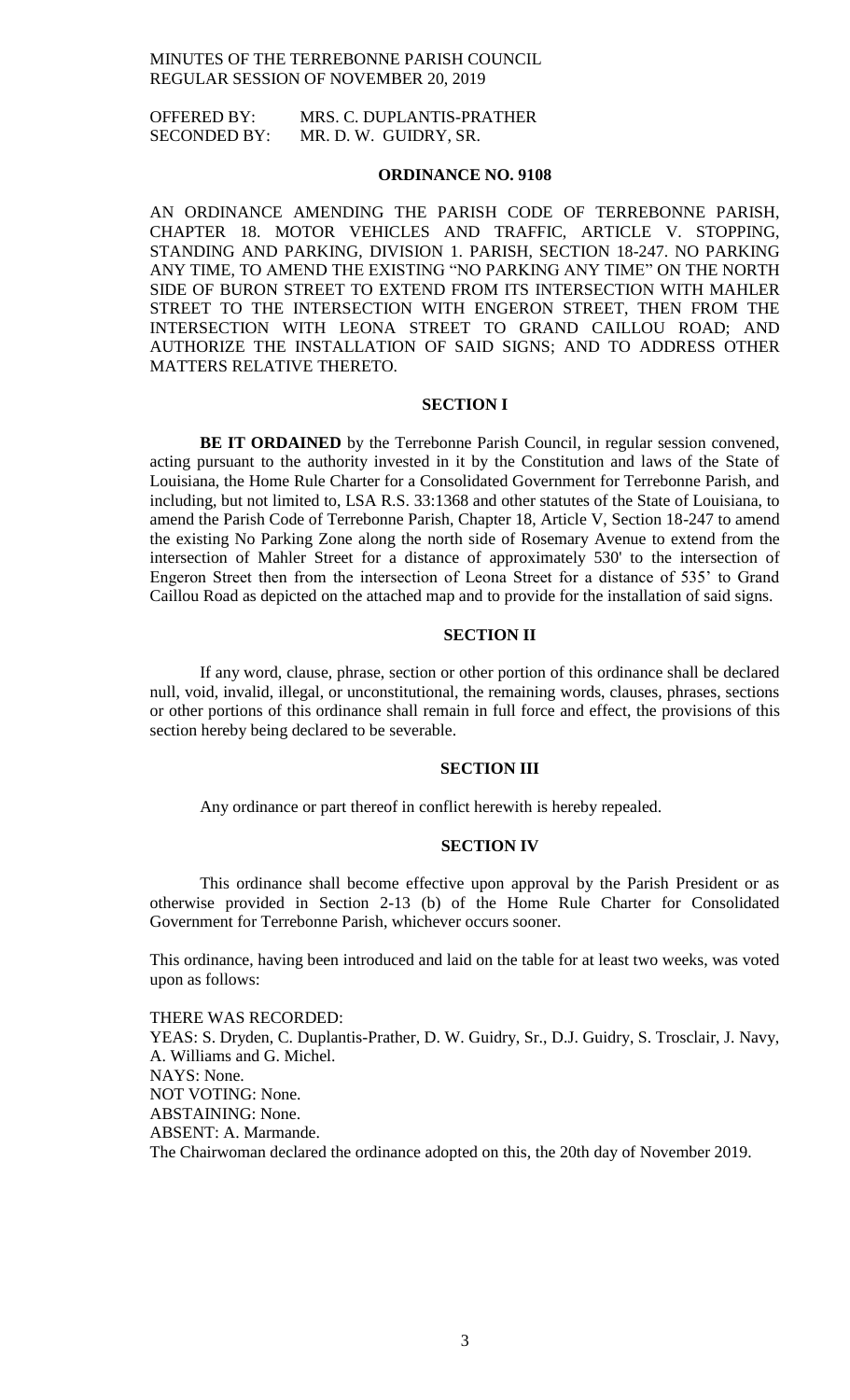The Chairwoman recognized the public for comments on the following:

B. A proposed ordinance to declare as surplus a tax property located at 114 Gustave Court adjudicated to Terrebonne Parish Consolidated Government and to acquire authorization to dispose of said property in accordance with LA R.S. 47:2196.

There were no comments from the public on the proposed ordinance.

Ms. C. Duplantis-Prather moved, seconded by Mr. D. W. Guidry, Sr., "THAT the Council close the aforementioned public hearing."

The Chairwoman called for a vote on the motion offered by Ms. C. Duplantis-Prather. THERE WAS RECORDED: YEAS: S. Dryden, C. Duplantis-Prather, D. W. Guidry, Sr., D. J. Guidry, S. Trosclair, J. Navy, A. Williams, and G. Michel. NAYS: None. ABSENT: A. Marmande. The Chairwoman declared the motion adopted.

OFFERED BY: MRS. C. DUPLANTIS-PRATHER SECONDED BY: MR. D. W. GUIDRY, SR.

# **ORDINANCE NO. 9109**

DECLARING PROPERTY ADJUDICATED TO TERREBONNE PARISH CONSOLIDATED GOVERNMENT AS SURPLUS AND NOT NEEDED FOR A PUBLIC PURPOSE; 114 GUSTAVE CT. (PARCEL #54608) WITH OWNERS OF RECORD OF ANTHONY AUGUST AND JO ALLIE VOIRON AND TO ADDRESS OTHER MATTERS RELATIVE THERETO.

**WHEREAS**, 100% of immovable property owned by Anthony August and Jo Allie Voiron and described below was adjudicated to the Terrebonne Parish Consolidated Government on June 23, 2016 for nonpayment of taxes; and

**WHEREAS**, the three (3) year period for redemption provided by Art. 7, §25 of the Louisiana Constitution has elapsed without redemption; and

**WHEREAS**, the Terrebonne Parish Consolidated Government now wishes to declare the property described below surplus and not needed for a public purpose and to dispose of said property in accordance with LA R.S. 47:2196, *et seq*.; and

**NOW BE IT ORDAINED** by the Terrebonne Parish Council, on behalf of the Terrebonne Parish Consolidated Government, that the following described property adjudicated to the Terrebonne Parish Consolidated Government, with an owners of record of Anthony August and Jo Allie Voiron and depicted on the attached plat, if any, is hereby declared surplus:

# **PORTION OF LOT 2 BLOCK 2 BOQUET S/D #2.**

**BE IT FURTHER ORDAINED**, by the Terrebonne Parish Council, on behalf of the Terrebonne Parish Consolidated Government, that Administration be hereby authorized to dispose of the property in accordance with LA R.S. 47:2196, *et seq*. and inclusive of the following terms.

## **SECTION I**

Each bid shall be accompanied by a deposit in the form of a Certified Check, Cashier's Check, Money Order or Bid Bond with Power of Attorney (Letters of Credit WILL NOT be accepted) in the amount of twenty percent (20%) of the proposed price made payable to the Terrebonne Parish Consolidated Government. Bid deposits made for non-winning bids shall be returned. The bid deposit made with the winning bid shall be non-refundable, unless redemption occurs, and paid towards the purchase price. The balance of the purchase price is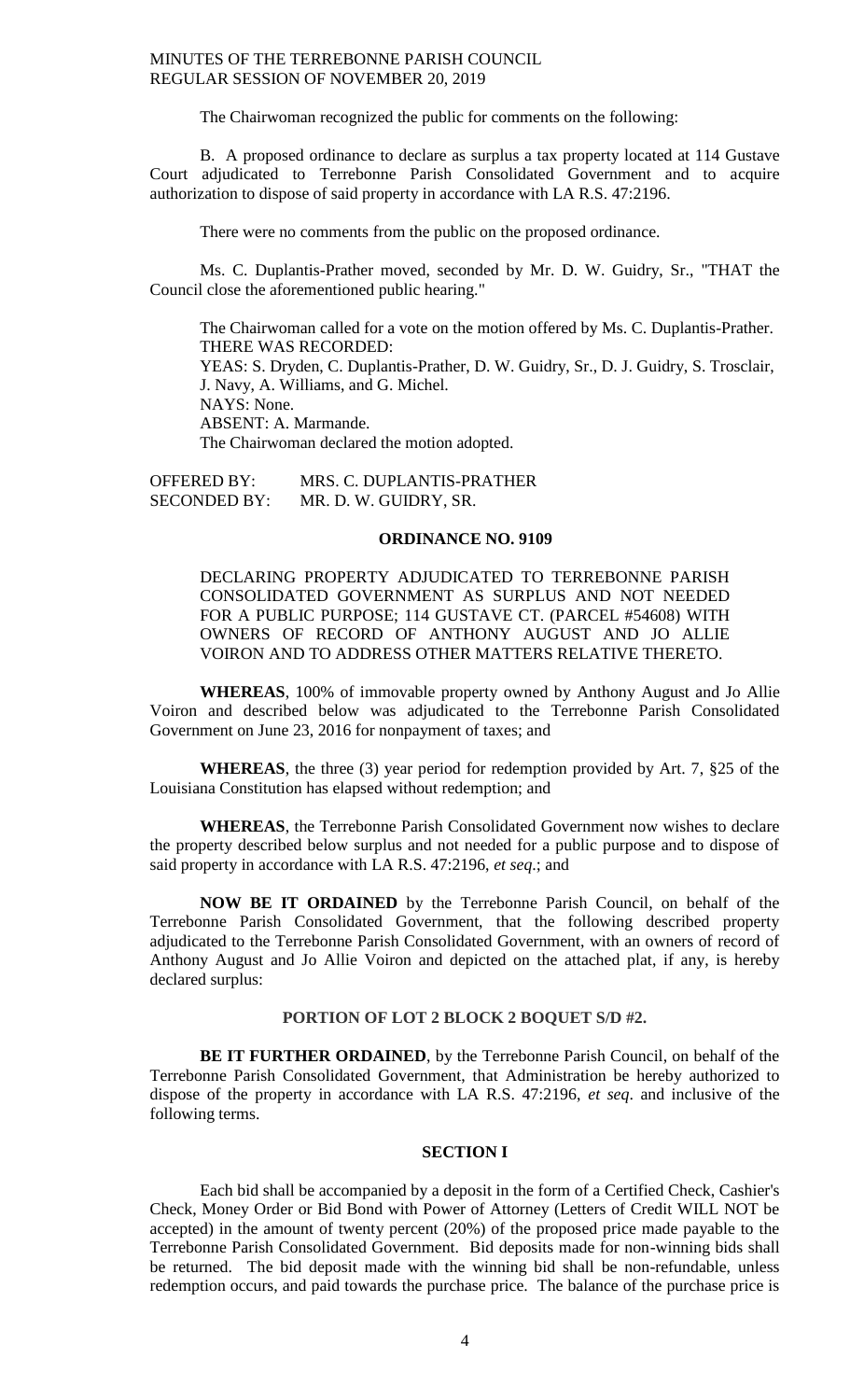due at the time of closing and payable in the form of a Certified Check, Cashier's Check, or Money Order.

# **SECTION II**

Additionally, the winning bidder shall bear the cost of recording the sale document into the conveyance records of the Parish of Terrebonne pursuant to La. R.S. 47:2207.

### **SECTION III**

The winning bidder, otherwise known as the Purchaser or Acquirer, of this adjudicated property is solely responsible for compliance with La. R.S. 47:2206 regarding notification of parties who may have had an interest in the property regarding their rights of redemption and La. R.S. 47:2208 regarding recordation of those notices. Copies of the applicable law will be distributed along with bid packets for this adjudicated property. Terrebonne Parish Consolidated Government has not and will not perform these requirements; thus, it is the purchaser's or acquiring person's responsibility to do so. Terrebonne Parish Consolidated Government encourages the Purchaser or Acquiring Person to consult legal counsel regarding Louisiana law on adjudicated property.

### **SECTION IV**

By acquiring a bid packet for the bid/purchase of this adjudicated property, each bidder acknowledges that he/she/it has received all information discussed in this ordinance as well as the statutes (laws) discussed in Section II above, and that he/she/it understands these procedures must be followed in order to fully protect he/she/its rights in the adjudicated property purchased from the parish.

# **SECTION V**

If any word, clause, phrase, section or other portion of this ordinance shall be declared null, void, invalid, illegal, or unconstitutional, the remaining words, clauses, phrases, sections and other portions of this ordinance shall remain in force and effect, the provisions of this ordinance hereby being declared to be severable.

#### **SECTION VI**

Any ordinance or part thereof in conflict herewith is hereby repealed.

This ordinance, having been introduced and laid on the table for at least two weeks, was voted upon as follows:

THERE WAS RECORDED: YEAS: S. Dryden, C. Duplantis-Prather, D. W. Guidry, Sr., D.J. Guidry, S. Trosclair, J. Navy, A. Williams and G. Michel. NAYS: None. NOT VOTING: None. ABSTAINING: None. ABSENT: A. Marmande. The Chairwoman declared the ordinance adopted on this, the 20th day of November 2019.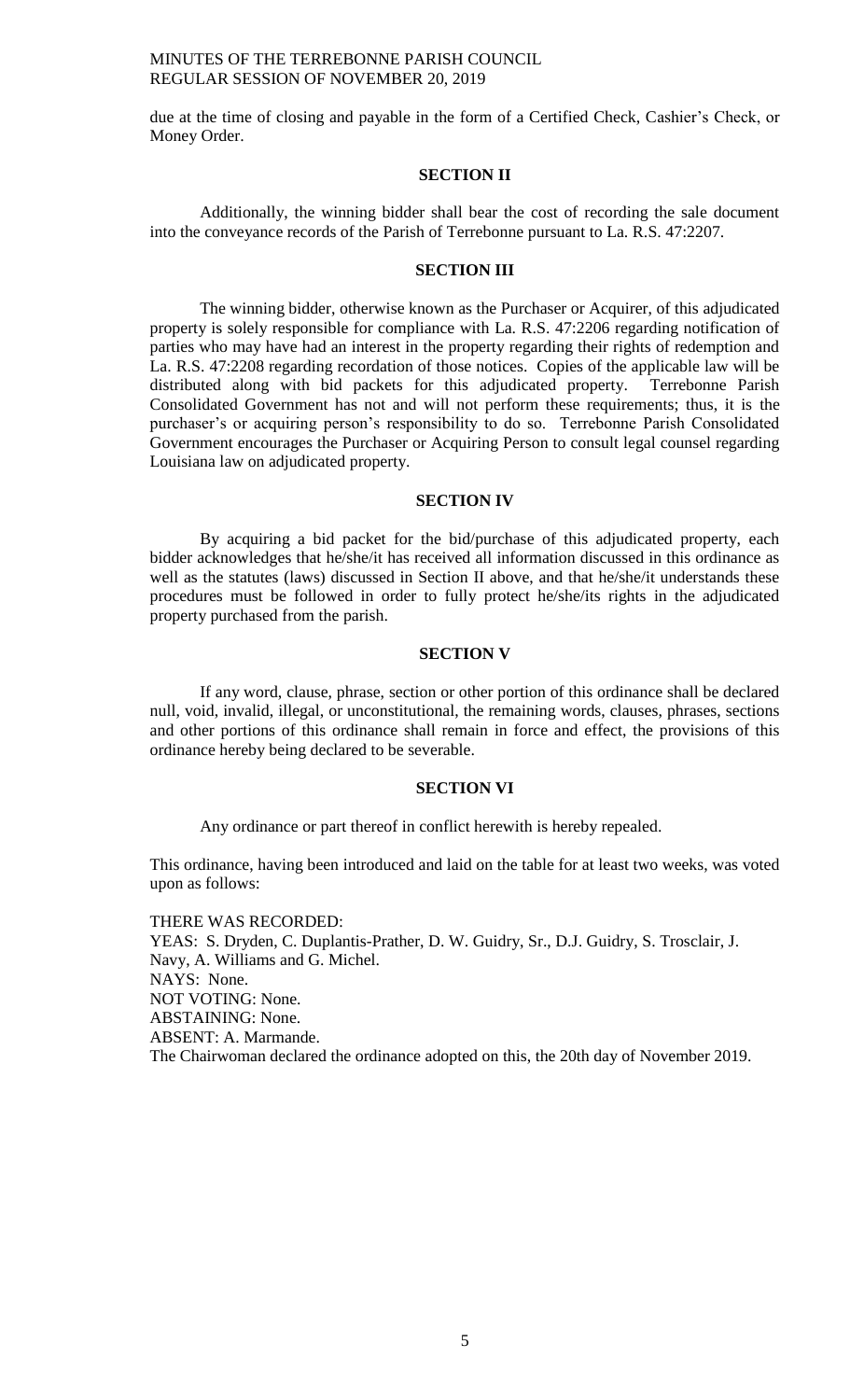The Chairwoman recognized the public for comments on the following:

C. A proposed ordinance to amend the 2019 Adopted Operating Budget and 5-Year Capital Outlay Budget of the Terrebonne Parish Consolidated Government for the following items and to provide for related matters:

- I. Bayou Terrebonne Freshwater Diversion Project, \$106,000<br>II. D-18 Pump Station Replacement. \$500,000.
- D-18 Pump Station Replacement, \$500,000.

There were no comments from the public on the proposed ordinance.

Mr. G. Michel moved, seconded by Mr. S. Dryden, "THAT the Council close the aforementioned public hearing."

The Chairwoman called for a vote on the motion offered by Mr. G. Michel. THERE WAS RECORDED: YEAS: S. Dryden, C. Duplantis-Prather, D. W. Guidry, Sr., D. J. Guidry, S. Trosclair, J. Navy, A. Williams, and G. Michel. NAYS: None. ABSENT: A. Marmande. The Chairwoman declared the motion adopted.

OFFERED BY: MR. G. MICHEL SECONDED BY: MR. S. DRYDEN

#### **ORDINANCE NO. 9110**

AN ORDINANCE TO AMEND THE 2019 ADOPTED OPERATING BUDGET AND 5- YEAR CAPITAL OUTLAY BUDGET OF THE TERREBONNE PARISH CONSOLIDATED GOVERNMENT FOR THE FOLLOWING ITEMS AND TO PROVIDE FOR RELATED MATTERS.

### **I. Bayou Terrebonne Freshwater Diversion Project, \$106,000 II. D-18 Pump Station Replacement, \$500,000**

#### **SECTION I**

**WHEREAS**, Administration is requesting funding for the Bayou Terrebonne Freshwater Diversion Project for \$106,000, and

**WHEREAS**, the funding of \$53,000 will come from the General Fund mineral royalties, and

**WHEREAS**, the funding of \$53,000 will come from the Terrebonne Levee and Conservation District.

**NOW, THEREFORE BE IT ORDAINED**, by the Terrebonne Parish Council, on behalf of the Terrebonne Parish Consolidated Government, that the 2019 Adopted Operating Budget and 5-Year Capital Outlay Budget be amended for the Bayou Terrebonne Freshwater Diversion Project. (Attachment A)

# **SECTION II**

**WHEREAS**, Administration is requesting the engineering and design of a new pump station to replace the current D-18 pump station located within Falgout Canal for \$500,000, and

**WHEREAS**, the funding will come from the Terrebonne Levee and Conservation District.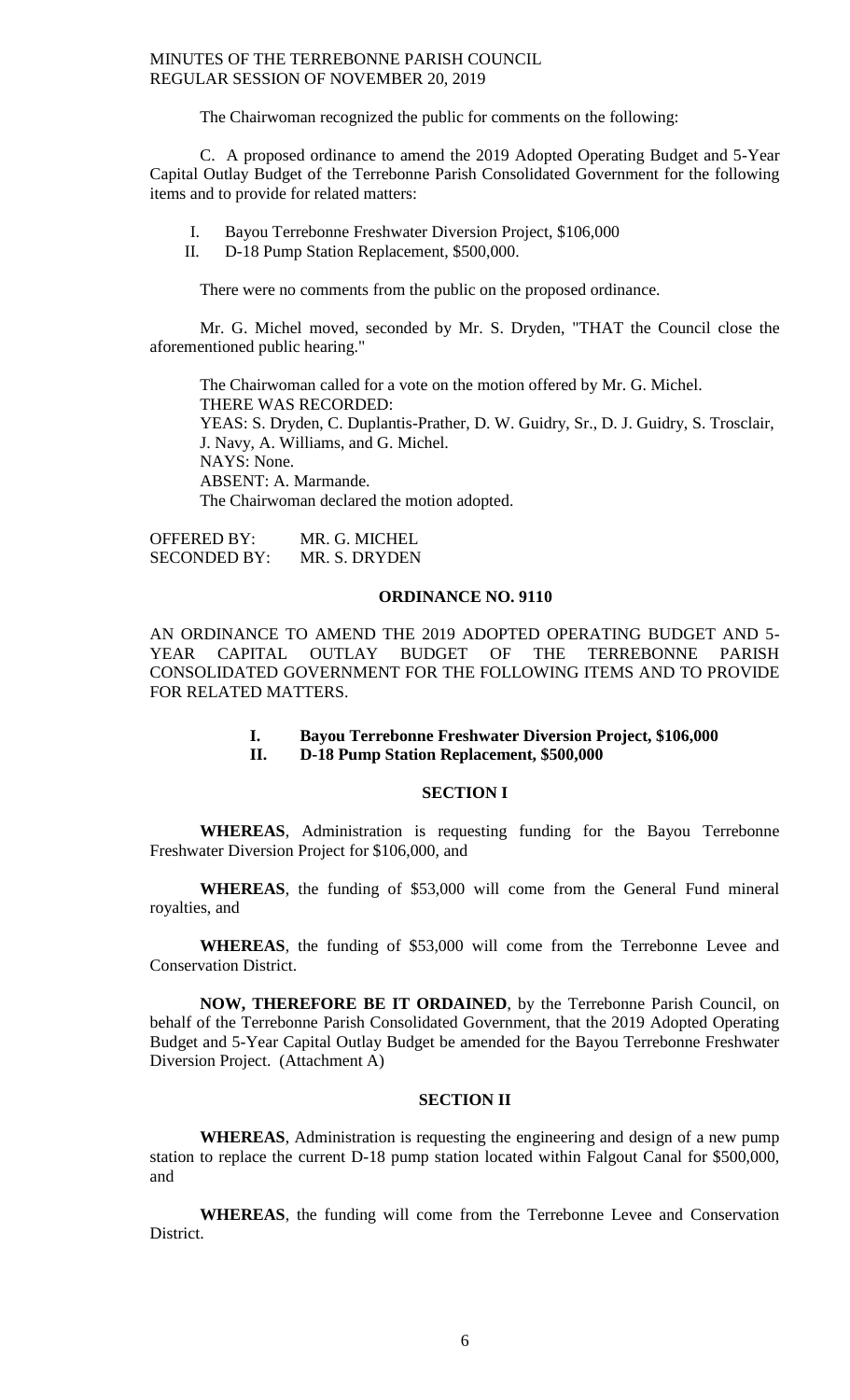**NOW, THEREFORE BE IT FURTHER ORDAINED**, by the Terrebonne Parish Council, on behalf of the Terrebonne Parish Consolidated Government, that the 2019 Adopted Operating Budget and 5-Year Capital Outlay Budget be amended for the D-18 Pump Station Replacement. (Attachment B)

### **SECTION III**

If any word, clause, phrase, section or other portion of this ordinance shall be declared null, void, invalid, illegal, or unconstitutional, the remaining words, clauses, phrases, sections and other portions of this ordinance shall remain in full force and effect, the provisions of this ordinance hereby being declared to be severable.

# **SECTION IV**

This ordinance shall become effective upon approval by the Parish President or as otherwise provided in Section 2-13(b) of the Home Rule Charter for a Consolidated Government for Terrebonne Parish, whichever occurs sooner.

This ordinance, having been introduced and laid on the table for at least two weeks, was voted upon as follows:

THERE WAS RECORDED: YEAS: S. Dryden, C. Duplantis-Prather, D. W. Guidry, Sr., D.J. Guidry, S. Trosclair, J. Navy, A. Williams and G. Michel. NAYS: None. NOT VOTING: None. ABSTAINING: None. ABSENT: A. Marmande. The Chairwoman declared the ordinance adopted on this, the 20th day of November 2019.

### **ATTACHMENT A - Bayou Terrebonne Freshwater Diversion**

|                                        | 2019           |               |           |
|----------------------------------------|----------------|---------------|-----------|
|                                        | <b>Adopted</b> | <b>Change</b> | Amended   |
| Bayou Terr Freshwater Diversion        |                | 106,000       | 106,000   |
| <b>Bayou Terr Freshwater Diversion</b> |                | (53,000)      | (53,000)  |
| <b>Transfer from General Fund</b>      | (87,791)       | (53,000)      | (140,791) |
| Transfer to P/W Drainage Constr        | 87,791         | 53,000        | 140,791   |
| Fund balance (decrease)                |                | (53,000)      | (53,000)  |

### **ATTACHMENT B - D-18 Pump Station Replacement**

|                               |                | 2019          |           |
|-------------------------------|----------------|---------------|-----------|
|                               | <b>Adopted</b> | <b>Change</b> | Amended   |
| D-18 Pump Station Replacement |                | 500,000       | 500,000   |
| D-18 Pump Station Replacement |                | (500,000)     | (500,000) |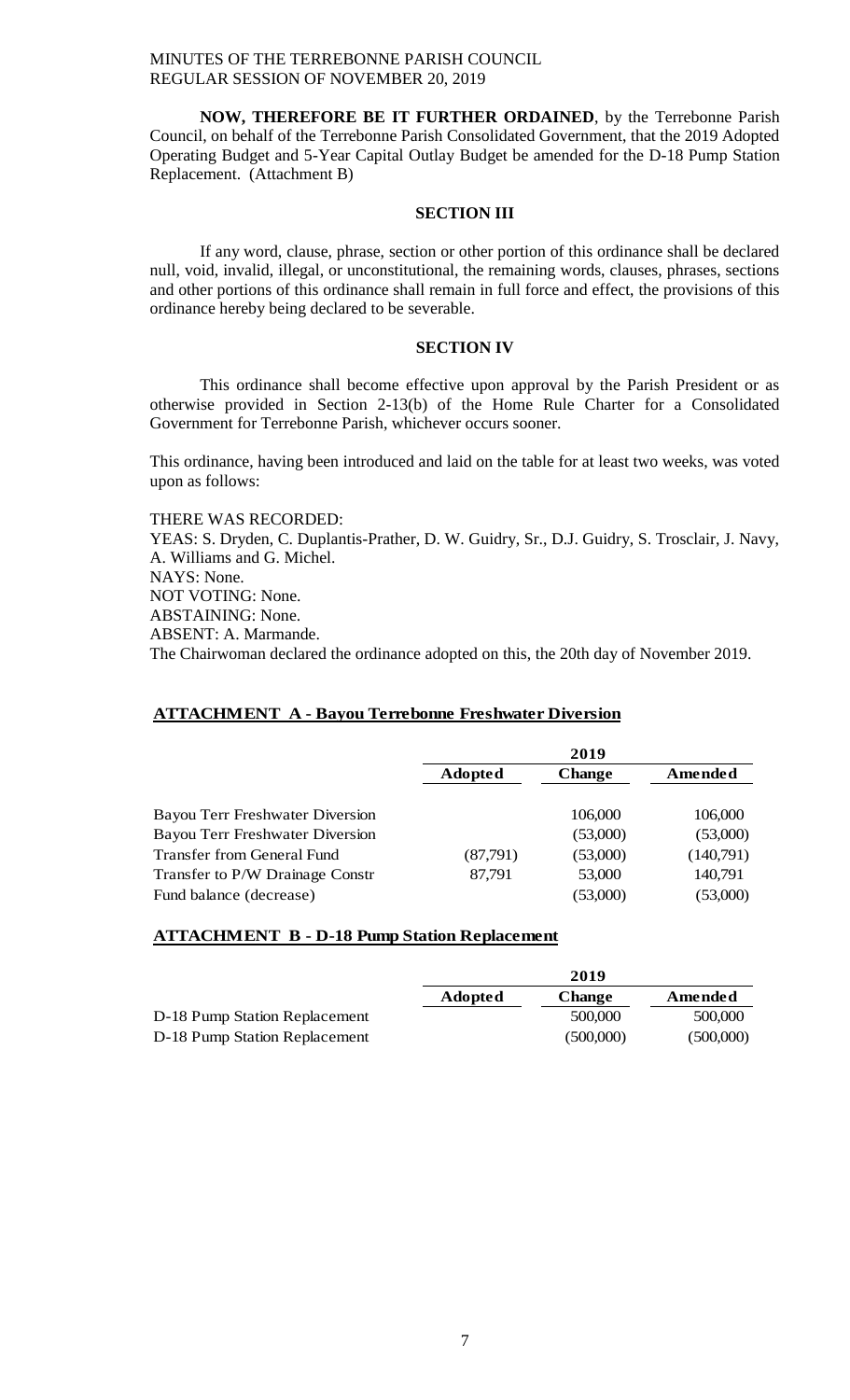The Chairwoman recognized the public for comments on the following:

D. The Proposed 2020 Parish Budget and Five Year Capital Outlay Budget.

There were no comments from the public on the proposed ordinance.

Mr. G. Michel moved, seconded by Mr. D. J. Guidry, "THAT the Council close the aforementioned public hearing." **(\*MOTION VOTED ON AFTER BRIEF DISCUSSION)**

Upon Council Member G. Michel's request, the Chairwoman recognized Ms. Kandace Mauldin, Chief Financial Officer, who clarified that Administration will present the proposed budget and changes, offered by the Council through the budget hearing process and that the finalized budget, at the next Budget and Finance Committee Meeting on December 2, 2019 to discuss the changes which would include those changes which would then be voted on to adopt at the following Regular Council Meeting on December 4, 2019.

**\***The Chairwoman called for a vote on the motion offered by Mr. G. Michel. THERE WAS RECORDED: YEAS: S. Dryden, C. Duplantis-Prather, D. W. Guidry, Sr., D. J. Guidry, S. Trosclair, J. Navy, A. Williams, and G. Michel. NAYS: None. ABSENT: A. Marmande. The Chairwoman declared the motion adopted.

Mr. D. J. Guidry moved, seconded by Mr. S. Dryden, "THAT the Council return to the regular order of business."

The Chairwoman called for a vote on the motion offered by Mr. D. J. Guidry. THERE WAS RECORDED: YEAS: S. Dryden, C. Duplantis-Prather, D. W. Guidry, Sr., D. J. Guidry, S. Trosclair, J. Navy, A. Williams, and G. Michel. NAYS: None. ABSENT: A. Marmande. The Chairwoman declared the motion adopted.

Mr. G. Michel moved, seconded by Mr. D. J. Guidry, "THAT the Council introduce an ordinance that will declare Terrebonne Parish Consolidated Government's intent to acquire full ownership of a tract of land bearing Terrebonne Parcel ID Number 41876, with an owner of record E. M. Glynn, Inc., addressing other matters relative thereto and calling a public hearing on December 4, 2019 at 6:30 p.m."

The Chairwoman called for a vote on the motion offered by Mr. G. Michel. THERE WAS RECORDED: YEAS: S. Dryden, C. Duplantis-Prather, D. W. Guidry, Sr., D. J. Guidry, S. Trosclair, J. Navy, A. Williams, and G. Michel. NAYS: None. ABSENT: A. Marmande. The Chairwoman declared the motion adopted.

The Chairwoman recognized Ms. Kristy Yilik, Houma resident, who briefly shared a recent experience with a mosquito spray truck then suggested that the Council consider finding options for providing greater information regarding mosquito spray truck routes and chemicals used in mosquito treatment. She then thanked Council Member D. W. Guidry, Sr. and Mosquito Control Services for their assistance and shared her optimism for improving awareness and public information regarding mosquito treatment procedures.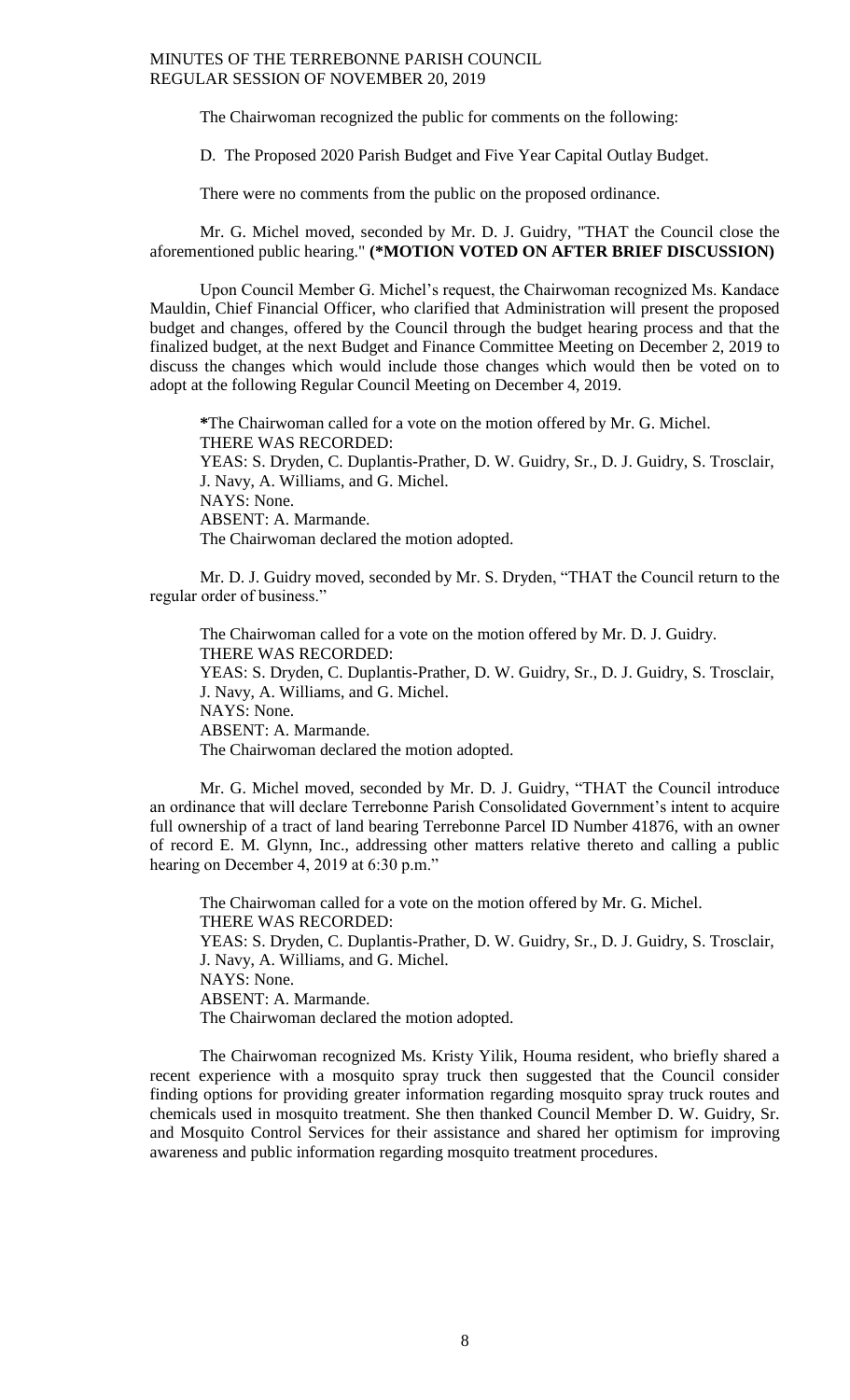The Chairwoman called for a report on the Public Services Committee meeting held on 11/18/19, whereupon the Committee Chairman rendered the following:

# **PUBLIC SERVICES COMMITTEE**

### **NOVEMBER 18, 2019**

The Chairman, Dirk J. Guidry, called the Public Services Committee meeting to order at 5:33 p.m. in the Terrebonne Parish Council Meeting Room with an Invocation offered by Committee Member J. Navy and the Pledge of Allegiance led by Committee Member S. Trosclair. Upon roll call, Committee Members recorded as present were: C. Duplantis-Prather, D. W. Guidry, Sr., A. Marmande, D. J. Guidry, S. Trosclair, J. Navy, A. Williams and G. Michel. Committee Member S. Dryden was recorded as entering the proceedings at 5:46 p.m. A quorum was declared present.

OFFERED BY: MS. C. DUPLANTIS-PRATHER SECONDED BY: MR. G. MICHEL

### **RESOLUTION NO. 19-405**

AUTHORIZING THE EXECUTION OF CHANGE ORDER NO. 8 FOR THE CONSTRUCTION AGREEMENT FOR PARISH PROJECT NO. 15-LEV-27, SIX FOOT DITCH LEVEE IMPROVEMENTS, TERREBONNE PARISH, LOUISIANA.

**WHEREAS**, the Terrebonne Parish Consolidated Government awarded the construction to Low Land Construction Co., Inc., for Parish Project No. 15-LEV-27, Six Foot Ditch Levee Improvements, Terrebonne Parish, Louisiana, and

**WHEREAS**, the Parish is desirous of completing the construction of the Six Foot Ditch Levee, and

**WHEREAS**, a portion of the Six Foot Ditch levee recently constructed is showing signs of distress, and

**WHEREAS**, after re-compacting the area and reforming, the levee in this area started to fail again, and

**WHEREAS**, a geotechnical investigation was done to provide recommendation to repair the section of levee that is currently showing signs of distress, and

**WHEREAS**, the Engineer recommended moving the section of levee two feet toward Six Foot Ditch, which includes  $4 - 1$ ' lifts compacted and tested to the original specifications, and

**WHEREAS**, this change order will increase the overall contract price by Sixty One Thousand, One Hundred and Twenty-Two Dollars and Fifty Cents (\$61,122.50), and

**WHEREAS**, this change order will only increase the contract by an additional One Hundred and Sixty-Eight (168) calendar days as a result of Change Order No. 8, and

**WHEREAS**, Change Order No. 8 had been recommended by the Engineer, Providence Engineering and Design, LLC, for this project.

**NOW, THEREFORE BE IT RESOLVED** that the Terrebonne Parish Council on behalf of the Terrebonne Parish Consolidated Government, does hereby approve and authorize the execution by Terrebonne Parish President Gordon E. Dove of Change Order No. 8 to the construction agreement with Low Land Construction Co., Inc. for Parish Project No. 15-LEV-27, Six Foot Ditch Levee Improvements, Terrebonne Parish, Louisiana, for an increase of Sixty One Thousand, One Hundred and Twenty-Two Dollars and Fifty Cents (\$61,122.50) and One Hundred and Sixty-Eight (168) calendar days to the project, and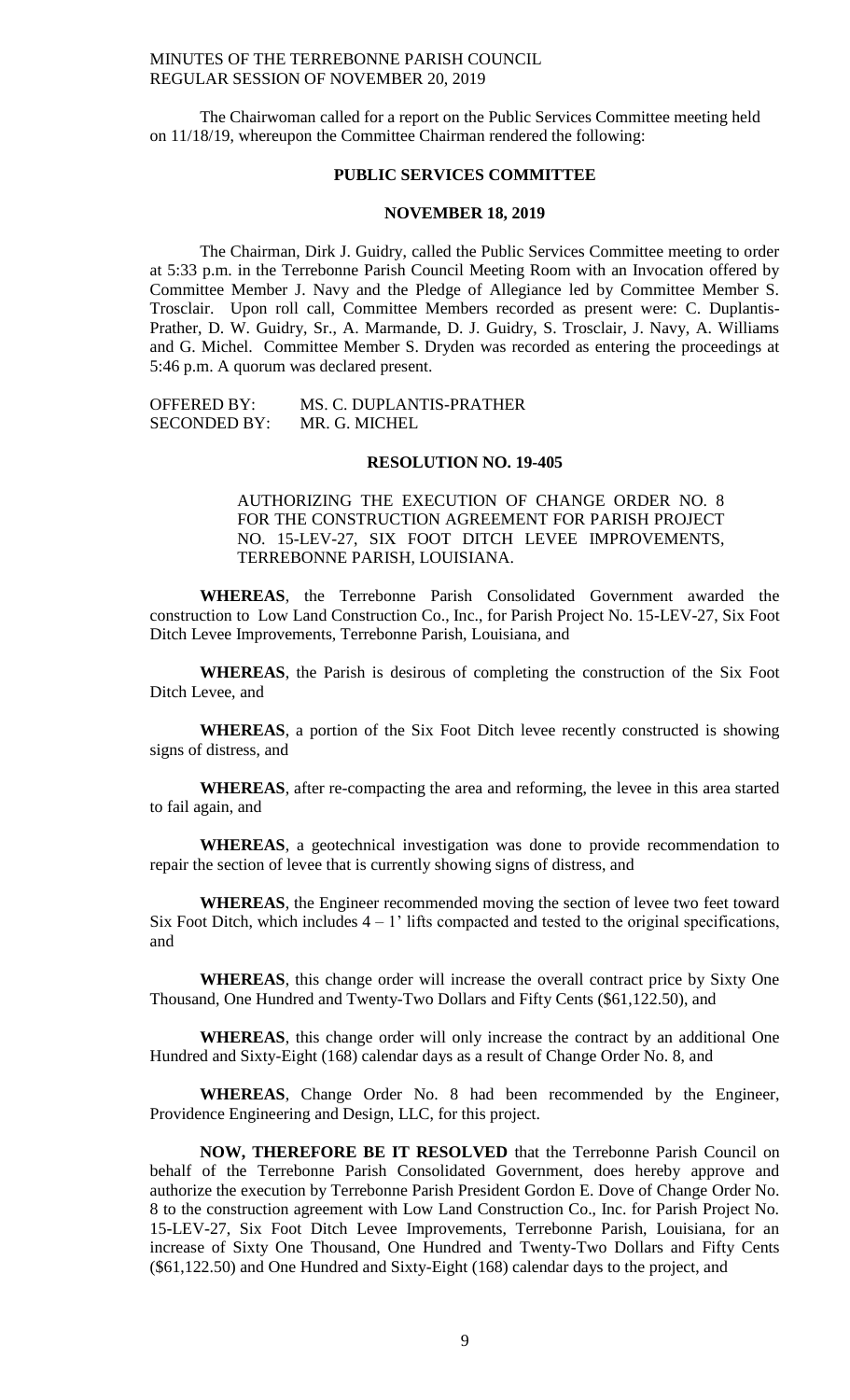**BE IT FURTHER RESOLVED** that a certified copy of the resolution be forwarded to Engineer, Providence Engineering and Design, LLC.

### **THERE WAS RECORDED:**

YEAS: C. Duplantis-Prather, D. W. Guidry, Sr., A. Marmande, Sr., D. J. Guidry, S. Trosclair, J. Navy, A. Williams, and G. Michel. NAYS: None. ABSTAINING: None. ABSENT: S. Dryden. The Chairman declared the resolution adopted on this the  $18<sup>th</sup>$  day of November 2019.

Upon questioning from Committee Member C. Duplantis-Prather regarding the completion of the aforementioned project, Parish Manager M. Toups explained that they have been in contact with Low Land Construction and the project should be completed in approximately thirty days.

Capital Projects Administrator J. Bray explained that Administration recently received the geotech report regarding the area that had settled and noted that they are making improvements to create stability while moving forward with the completion of this levee project.

\* \* \* \* \* \* \* \* \*

OFFERED BY: MS. A. WILLIAMS SECONDED BY: MS. C. DUPLANTIS-PRATHER

# **RESOLUTION NO. 19-406**

RATIFYING THE APPOINTMENT OF THE ARCHITECT, HOUSTON J. LIRETTE, JR. TO PROVIDE ARCHITECTURAL SERVICES FOR THE **OFFICE OF WORKERS' COMPENSATION- GOVERNMENT TOWER PROJECT**; AND AUTHORIZING EXECUTION OF AN ARCHITECTURAL AGREEMENT FOR THESE SERVICES.

**WHEREAS**, the Terrebonne Parish Consolidated Government wishes to reconfigure and renovate areas on the fourth floor of the Government Tower, and

**WHEREAS**, Parish President Gordon E. Dove has recommended that the Architect, Houston J. Lirette, Jr., be retained to provide the necessary professional services for this project, and

**NOW, THEREFORE BE IT RESOLVED** that the Terrebonne Parish Council does hereby ratify the appointment of the Architect, Houston J. Lirette, Jr., by Terrebonne Parish President Gordon E. Dove for professional architectural services for the reconfiguration and renovation of the fourth floor of the Government Tower; and

**BE IT FURTHER RESOLVED** that the Terrebonne Parish Council, on behalf of the Terrebonne Parish Consolidated Government, does hereby authorize the execution of an architectural agreement with the Architect, Houston J. Lirette, Jr., by Terrebonne Parish President Gordon E. Dove, for the reconfiguration and renovation of the fourth floor of the Government Tower.

### **THERE WAS RECORDED:**

YEAS: C. Duplantis-Prather, D. W. Guidry, Sr., A. Marmande, Sr., D. J. Guidry, S. Trosclair, J. Navy, A. Williams, and G. Michel. NAYS: None. ABSTAINING: None. ABSENT: S. Dryden. The Chairman declared the resolution adopted on this the  $18<sup>th</sup>$  day of November 2019.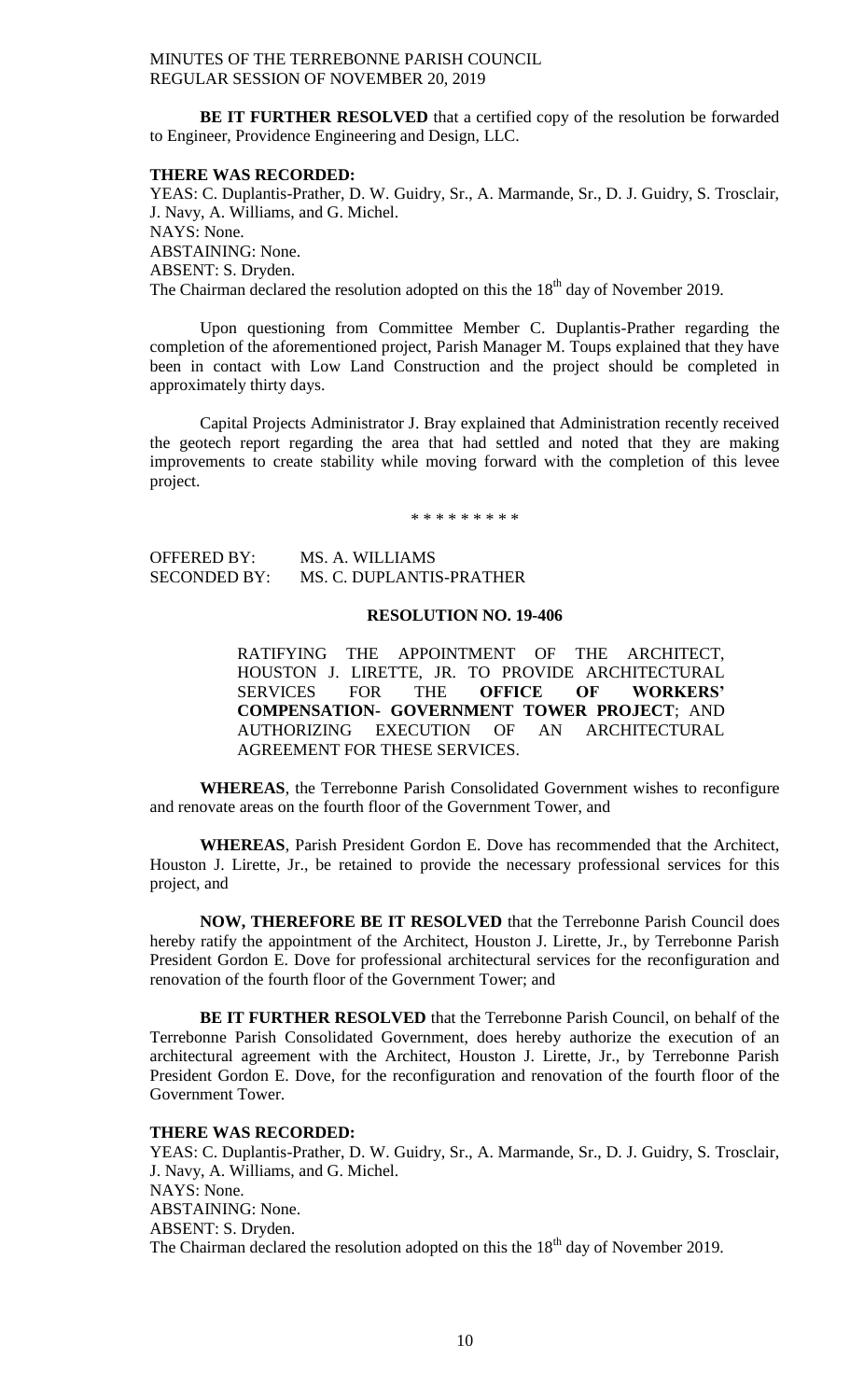Upon questioning from Committee Member G. Michel regarding the cost of the aforementioned project, Parish Manager M. Toups explained that the Office of Workers' Compensation is asking for additional office space; and added that they will be moving into the "old" Nuisance Abatement office. Mr. Toups further explained that the cost of the architectural services will be amortized over a period of two years, in additional to the revenues that will be received for renting the office space.

\* \* \* \* \* \* \* \* \*

OFFERED BY: MR. A. MARMANDE SECONDED BY: MR. S. TROSCLAIR

# **RESOLUTION NO. 19-407**

RATIFYING THE APPOINTMENT OF THE FIRM OF DELTA COAST CONSULTANTS, LLC TO PROVIDE PROFESSIONAL SERVICES FOR THE DULARGE WEST (D-18) PUMP STATION REPLACEMENT; AND AUTHORIZING THE EXECUTION OF AN AGREEMENT FOR THESE SERVICES.

**WHEREAS**, Terrebonne Parish Consolidated Government is desirous of replacing the Dularge West D-18 pump station, and

**WHEREAS**, the Terrebonne Parish Consolidated Government is desirous of appointing a firm to provide professional services for the project entitled Dularge West (D-18) Pump Station Replacement, and

**WHEREAS**, the firm of Delta Coast Consultants, LLC has been selected by Terrebonne Parish President Gordon E. Dove to provide the professional services relative to said project, and

**NOW, THEREFORE BE IT RESOLVED** that the Terrebonne Parish Council does hereby ratify the appointment of the firm of Delta Coast Consultants, LLC by Terrebonne Parish President Gordon E. Dove for professional services for the Dularge West (D-18) Pump Station Replacement, and

**BE IT FURTHER RESOLVED** that the Terrebonne Parish Council, on behalf of the Terrebonne Parish Consolidated Government, does hereby authorize the execution of an agreement with the firm of Delta Coast Consultants, LLC by Terrebonne Parish President Gordon E. Dove.

#### **THERE WAS RECORDED:**

YEAS: C. Duplantis-Prather, D. W. Guidry, Sr., A. Marmande, Sr., D. J. Guidry, S. Trosclair, J. Navy, A. Williams, and G. Michel. NAYS: None. ABSTAINING: None. ABSENT: S. Dryden. The Chairman declared the resolution adopted on this the 18<sup>th</sup> day of November 2019.

Upon questioning from Committee Member G. Michel regarding the agreement for the aforementioned services, Capital Projects Administration J. Bray explained that because this is a professional service, the engineer is appointed and the terms and/or cost of the contract is negotiated after the appointment.

\* \* \* \* \* \* \* \* \*

*Committee Member S. Dryden was recorded as entering the proceedings at this time (5:46 p.m.)*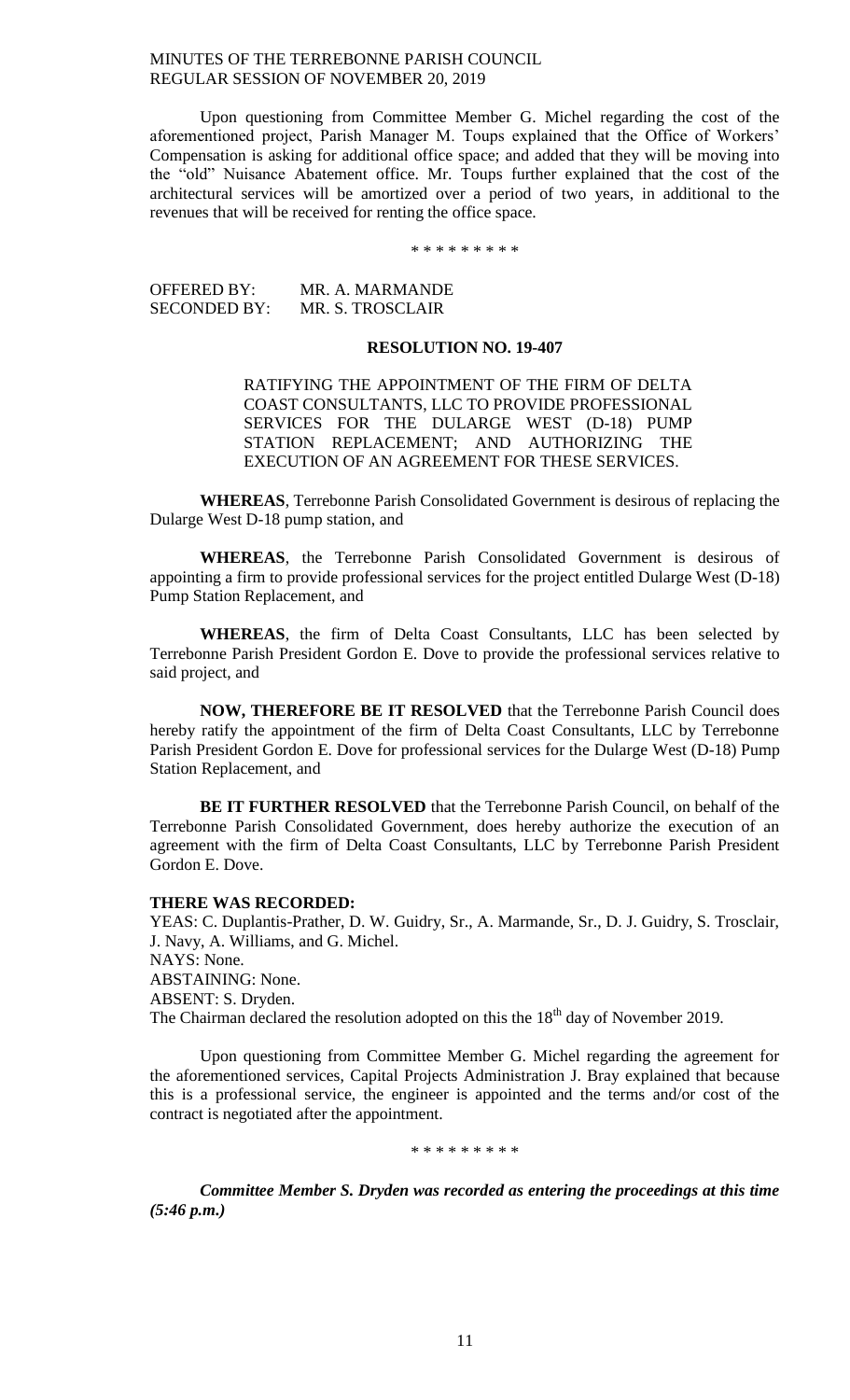OFFERED BY: MR. D. W. GUIDRY, SR. SECONDED BY: MR. A. MARMANDE

## **EMERGENCY ORDINANCE NO. 9111**

AN ORDINANCE PURSUANT TO SECTION 2-14 OF THE TERREBONNE PARISH HOME RULE CHARTER FOR THE TERREBONNE PARISH CONSOLIDATED GOVERNMENT TO SUSPEND THE SMALL CELL WIRELESS FACILITY BUILDING PERMIT APPLICATION REVIEW AND ISSUANCE PROCESS FOR AN ADDITIONAL PERIOD OF TIME NOT TO EXCEED SIXTY (60) DAYS FROM THE ADOPTION OF THIS ORDINANCE TO ALLOW FOR ADDITIONAL TIME TO REVISE CERTAIN PORTIONS OF CHAPTER 6, ARTICLE VI OF THE TERREBONNE PARISH CODE OF ORDINANCES.

**WHEREAS**, on March 27, 2019, the Parish Council voted to adopt Ordinance No. 9037 to establish certain regulations, procedures, and design guidelines for the placement of small cell wireless facilities within the parish, and

**WHEREAS**, citizens residing in the areas in which providers have implemented and installed small cell wireless facilities have raised certain concerns regarding detrimental health effects and decreased property values resulting from small cell wireless facilities, and

**WHEREAS**, the concerns of citizens of detrimental health effects and decreased property values constitute a "public emergency affecting life, health, property or public safety," and legal authority for the Terrebonne Parish Council to adopt this emergency ordinance by a "vote of at least two-thirds of the authorized membership" of the Council; and

**WHEREAS**, at the regular meeting on September 11, 2019, Parish President Gordon E. Dove, with support of the Parish Council, called for revisions to certain portions of Chapter 6, Article VI of the Parish Code of Ordinances that would address the stated concerns related thereto, and requested the immediate suspension of the current application process for small cell wireless facilities until such concerns are properly addressed; and

**WHEREAS**, at the regular meeting on September 25, 2019, the Parish Council voted to place a temporary suspension of the small cell wireless ordinances in order to allow for time to consider possible revisions to certain portions of Chapter 6, Article VI of the Terrebonne Parish Code of Ordinances affecting small cell wireless installations and modifications to ensure the safety, health and welfare of the citizens of Terrebonne Parish and to protect their property as per law, and to address related matters; and

**WHEREAS**, pursuant to these requests, and in cooperation with AT&T, Parish Administration and Staff have retained the services of a consultant to assist with the preparation of the revised ordinances to address these concerns and require additional time to complete these revisions; and

### **SECTION I**

**THEREFORE BE IT ORDAINED** by the Terrebonne Parish Council, on behalf of the Terrebonne Parish Consolidated Government, that the TPCG shall refrain from accepting applications for the installation and modification of any small cell wireless facility within Terrebonne Parish and the application and permitting process for small cell wireless facilities in Chapter 6, Article VI of the Parish Code of Ordinances shall be and is hereby suspended for an additional period of time not to exceed sixty (60) days from the date of the adoption of this Ordinance, during which time the Parish Administration is directed to work with service providers and the public to develop appropriate revisions to certain portions of Chapter 6, Article VI of the Parish Code of Ordinances to address the concerns of Terrebonne Parish citizens.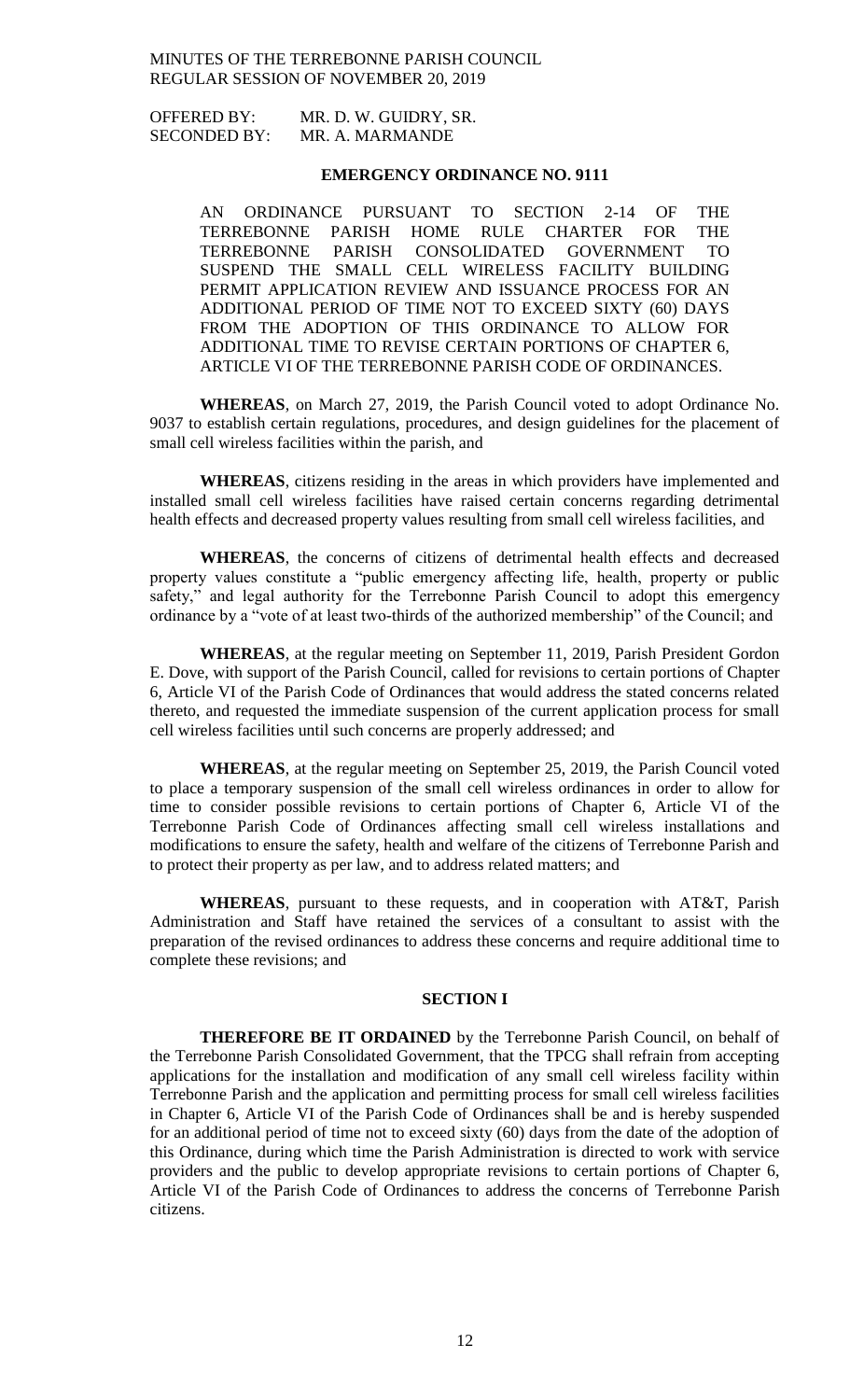## **SECTION II**

To the extent applicable, the Council Clerk shall cause all necessary notices and publications to occur with respect to the subject ordinance.

#### **SECTION III**

If any word, clause, phrase, section or other portion of this ordinance shall be declared null, void, invalid, illegal, or unconstitutional, the remaining words, clauses, phrases, sections and other portions of this ordinance shall remain in full force and effect, the provisions of this ordinance hereby being declared to be severable.

#### **SECTION IV**

This ordinance shall become effective upon approval by the Parish President or as otherwise provided in Section 2-14 of the Home Rule Charter for a Consolidated Government for Terrebonne Parish, whichever occurs sooner. \**(EMERGENCY ORDINANCE ADOPTED AFTER DISCUSSION)*

Discussion ensued with several Committee members voicing their concerns over the number of times the suspension of these permits can be extended, the installation and removal of poles in certain neighborhoods, the suspension of granting permits to other providers that may want to install 5G small cell wireless facilities, the health risks of installing 5G poles and whether or not a consultant is needed to do further research pertaining to the effects of placing 5G Small Cell Wireless facility in Terrebonne Parish.

Parish Attorney J. Hebert explained that Administration is working diligently with AT & T to find a viable solution and to establish perimeters in order to continue with the installation of 5G poles for the small cell wireless facility. He further explained that a letter was sent to A T & T regarding the removal of poles in certain neighbors and they only agreed to move the pole in Southern Estates, to replace the pole in the Mulberry Subdivision, and denied the request to removal of the pole on Liberty Street; noting that in order to have poles removed that have already been permitted, litigation would have to be filed against A T  $&$  T.

Planning and Zoning Director C. Pulaski explained that he has been in contact with representatives at A T& T regarding the installation of the 5G poles for the small cell wireless facility; and stated that the goal, at this point, is to complete the revised ordinances as soon as possible and presented them to the Council. He continued that he has requested A  $T \& T$  to bring in a consultant to do a study pertaining to the health risk associated with the installation of 5G poles; and added that A T & T has agreed to bring in a consultant; but, they have a scheduling issue at this time. Mr. Pulaski also noted that the DNR (Department of Natural Resources) will be releasing a report pertaining to the effects of installing 5G poles.

Parish Attorney J. Hebert explained that in order for 5G poles and/or Small Cell Wireless facilities to be installed, they have to follow federal regulations and guidelines.

Regarding fees and other monies received, Planning and Zoning Director C. Pulaski explained that there is a one-time permit fee required to install 5G poles and that the parish will receive an annually lease agreement fee.

Dr. Mike Watkins, a resident of Terrebonne Parish, addressed the Committee relative to the placement of 5G poles in various communities. He stated that he is trying to keep track of all of the information that he is receiving regarding 5G poles installations. Dr. Watkins explained that a 5G pole was installed in his yard and that he has a safety concern with regards to whether or not the radiation from these poles cause cancer. He then expressed his concerns relative to A T  $&$  T proposing to lower the pole which does not resolve the matter.

Committee Member C. Duplantis-Prather stated that a resident of Louis Drive was requested that consideration be given with regards to the removal of the pole that was installed.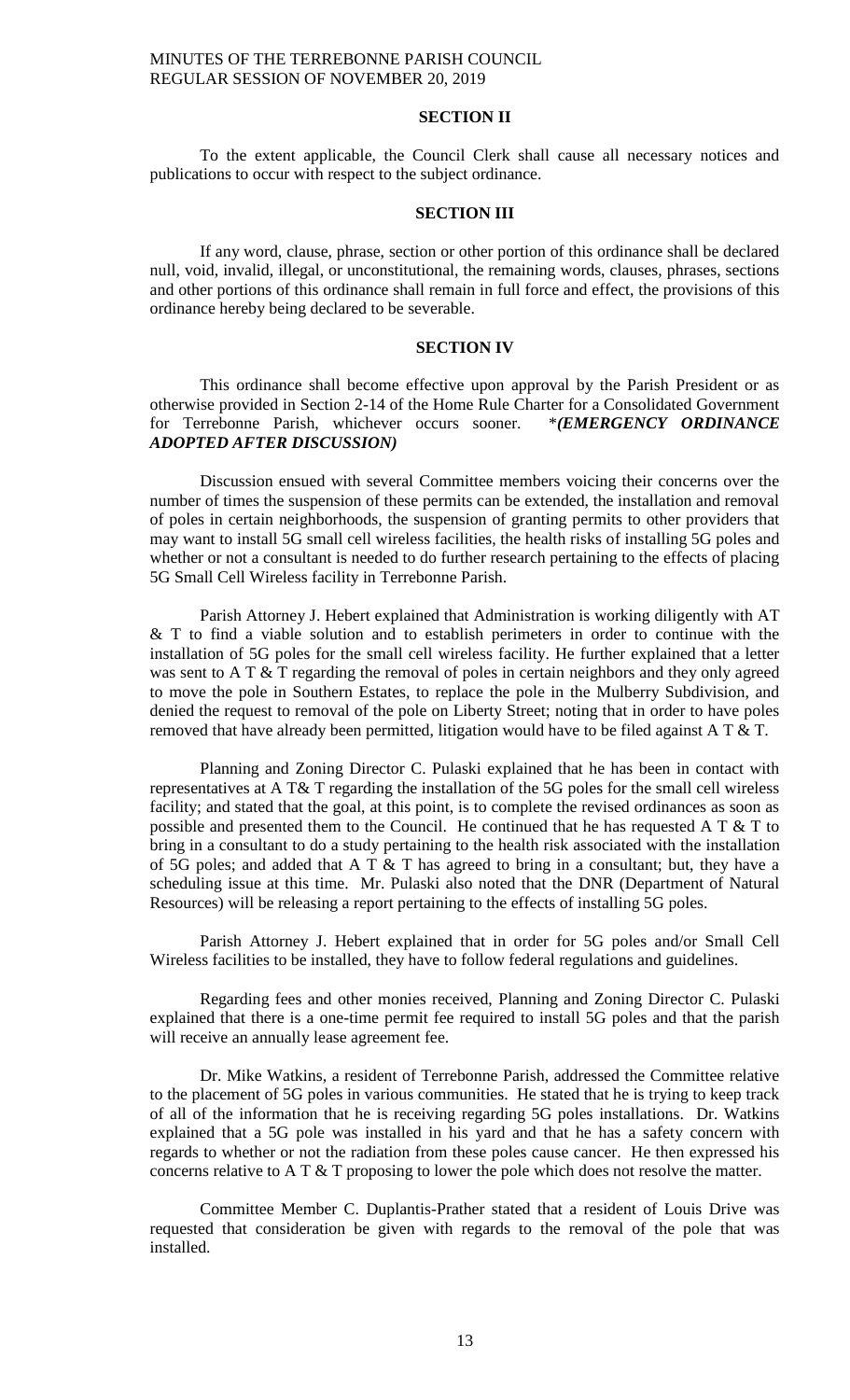Parish Attorney J. Hebert explained that Administration wrote A T  $&$  T a letter detailing their concerns and the three complaints with regards to the 5G poles installations in Southern Estates Subdivision and along Liberty Street and Tulsa Drive. According to A T & T, they are going to move the electrical box in Dr. Watkins' neighborhood and noted that all the existing permits for the installation of 5G poles were issued before the suspension of permits.

**\***The Chairman called for the vote on the aforementioned emergency ordinance offered by Mr. D. W. Guidry, Sr. moved, seconded by Mr. A. Marmande. THERE WAS RECORDED: YEAS: S. Dryden, C. Duplantis-Prather D. W. Guidry, Sr., A. Marmande, D.J. Guidry, S. Trosclair, and G. Michel. NAYS: J. Navy and A. Williams. NOT VOTING: None. ABSTAINING: None. ABSENT: None. The Chairman declared the emergency ordinance adopted on this, the 18th day of November 2019.

OFFERED BY: MR. D. W. GUIDRY, SR. SECONDED BY: MR. G. MICHEL

# **RESOLUTION NO. 19-408**

A RESOLUTION AUTHORIZING THE EXECUTION OF CHANGE ORDER NO. 4 FOR THE CONSTRUCTION AGREEMENT FOR PARISH PROJECT NO. 18-PARK-05, BAYOU COUNTRY SPORTS PARK PHASE 1-F SOCCER CONCESSIONS, TERREBONNE PARISH, LOUISIANA.

**WHEREAS**, the Terrebonne Parish Consolidated Government entered into a contract dated January 24, 2019 with LA Contracting Enterprise, LLC, for Parish Project No. 18- PARK-05, Bayou Country Sports Park Phase 1-F Soccer Concessions, Terrebonne Parish, Louisiana, and

**WHEREAS**, it is necessary to cover costs for replacement of conduit bends as requested my SLECA, and

**WHEREAS**, this change order will increase the overall contract price by One Thousand, Eight Hundred Forty-One Dollars and No Cents (\$1,841.00), and

**WHEREAS**, additional time of twenty-three (23) days to perform the additional work, scheduling and testing of various systems, and

**WHEREAS**, this Change Order No. 4 has been recommended by the Engineer, All South Consulting Engineers, LLC, for this project, and

**NOW, THEREFORE BE IT RESOLVED** that the Terrebonne Parish Council on behalf of the Terrebonne Parish Consolidated Government, does hereby approve and authorize the execution by Terrebonne Parish President Gordon E. Dove of Change Order No. 4 to the construction agreement with LA Contracting Enterprise, LLC for Parish Project No. 18-PARK-05, Bayou Country Sports Park Phase 1-F Soccer Concessions, Terrebonne Parish, Louisiana, for an increase to the contract amount in the amount of One Thousand, Eight Hundred Forty-One Dollars and No Cents (\$1,841.00) with an increase of twenty-three (23) days in construction time.

**BE IT FURTHER RESOLVED** that a certified copy of the resolution be forwarded to Engineer, All South Consulting Engineers, LLC.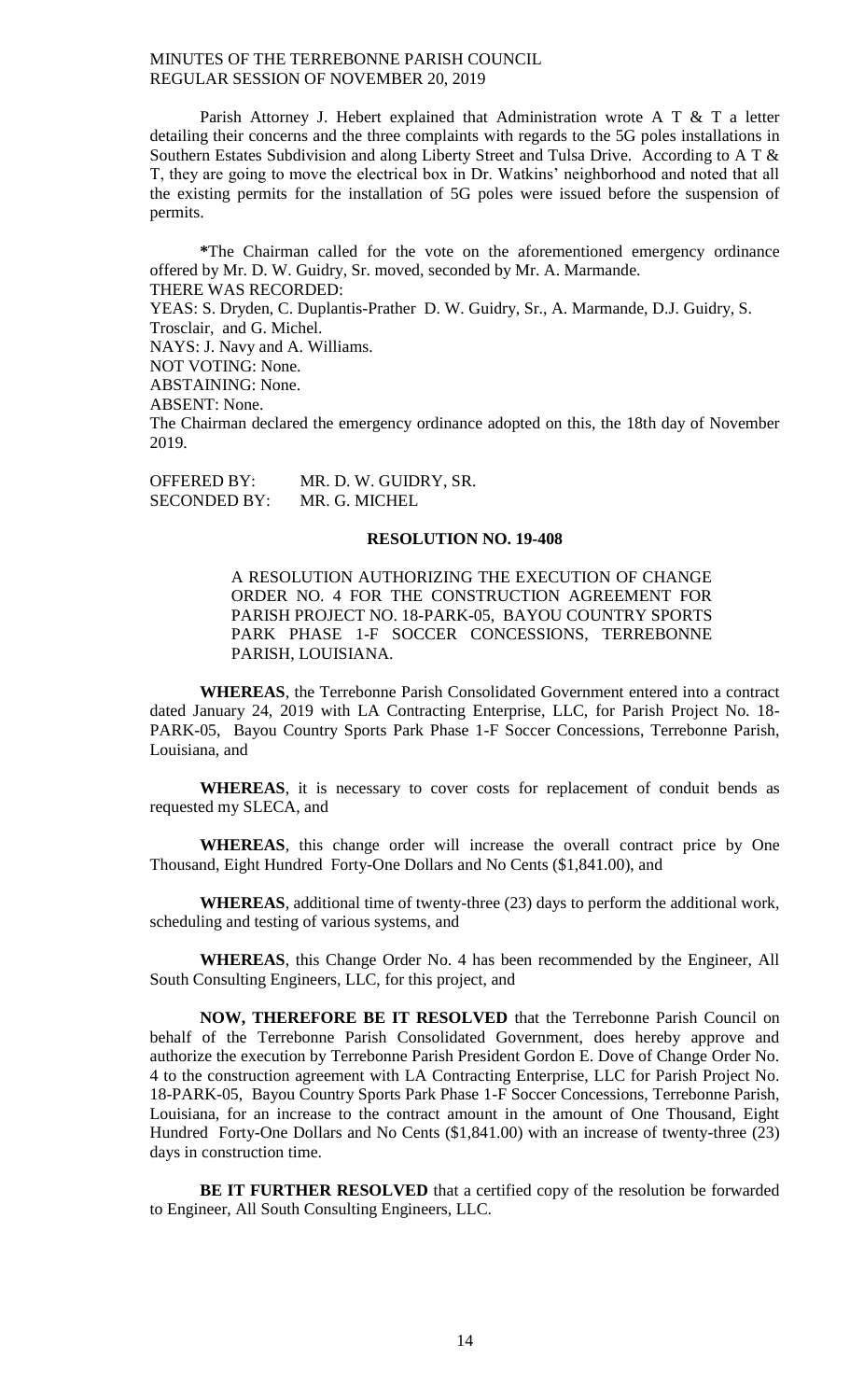### **THERE WAS RECORDED:**

YEAS: S. Dryden, C. Duplantis-Prather, D. W. Guidry, Sr., A. Marmande, Sr., D. J. Guidry, S. Trosclair, J. Navy, A. Williams, and G. Michel. NAYS: None. ABSTAINING: None. ABSENT: None. The Chairman declared the resolution adopted on this the  $18<sup>th</sup>$  day of November 2019.

\* \* \* \* \* \* \* \* \*

| <b>OFFERED BY:</b>  | MR. S. TROSCLAIR |
|---------------------|------------------|
| <b>SECONDED BY:</b> | MR. A. MARMANDE  |

### **RESOLUTION NO. 19-409**

AUTHORIZING THE PARISH PRESIDENT TO EXECUTE ANY AND ALL DOCUMENTS PERTAINING TO THE RESTORE ACT PROGRAM FOR THE PETIT CAILLOU DRAINAGE PROJECT; GRANT NUMBER 1 RDCGR450096- 01-00; TERREBONNE PARISH

**WHEREAS**, the Terrebonne Parish Consolidated Government (TPCG) is desirous to proceed with the construction of the Petit Caillou Drainage Project, and

**WHEREAS**, the United States Department of Treasury has made federal funds available through the Office of Grants & Asset Management under the Resources and Ecosystems Sustainability, Tourist Opportunities, and Revived Economies of the Gulf Coast States Act (RESTORE Act), and

**WHEREAS**, TPCG submitted an proposal identifying Petit Caillou Drainage Improvements Project as a candidate for funding, and

**WHEREAS**, US Treasury approved funding through the Restore Act Program to construct the Petit Caillou Drainage Project, and

**WHEREAS**, this notice to award addresses the use of RESTORE Act funds, and

**WHEREAS**, it is necessary to execute various documents in order to receive funding for the construction of the project, and

**NOW, THEREFORE BE IT RESOLVED,** that the Terrebonne Parish Council, on behalf of the Terrebonne Parish Consolidated Government, does hereby authorize the Parish President, Gordon E. Dove, to execute any and all documents pertaining to the RESTORE Act for funding assistance for the Petit Caillou Drainage Project.

### **THERE WAS RECORDED:**

YEAS: S. Dryden, C. Duplantis-Prather, D. W. Guidry, Sr., A. Marmande, Sr., D. J. Guidry, S. Trosclair, J. Navy, A. Williams, and G. Michel. NAYS: None. ABSTAINING: None. ABSENT: None. The Chairman declared the resolution adopted on this the  $18<sup>th</sup>$  day of November 2019.

\* \* \* \* \* \* \* \* \*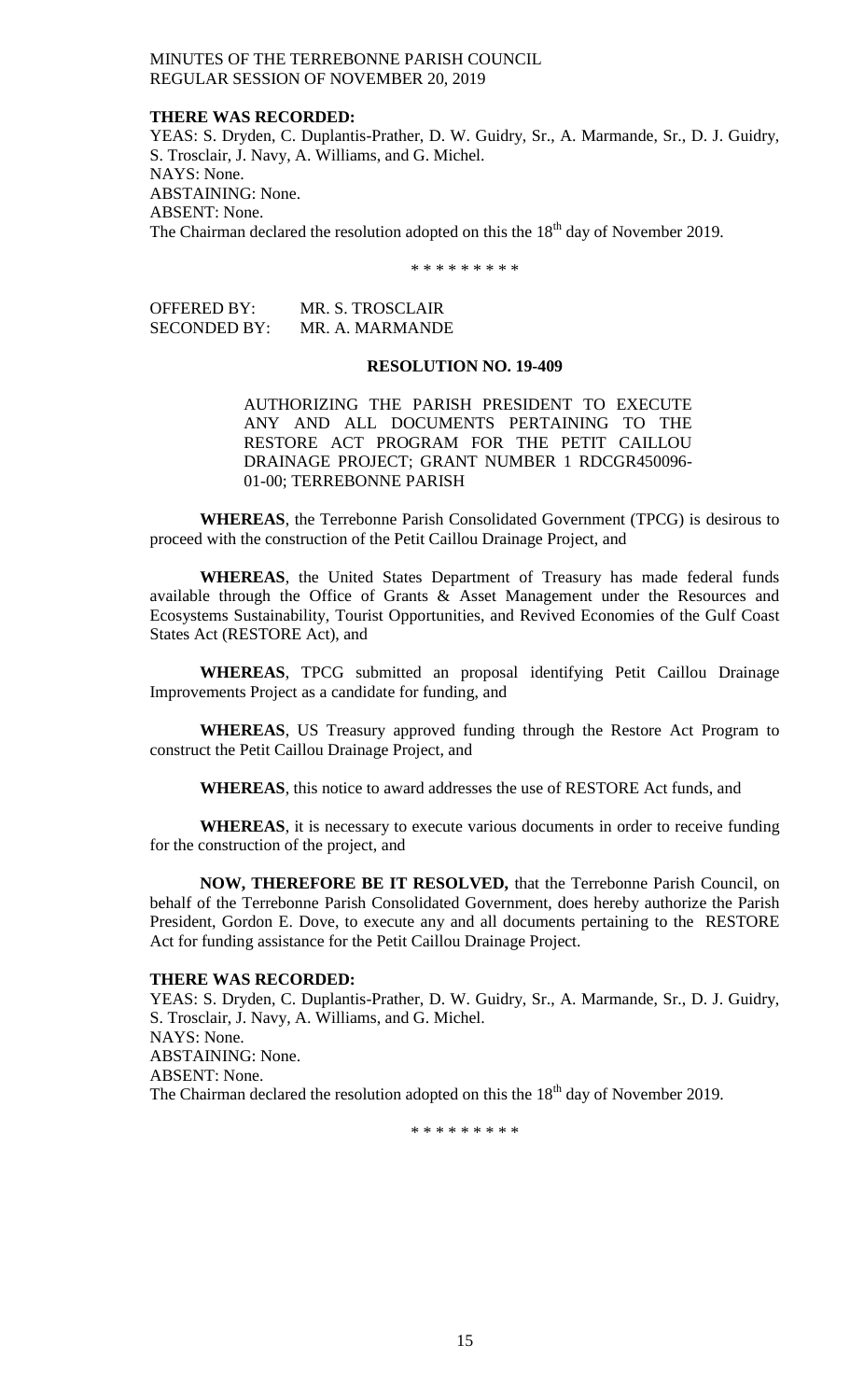| <b>OFFERED BY:</b>  | MR. A. MARMANDE |
|---------------------|-----------------|
| <b>SECONDED BY:</b> | MR. S. DRYDEN   |

### **RESOLUTION NO. 19-410**

A RESOLUTION PROVIDING APPROVAL OF AMENDMENT NO. 1 TO THE ENGINEERING AGREEMENT FOR PARISH PROJECT NO. 16-HMGP-29, CRITICAL FACILITIES HARDENING – GENERATING STATION (HMGP), TERREBONNE PARISH, LOUISIANA.

**WHEREAS**, the Terrebonne Parish Consolidated Government did enter into an original engineering agreement with Quality Engineering & Surveying, LLC (QES), dated June 18, 2014, Recordation Number 1509732, for the Critical Facilities Hardening – Generating Station (HMGP), identified as Parish Project 16-HMGP-29, and

**WHEREAS**, the Engineering Agreement between Owner and Engineer provides for certain limitations for Basic Services and specific Additional Services, and

**WHEREAS,** the Parish is desirous of completing the installation of the roof, doors, and Windows for the generating station building, and

**WHEREAS,** resident inspection services are needed to make sure the Contractor comply with the approved plans and specifications, and

**WHEREAS,** the Engineer requested to include resident inspection services to the engineering agreement, and

**WHEREAS**, this above work will increase the additional services section of the contract by \$14,680.00.

**NOW, THEREFORE BE IT RESOLVED** that the Terrebonne Parish Council, on behalf of the Terrebonne Parish Consolidated Government, does hereby approve this Amendment No. 1 to the Engineering Agreement for an increase of \$14,680.00 in Additional Services authorizes Parish President Gordon E. Dove to execute this Amendment No. 1 to the Engineering Agreement for the Critical Facilities Hardening – Generating Station (HMGP) Parish Project No. 16-HMGP-29, with Quality Engineering & Surveying, LLC (QES), and

**BE IT FURTHER RESOLVED** that a certified copy of the resolution be forwarded to the Engineer, Quality Engineering & Surveying, LLC (QES).

#### **THERE WAS RECORDED:**

YEAS: S. Dryden, C. Duplantis-Prather, D. W. Guidry, Sr., A. Marmande, Sr., D. J. Guidry, S. Trosclair, J. Navy, A. Williams, and G. Michel. NAYS: None. ABSTAINING: None. ABSENT: None. The Chairman declared the resolution adopted on this the  $18<sup>th</sup>$  day of November 2019.

\* \* \* \* \* \* \* \* \*

Mr. A. Marmande moved, seconded by Ms. A. Williams, "THAT, there being no further business to come before the Public Services Committee, the meeting be adjourned."

The Chairman called for the vote on the motion offered by Mr. A. Marmande. THERE WAS RECORDED: YEAS: S. Dryden, C. Duplantis-Prather, D. W. Guidry, Sr., A. Marmande, D. J. Guidry, S. Trosclair, J. Navy, A. Williams and G. Michel. NAYS: None.

ABSENT: None.

The Chairman declared the motion adopted and the meeting was adjourned at 6:15 p.m.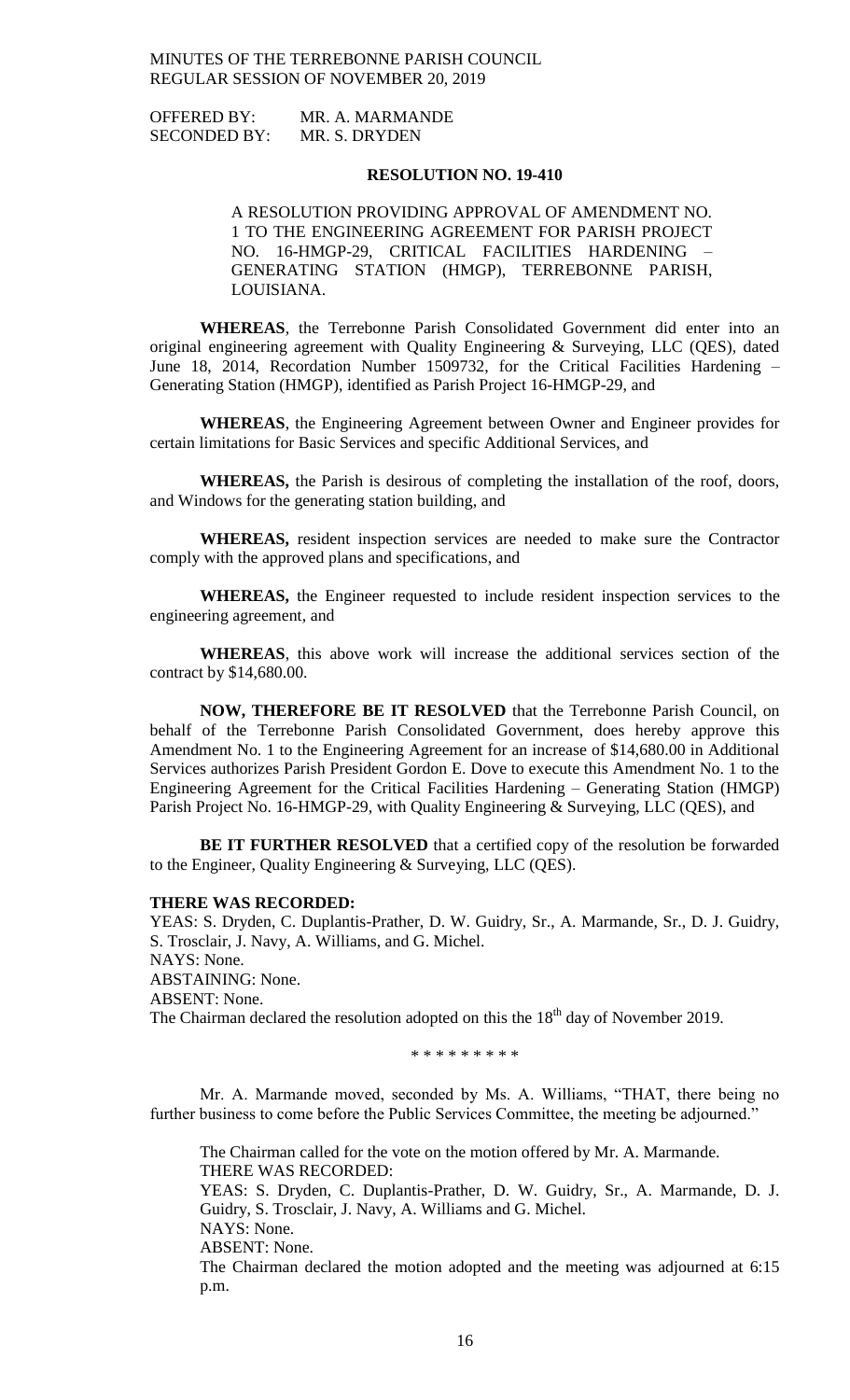Dirk J. Guidry, Chairman

Tammy E. Triggs, Minute Clerk

Mr. D. J. Guidry moved, seconded by Mr. S. Dryden and Mr. S. Trosclair, "THAT the Council accept and ratify the minutes of the Public Services Committee meeting held on 11/18/19."

The Chairwoman called for a vote on the motion offered by Mr. D. J. Guidry. THERE WAS RECORDED: YEAS: S. Dryden, C. Duplantis-Prather, D. W. Guidry, Sr., D. J. Guidry, S. Trosclair, J. Navy, A. Williams, and G. Michel. NAYS: None. ABSENT: A. Marmande. The Chairwoman declared the motion adopted.

The Chairwoman called for a report on the Community Development and Planning Committee meeting held on 11/18/19, whereupon the Committee Chairman rendered the following:

# **COMMUNITY DEVELOPMENT & PLANNING COMMITTEE**

### **NOVEMBER 18, 2019**

The Chairman, Steve Trosclair, called the Community Development & Planning Committee meeting to order at 6:17 p.m. in the Terrebonne Parish Council Meeting Room with an Invocation offered by Committee Member C. Duplantis-Prather and the Pledge of Allegiance led by Committee Member A. Marmande. Upon roll call, Committee Members recorded as present were: S. Dryden, C. Duplantis-Prather, D. W. Guidry, Sr., A. Marmande, D. J. Guidry, S. Trosclair, J. Navy, A. Williams and G. Michel. A quorum was declared present.

OFFERED BY: MR. A. MARMANDE SECONDED BY: MS. C. DUPLANTIS-PRATHER

#### **RESOLUTION NO. 19-411**

A RESOLUTION AUTHORIZING THE PARISH PRESIDENT TO EXECUTE COOPERATIVE ENDEAVOR AGREEMENTS BETWEEN TERREBONNE PARISH CONSOLIDATED GOVERNMENT AND CERTAIN PARTIES FOR THE RIGHT OF USE OF CERTAIN "BUY-BACK" PROPERTIES AS PART OF THE FEMA HAZARD MITIGATION GRANT PROGRAM WITHIN TERREBONNE PARISH.

**WHEREAS**, Article VII, Section 14 of the Louisiana Constitution provides that, "[F]or public purpose, the state and its political subdivisions or political corporations may engage in cooperative endeavors with each other, with the United States or its agencies, or with any public or private corporation or individual"; and

**WHEREAS**, the Terrebonne Parish Consolidated Government ("TPCG") received a ten- million-dollar grant from the FEMA Hazard Mitigation Grant Program ("HMGP") in January of 2003; and

**WHEREAS**, TPCG, as part of the "buy-back" portion of the FEMA HMGP program, has purchased the following properties in Terrebonne Parish:

> 1.214 Bayou Gardens, Houma, Louisiana 70364 (Parcel # 7723) 2.1427 Highway 55, Montegut, Louisiana 70377 (Parcel # 61733) 3. 110 Indigo Street, Dulac, Louisiana 70353 (Parcel # 27713) (hereinafter "Properties"); and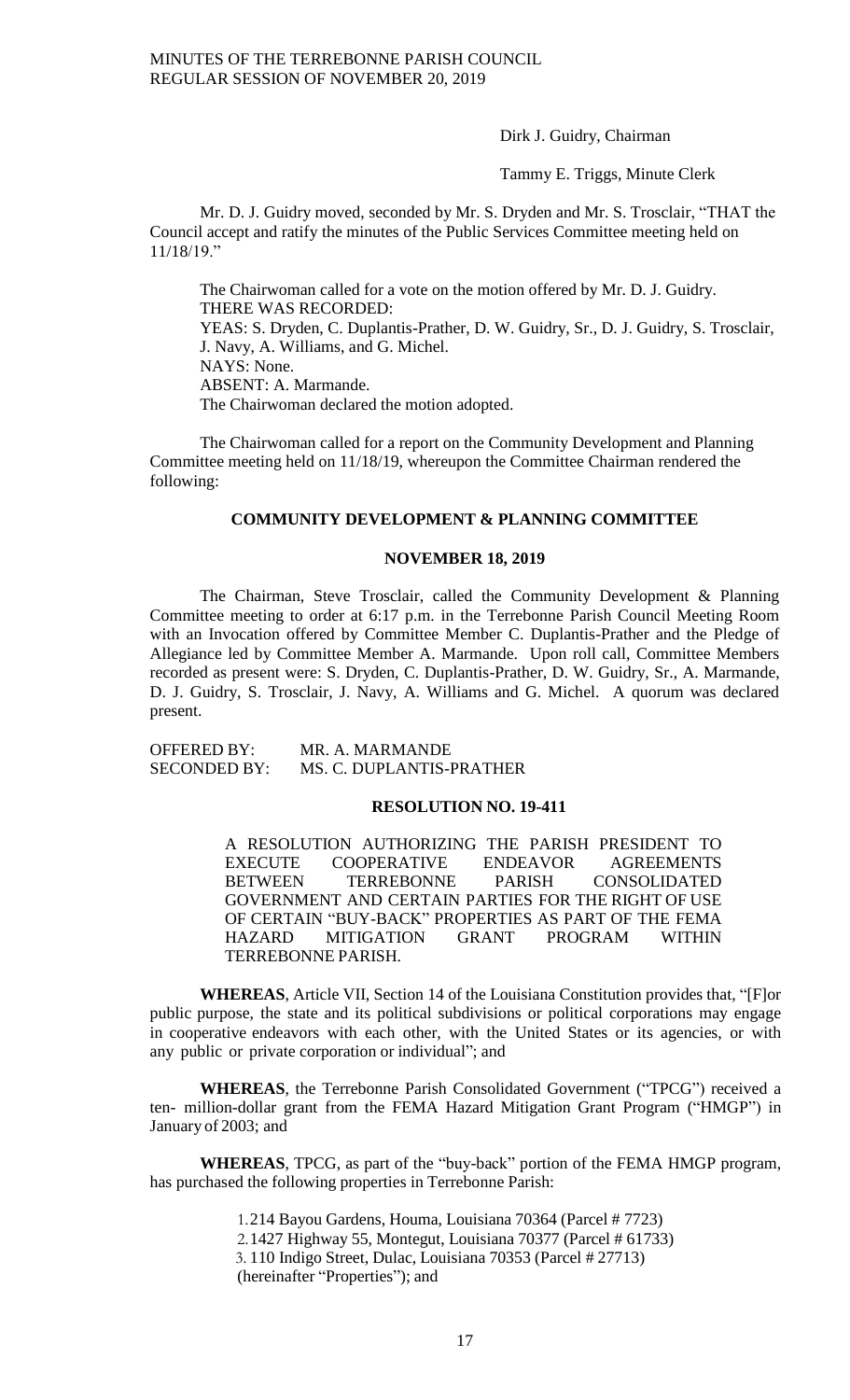**WHEREAS**, FEMA imposes stringent deed restrictions consistent with their "open space" philosophy on the Properties obtained by TPCG through the grant monies; and

**WHEREAS**, TPCG requires assistance in the care and maintenance of these Properties, as well as assistance in ensuring that the use of the Properties remain consistent with FEMA requirements; and

**WHEREAS**, TPCG desires to enter into Right of Use Agreements with certain individuals residing in Terrebonne Parish ("Users"), wherein the Users will maintain these Properties in consideration of their use of the Properties consistent with FEMA regulations; and

**WHEREAS**, TPCG believes that entering into cooperative endeavor agreements with Users, taken as a whole, are not gratuitous and TPCG stands to gain a benefit of commensurate value as the public funds expended herein; and

**WHEREAS**, the Terrebonne Parish Council desires to authorize the Parish President to execute the following cooperative endeavor agreements for right of use of certain properties, consistent with the attached contracts; and

**NOW THEREFORE BE IT RESOLVED** that the Terrebonne Parish Council hereby authorizes the Parish President to enter into the attached cooperative endeavor agreements on behalf of the Terrebonne Parish Consolidated Government.

# **THERE WAS RECORDED:**

YEAS: S. Dryden, C. Duplantis-Prather, D. W. Guidry, Sr., A. Marmande, Sr., D. J. Guidry, S. Trosclair, J. Navy, A. Williams, and G. Michel. NAYS: None. ABSTAINING: None. ABSENT: None. The Chairman declared the resolution adopted on this the 18<sup>TH</sup> day of November 2019.

Upon questioning from Committee Member G. Michel regarding an Executive Summary for the aforementioned resolution, Parish Attorney J. Hebert stated that he was unaware of an Executive Summary not being attached to the item; stating that Administration is using a standard right-of use "buy-back" agreement with certain requirements. Mr. Hebert further explained that the parish is going to generate funding from the right-of-use agreement that has been put in place regarding these "buy back" properties.

\* \* \* \* \* \* \* \* \*

Ms. A. Williams moved, seconded by Ms. C. Duplantis-Prather, "THAT, the Community Development & Planning Committee authorize the execution of a Cooperative Endeavor Agreement between TPCG and the START Corporation for Mental Health Services."

The Chairman called for the vote on the motion offered by Ms. A. Williams. THERE WAS RECORDED: YEAS: S. Dryden, C. Duplantis-Prather, D. W. Guidry, Sr., D. J. Guidry, S. Trosclair, J. Navy, A. Williams and G. Michel. NAYS: None. ABSENT: A. Marmande. The Chairman declared the motion adopted.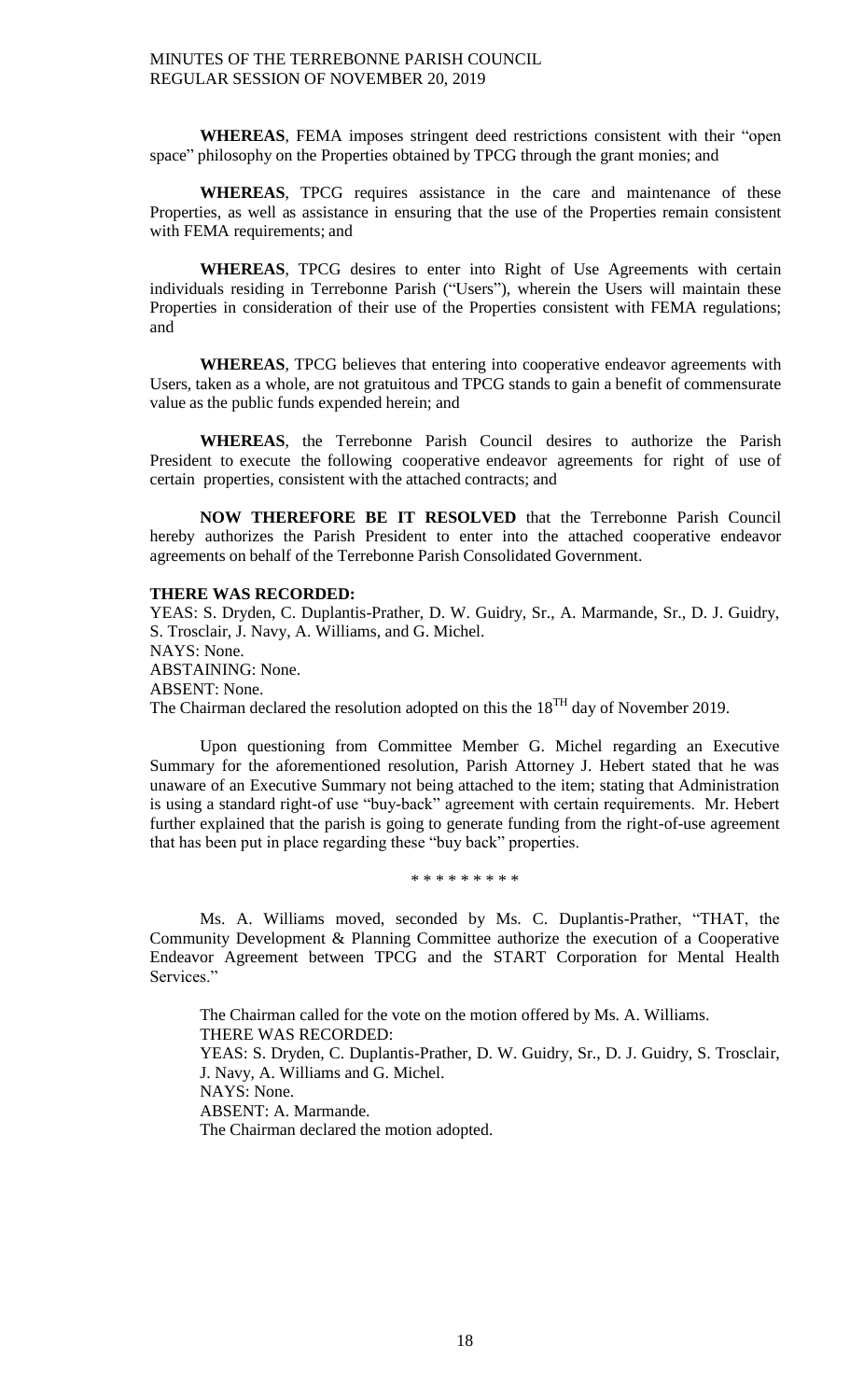# OFFERED BY: MR. D. J. GUIDRY SECONDED BY: MS. C. DUPLANTIS-PRATHER

#### **RESOLUTION NO. 19-412**

A RESOLUTION AUTHORIZING THE PARISH PRESIDENT TO EXECUTE A COOPERATIVE ENDEAVOR AGREEMENT BETWEEN THE TERREBONNE PARISH CONSOLIDATED GOVERNMENT AND THE SOUTH LOUISIANA WETLANDS DISCOVERY CENTER FOR THE USE OF OFFICE SPACE IN THE WATERLIFE MUSEUM

**WHEREAS**, Article VII, Section 14 of the Louisiana Constitution further provides that "For a public purpose, the state and its political subdivisions or political corporations may engage in cooperative endeavors with each other, with the United States or its agencies, or with any public or private association, corporation or individual"; and,

**WHEREAS**, Section 1-07 of the Terrebonne Parish Charter provides "the parish government is authorized, as provided by state law, to enter into joint service agreements or cooperative efforts with other governmental agencies and political subdivisions"; and,

**WHEREAS**, the mission of the South Louisiana Wetlands Discovery Center is to promote and provide cultural and educational activities through a partnership of private and public funding, that meets the needs of the parish with a particular emphasis on the downtown historic district and the Barataria- Terrebonne National Estuary; and

**WHEREAS**, the TPCG recognizes its statutory mandate to encourage the growth, development, restoration and improvement in downtown, historic and economic development districts; and

**WHEREAS**, the South Louisiana Wetlands Discovery Center supports numerous programs to enhance education, culture and the local wetlands habitat and make them accessible to residents of Terrebonne Parish; and

**WHEREAS**, TPCG, in an effort to facilitate the economic and cultural development of downtown Houma, often works with the South Louisiana Wetlands Discovery Center on projects including World Wetlands Day and Swamp Camp; and

**WHEREAS**, TPCG has determined that there is currently sufficient space available in Bayou Terrebonne Waterlife Museum located on Park Avenue, Houma, Louisiana ("Museum") to provide limited temporary office space based on current need and TPCG finds that providing limited office space to the South Louisiana Wetlands Discovery Center will serve a public purpose and have a public benefit commensurate with the costs; and

**NOW THEREFORE, BE IT RESOLVED** that the Parish President, Gordon E. Dove, on behalf of the Terrebonne Parish Consolidated Government is hereby authorized to execute the cooperative endeavor agreement with the South Louisiana Wetlands Discovery Center for use of office space in the Waterlife Museum.

#### **THERE WAS RECORDED:**

YEAS: S. Dryden, C. Duplantis-Prather, D. W. Guidry, Sr., A. Marmande, Sr., D. J. Guidry, S. Trosclair, J. Navy, A. Williams, and G. Michel. NAYS: None. ABSTAINING: None. ABSENT: None. The Chairman declared the resolution adopted on this the 18<sup>TH</sup> day of November 2019.

\* \* \* \* \* \* \* \* \*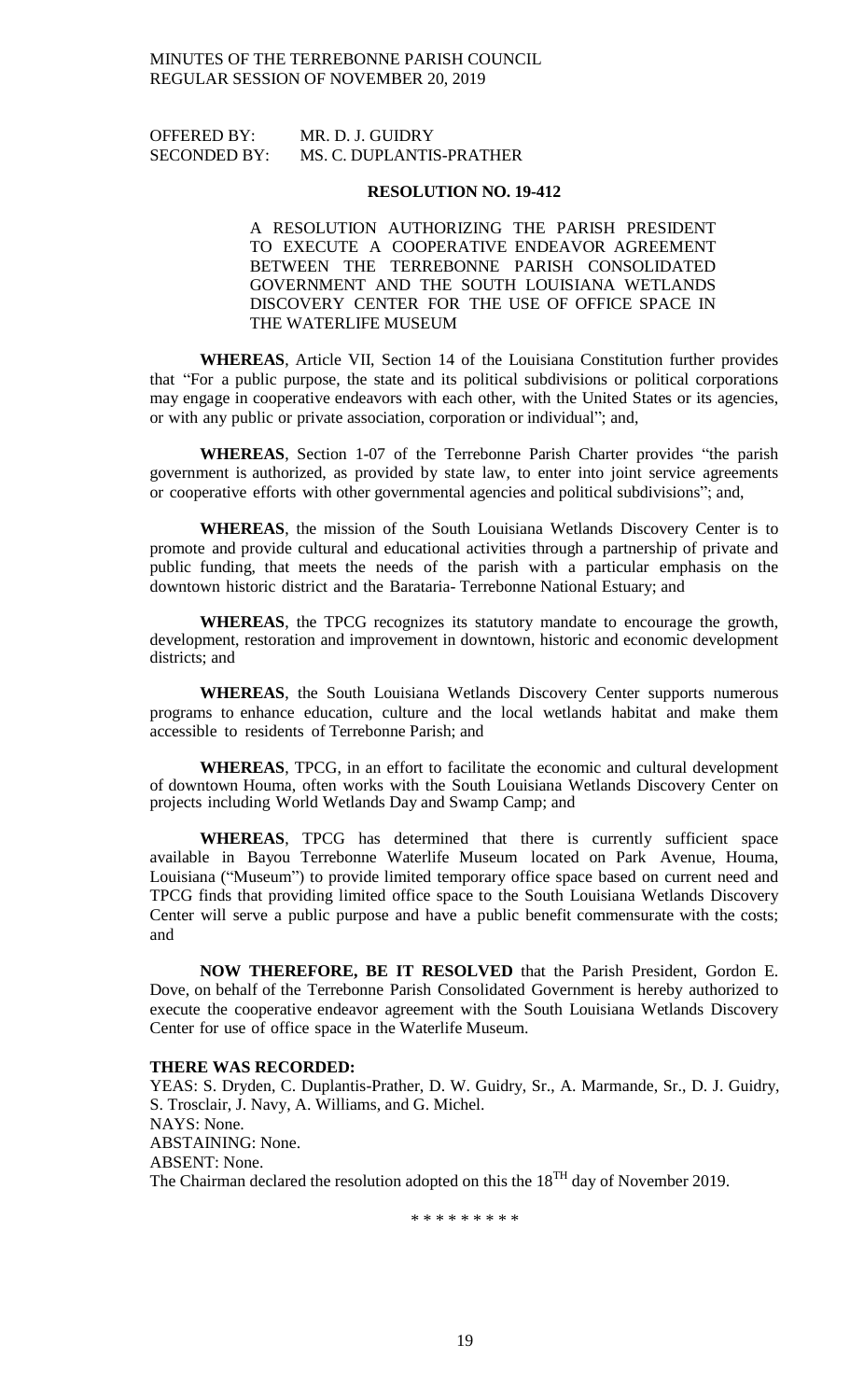OFFERED BY: MR. J. NAVY SECONDED BY: MR. G. MICHEL

#### **RESOLUTION NO. 19-413**

AUTHORIZING THE PARISH PRESIDENT TO EXECUTE, ON BEHALF OF THE TERREBONNE PARISH CONSOLIDATED GOVERNMENT, AN AMENDMENT TO THE SUBSIDY AGREEMENT FOR PARKWOOD PLACE PROJECT BETWEEN TERREBONNE PARISH CONSOLIDATED GOVERNMENT AND GEM BUILDERS, L.L.C. TO PERMIT THE LEASING OF HOUSING UNITS WITHIN THE PARKWOOD PLACE DEVELOPMENT.

**WHEREAS,** TPCG and Westgate Development, Inc. are parties to a certain Subsidy Agreement for Parkwood Place Project dated May 30, 2013, which contract is of record with the Terrebonne Parish Clerk of Court at MOB 3038, Page 620, Entry No. 1570303; and

**WHEREAS,** Westgate Development, Inc. and GEM Builders, L.L.C. are parties to a certain Sale with Assumption of Mortgage Agreement dated November 16, 2018, wherein GEM Builders, L.L.C. assumed all obligations imposed on Westgate Development, Inc. in the said Note, Mortgage, Warranty, and Subsidy Agreement for Parkwood Place Project described hereinabove, which contract and amendments are filed of record with the Terrebonne Parish Clerk of Court at COB 2555, Page 558, Entry No. 1570637 and MOB 2568, Page 257, Entry No. 1428227; and

**WHEREAS,** under the Subsidy Agreement, GEM Builders, L.L.C. is contracted to develop and sell low to moderate income housing in consideration for the use of TPCG Community Development Block Grant ("CDBG") funds from the Louisiana Office of Community Development in that development; and

**WHEREAS,** to increase use of the development, the parties have agreed to supplement and amend the Subsidy Agreement for Parkwood Place Project to permit the leasing of Housing Units and Property within Parkwood Place Subdivision, and providing for the terms and conditions thereof; and

**NOW THEREFORE BE IT RESOLVED** that the Terrebonne Parish Council hereby authorizes the Parish President to enter into the attached First Amended Subsidy Agreement for Parkwood Place Project on behalf of the Terrebonne Parish Consolidated Government.

### **THERE WAS RECORDED:**

YEAS: S. Dryden, C. Duplantis-Prather, D. W. Guidry, Sr., A. Marmande, Sr., D. J. Guidry, S. Trosclair, J. Navy, A. Williams, and G. Michel. NAYS: None. ABSTAINING: None. ABSENT: None. The Chairman declared the resolution adopted on this the 18<sup>TH</sup> day of November 2019.

Mr. J. Navy moved, seconded by Mr. A. Marmande, "THAT, there being no further business to come before the Community Development & Planning Committee, the meeting be adjourned."

The Chairman called for the vote on the motion offered by Mr. J. Navy. THERE WAS RECORDED: YEAS: S. Dryden, C. Duplantis-Prather, D. W. Guidry, Sr., A. Marmande, D. J. Guidry, S. Trosclair, J. Navy, A. Williams and G. Michel. NAYS: None. ABSENT: None. The Chairman declared the motion adopted and the meeting was adjourned at 6:21 p.m.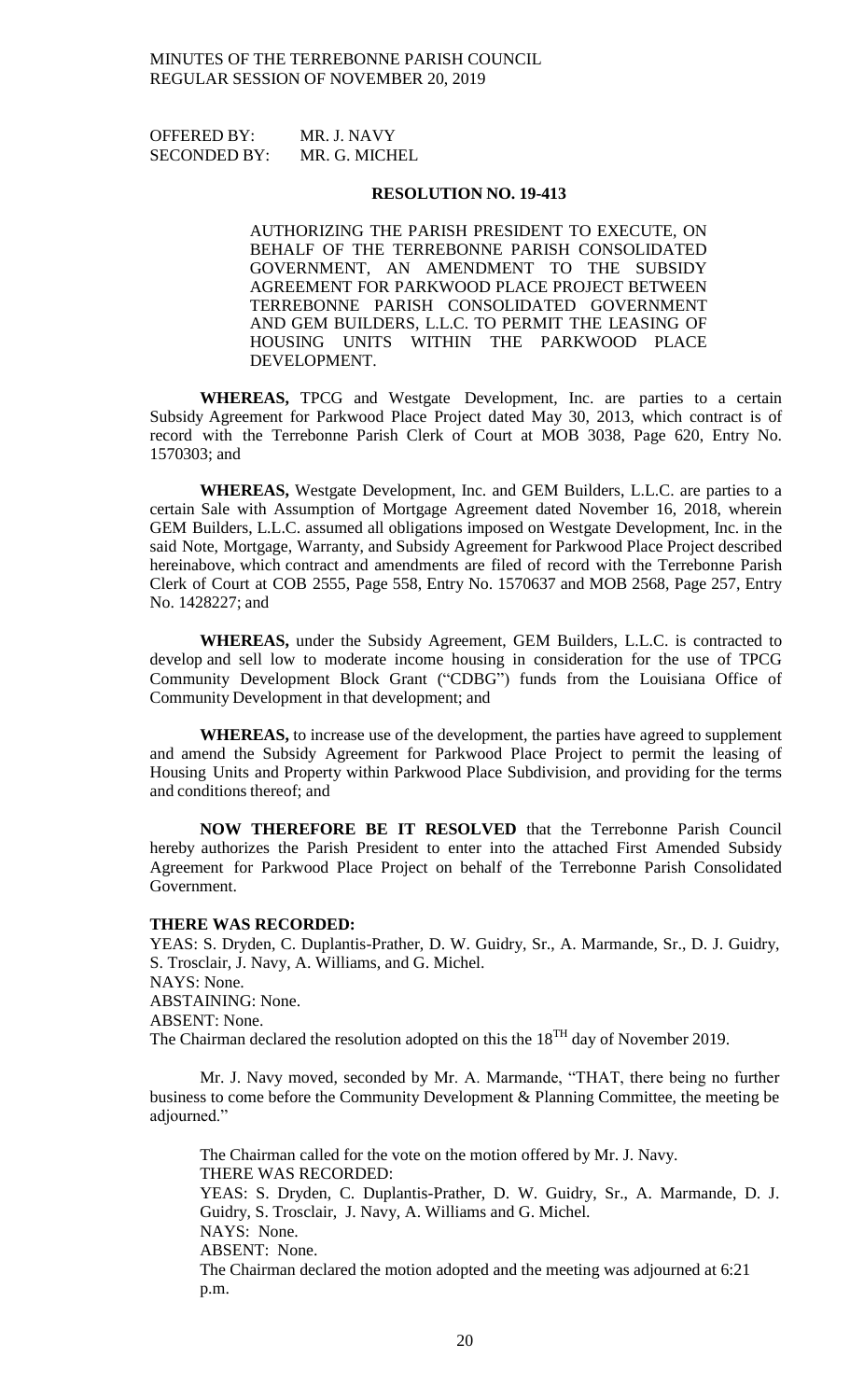Steve Trosclair, Chairman

Tammy E. Triggs, Minute Clerk

Mr. S. Trosclair moved, seconded by Mr. D. J. Guidry, "THAT the Council accept and ratify the minutes of the Community Development and Planning Committee meeting held on 11/18/19."

The Chairwoman called for a vote on the motion offered by Mr. S. Trosclair. THERE WAS RECORDED:

YEAS: S. Dryden, C. Duplantis-Prather, D. W. Guidry, Sr., D. J. Guidry, S. Trosclair, J. Navy, A. Williams, and G. Michel.

NAYS: None.

ABSENT: A. Marmande.

The Chairwoman declared the motion adopted.

The Chairwoman called for a report on the Policy, Procedure, and Legal Committee meeting held on 11/18/19, whereupon the Committee Chairwoman, noting ratification of minutes calls a public hearing on December 4, 2019 at 6:30 p.m., rendered the following:

# **POLICY, PROCEDURE, & LEGAL COMMITTEE**

### **NOVEMBER 18, 2019**

The Chairwoman, Christa Duplantis-Prather, called the Policy, Procedure, & Legal Committee meeting to order at 6:24 p.m. in the Terrebonne Parish Council Meeting Room with an Invocation offered by Committee Member A. Williams and the Pledge of Allegiance led by Committee Member A. Marmande. Upon roll call, Committee Members recorded as present were: S. Dryden, C. Duplantis-Prather, D. W. Guidry, Sr., A. Marmande, D. J. Guidry, S. Trosclair, J. Navy, A. Williams and G. Michel. A quorum was declared present.

| OFFERED BY:         | MR. D. J. GUIDRY |
|---------------------|------------------|
| <b>SECONDED BY:</b> | MR. S. TROSCLAIR |

# **RESOLUTION NO. 19-414**

# **AMENDING RESOLUTION NO. 19-404 TO CHANGE THE JANUARY 13, 2020 COMMITTEE MEETING DATES TO TUESDAY, JANUARY 14, 2020**

# **COUNCIL 2020 MEETING DATES**

| COMMITTEE MEETINGS - 5:30 p.m.            | COUNCIL MEETINGS - 6:00 p.m.         |
|-------------------------------------------|--------------------------------------|
| January 9 - Special Session - Inaugural   |                                      |
| Ceremony $-6:00$ p.m.                     |                                      |
| January 14 (Tuesday, due to the National  | January 15                           |
| <b>Championship Games in New Orleans)</b> |                                      |
| January 27                                | January 30 (Thursday, due to Chamber |
| <b>Condemnation Hearings</b>              | <b>Banquet on Wednesday</b> )        |
| February 3                                | February 5                           |
| February 17                               | February 19                          |
| March 9                                   | March 11                             |
| March 23                                  | March 25                             |
| April 13                                  | April 15                             |
| April 27                                  | April 29                             |
| <b>Condemnation Hearings</b>              |                                      |
| May $11$                                  | May 13                               |
| May 26 (Tuesday, due to Memorial Day      | May 27                               |
| Holiday)                                  |                                      |
| June 8                                    | June 10                              |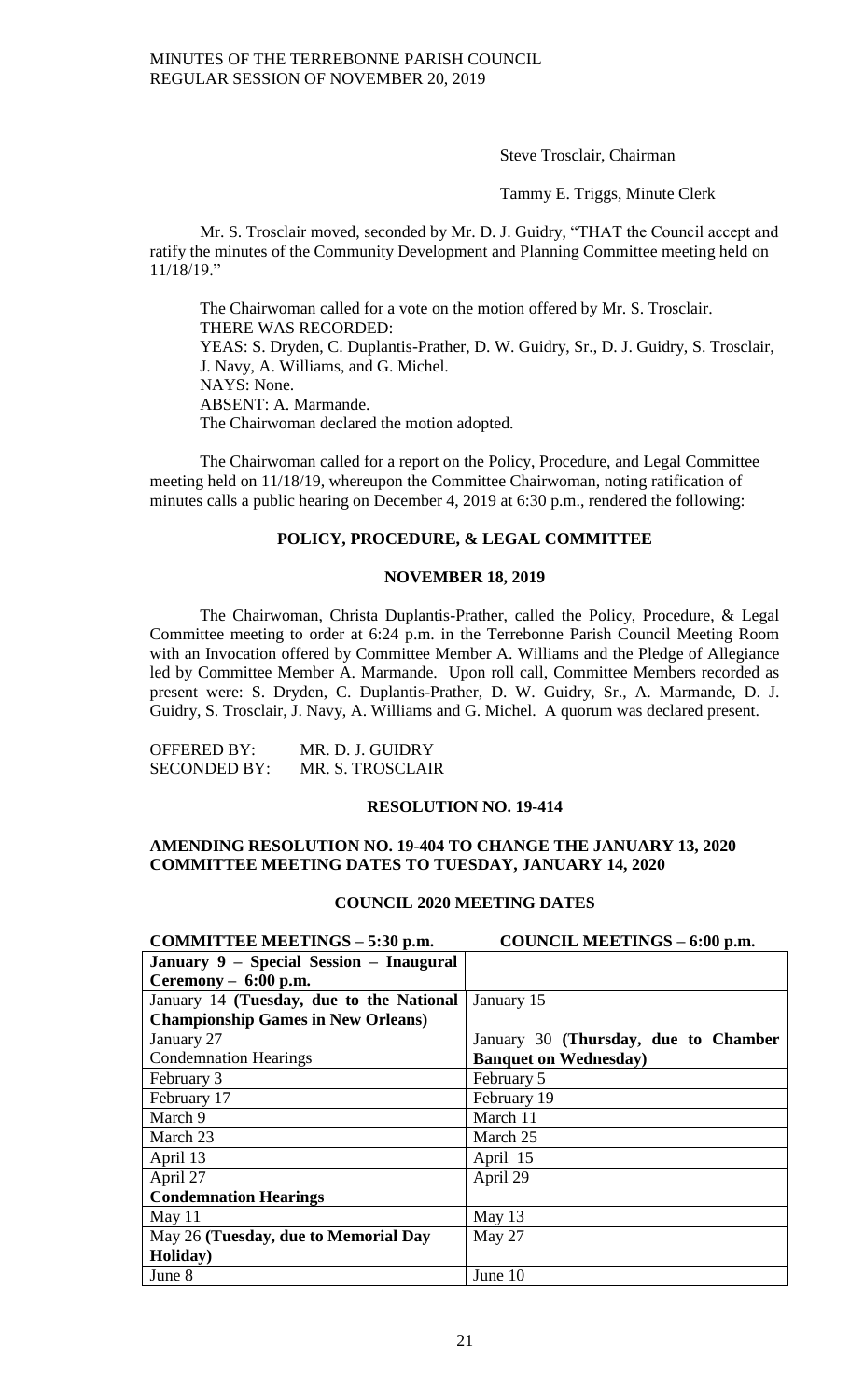| June 22                                | June 24      |
|----------------------------------------|--------------|
| July 13                                | July 15      |
| July 27                                | July 29      |
| <b>Condemnation Hearings</b>           |              |
| August 10                              | August 12    |
| August 24                              | August 26    |
| September 8 (Tuesday, due to Labor Day | September 9  |
| Holiday)                               |              |
| September 21                           | September 23 |
| October 12                             | October 14   |
| October 26                             | October 28   |
| <b>Condemnation Hearings</b>           |              |
| November 2                             | November 4   |
| November 16                            | November 18  |
| December 7                             | December 9   |
| December 14                            | December 16  |

**BE IT FURTHER RESOLVED** that all Regular Session Council Meetings shall begin at 6:00 p.m. in the Council Meeting Room on the second floor of the Government Tower at 8026 Main Street, and

**BE IT FURTHER RESOLVED** that the Council will schedule committee meetings on the Monday preceding the Regular Meetings of the Council as regularly as possible, however **\*\*committee meetings** may be scheduled on a different day and/or at a different time, as decided upon by the Council; and,

**BE IT FURTHER RESOLVED** that the Council may call additional committee meetings and/or Special Sessions of the Council as deemed necessary.

# **THERE WAS RECORDED:**

YEAS: S. Dryden, C. Duplantis-Prather, D. W. Guidry, Sr., A. Marmande, Sr., D. J. Guidry, S. Trosclair, J. Navy, A. Williams, and G. Michel. NAYS: None. ABSTAINING: None. ABSENT: None. The Chairman declared the resolution adopted on this the  $18<sup>th</sup>$  day of November 2019.

\* \* \* \* \* \* \* \* \*

Committee Member G. Michel asked that Agenda Item No. 2 - Discussion and possible action regarding the usage of Recreation Facilities be placed on the agenda for clarification purposes. Councilman G. Michel explained that a recreation district received a notice from the parish's legal department pertaining to the utilization of their facility for certain political functions. Mr. Michel asked whether or/not recreation facilities should be allowed to lease their facilities.

Parish Attorney J. Hebert explained that he was asked to render a legal opinion on whether or/not the Bourg Recreational facility should be used to host and/or hold political events or campaigns. He cited three state statutes that stated public funds could not be used to support political campaigns and added that the event in question was going to held at the facility. Mr. Hebert stated that the facility is operated with a certain tax millage and the facility is only to be used for recreation. In rendering his opinion, Parish Attorney J. Hebert stated that the facility should be used for recreational purposes and in accordance with the call of the millage.

Several Committee Members expressed their concerns regarding renting recreational facilities as well as stating that all facilities should abide by the specific call of the millage.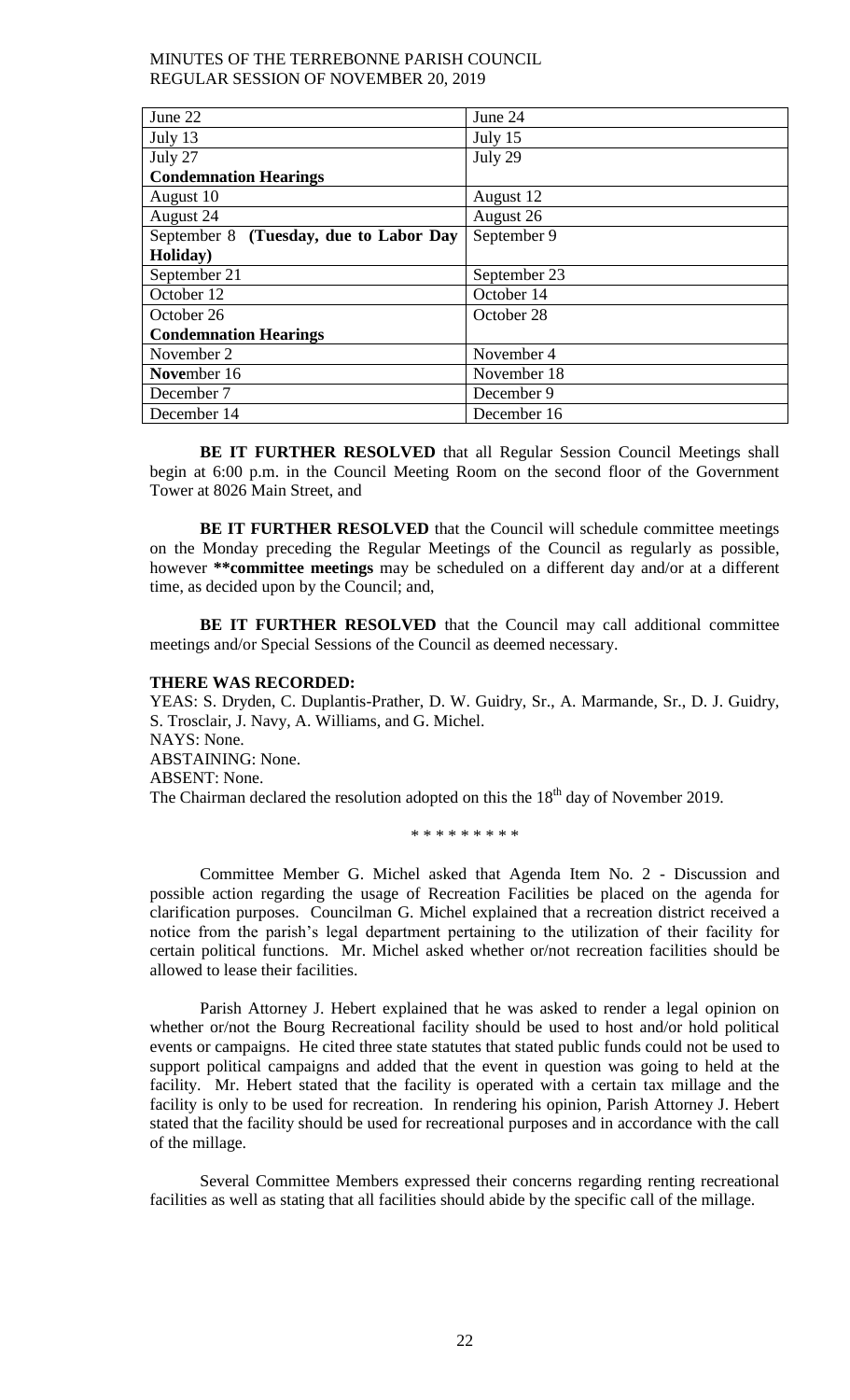OFFERED BY: MS. A. WILLIAMS SECONDED BY: MR. G. MICHEL

# **RESOLUTION NO. 19-415**

**WHEREAS**, Terrebonne Parish Consolidated Government (TPCG) is authorized to provide Property and Casualty Insurance coverage through its Department of Risk Management; and

**WHEREAS**, Administration and the Risk Management Department would like to recommend the renewal of Contract for services of professional consultants with Sigma Consulting Corporation for a period of one year at the approximate cost of \$11,000.00 for the first year for Property/Casualty lines of coverage as well as actuarial services for a period of one year in the amount of \$16,000.00 for a total of \$27,000.00 for 2020; with the option to renew for two (2) successive one (1) year terms at the approximate cost of \$11,000.00 per year for Property/Casualty and \$17,000.00 for Actuarial services for a total of \$28,000.00 for 2021; and the approximate cost of \$11,000.00 per year as well as actuarial services of \$17,500.00 for a total of \$28,500.00 for 2022; the above actuarial fee schedule is contingent upon receipt of loss data in acceptable Excel usage format; if loss data is provided in paper format, an additional hourly rate of TBD will be charged for loss data conversion/analysis; and

**WHEREAS**, such services would begin January 1, 2020 and end on December 31, 2020 with the option to renew for the two (2) successive one (1) year terms at which time services would begin on January 1, 2021 and end on December 31, 2021 and January 1, 2022 to December 31, 2022; and

**WHEREAS**, Terrebonne Parish Consolidated Government (TPCG) has determined that the terms of this service will serve a public purpose and have a public benefit commensurate with the cost.

**NOW THEREFORE BE IT RESOLVED** by the Terrebonne Parish Council (Policy, Procedure and Legal Committee), on behalf of Terrebonne Parish Consolidated Government, that the Parish President, Mr. Gordon Dove, is hereby authorized to negotiate and to execute all documents necessary to affect a viable contract for consulting services between TPCG and Sigma Consulting Corporation.

### **THERE WAS RECORDED:**

YEAS: S. Dryden, C. Duplantis-Prather, D. W. Guidry, Sr., A. Marmande, Sr., D. J. Guidry, S. Trosclair, J. Navy, A. Williams, and G. Michel. NAYS: None. ABSTAINING: None. ABSENT: None. The Chairman declared the resolution adopted on this the  $18<sup>th</sup>$  day of November 2019.

\* \* \* \* \* \* \* \* \*

Mr. S. Dryden moved, seconded by Mr. A. Marmande, "THAT, the Policy, Procedure, & Legal Committee introduce an ordinance to authorize the Parish President to renew and execute a Lease Agreement with Ellender Enterprises, LLC for a maximum of ten (10) oneyear terms on behalf of the Terrebonne Parish Consolidated Government for the use of Coteau Park as a playground park and call a public hearing on December 4, 2019 at 6:30 p.m." (\*\*MOTION ADOPTED AFTER DISCUSSION)

Upon questioning from Committee Member G. Michel regarding the dollar amount payments regarding the aforementioned proposed ordinance, Chief Finance Officer K. Mauldin explained that there is no lease payment and added that the parish is only responsible for the taxes, insurance, etc.

\*\*The Chairwoman called for the vote on the motion offered by Mr. S. Dryden. THERE WAS RECORDED: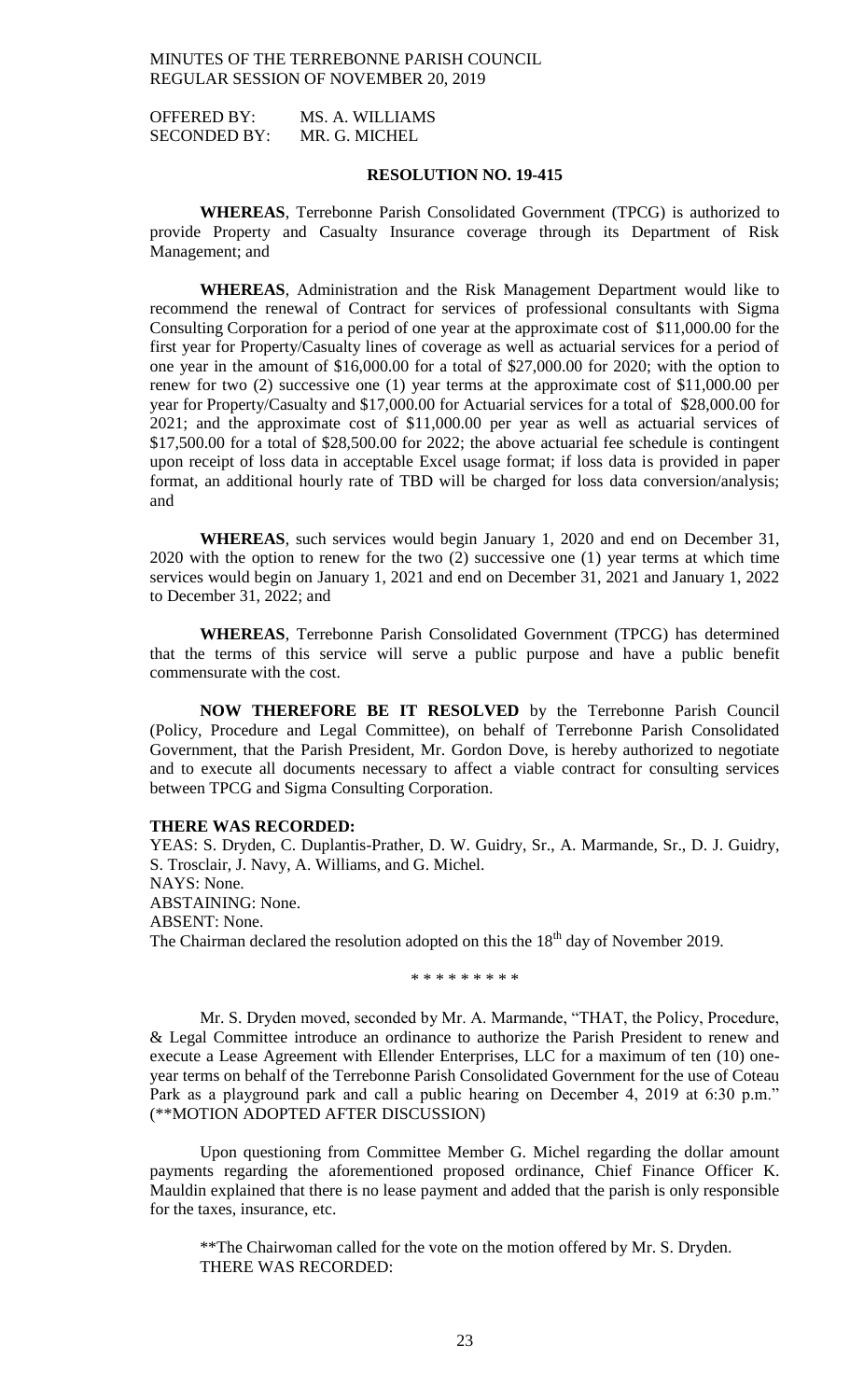YEAS: S. Dryden, C. Duplantis-Prather, D. W. Guidry, Sr., A. Marmande, D. J. Guidry, S. Trosclair, J. Navy, A. Williams and G. Michel. NAYS: None. ABSENT: None. The Chairwoman declared the motion adopted.

Mr. G. Michel moved, seconded by Mr. J. Navy, "THAT, the Council, pursuant to La. R. S. 42:16,17A(2), 19, convene into Executive Session at 6:36 p.m. and invited into said session, Parish Attorney J. Hebert, Parish President G. Dove, Parish Manager M. Toups, Chief Finance Officer K. Mauldin and all Council Members in order to discuss the following litigation and strategy as it relates to:

Terrebonne Council on Aging, Inc,  $32<sup>nd</sup>$  Judicial District Court, verses No. 187042(A) Terrebonne Parish Consolidated Government, Louisiana."

The Chairwoman called for a voice vote on the motion offered by Mr. G. Michel. THERE WAS RECORDED: YEAS: S. Dryden, C. Duplantis-Prather, D. W. Guidry, Sr., A. Marmande, D. J. Guidry, S. Trosclair, J. Navy and G. Michel. NAYS: A. Williams. ABSENT: None. The Chairwoman declared the motion adopted.

Mr. J. Navy moved, seconded by Mr. D. J. Guidry, "THAT, the Council reconvene into regular order of business, as per written agenda at 7:03 p.m."

The Chairwoman called for the vote on the motion offered by Mr. J. Navy. THERE WAS RECORDED: YEAS: S. Dryden, C. Duplantis-Prather, D. W. Guidry, Sr., A. Marmande, D. J. Guidry, S. Trosclair, J. Navy, A. Williams and G. Michel. NAYS: None. ABSENT: None. The Chairwoman declared the motion adopted.

Mr. G. Michel moved, seconded by Mr. D. J. Guidry, "THAT, there being no further business to come before the Policy, Procedure, & Legal Committee, the meeting be adjourned."

The Chairwoman called for the vote on the motion offered by Mr. G. Michel. THERE WAS RECORDED: YEAS: S. Dryden, C. Duplantis-Prather, D. W. Guidry, Sr., A. Marmande, D. J. Guidry, S. Trosclair, J. Navy, A. Williams and G. Michel.

NAYS: None.

ABSENT: None.

The Chairwoman declared the motion adopted and the meeting was adjourned at 7:04 p.m.

Christa Duplantis-Prather, Chairwoman

Tammy E. Triggs, Minute Clerk

Ms. C. Duplantis-Prather moved, seconded by Mr. D. W. Guidry, Sr., "THAT the Council accept and ratify the minutes of the Policy, Procedure, and Legal Committee meeting held on  $11/18/19$ ."

The Chairwoman called for a vote on the motion offered by Ms. C. Duplantis-Prather. THERE WAS RECORDED:

YEAS: S. Dryden, C. Duplantis-Prather, D. W. Guidry, Sr., D. J. Guidry, S. Trosclair, J. Navy, A. Williams, and G. Michel.

NAYS: None.

ABSENT: A. Marmande.

The Chairwoman declared the motion adopted.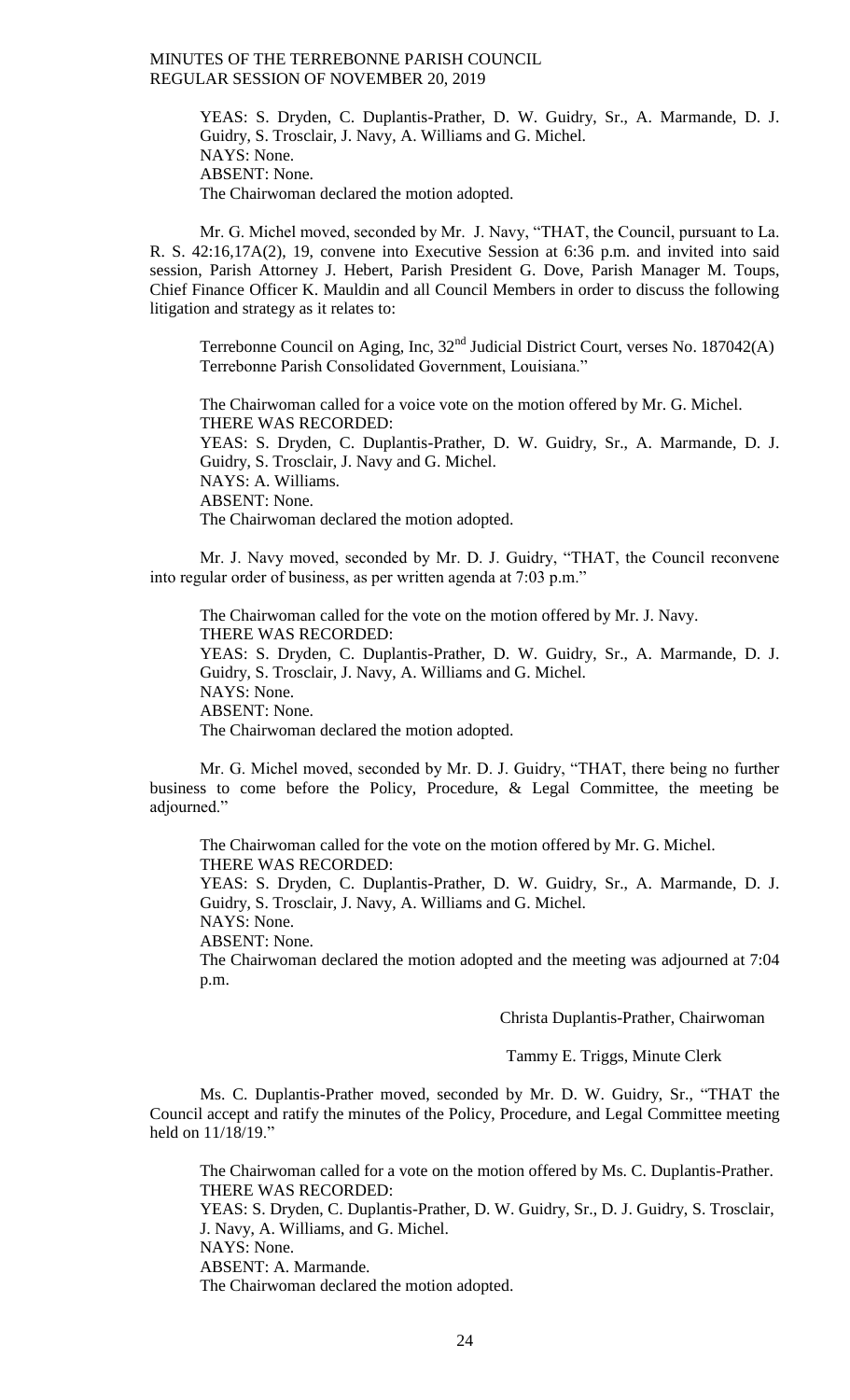The Chairwoman called for a report on the Budget and Finance Committee meeting held on 11/18/19, whereupon the Committee Vice-Chairwoman, noting that ratification of minutes calls public hearings on December 4, 2019 at 6:30 p.m., rendered the following:

### **BUDGET & FINANCE COMMITTEE**

#### **NOVEMBER 18, 2019**

The Vice-Chairwoman, Christa Duplantis-Prather, called the Budget & Finance Committee meeting to order at 7:06 p.m. in the Terrebonne Parish Council Meeting Room with an Invocation led by Committee Member G. Michel and the Pledge of Allegiance led by Committee Member D. J. Guidry. Upon roll call, Committee Members recorded as present were: S. Dryden, C. Duplantis-Prather, D. W. Guidry, Sr., A. Marmande, D. J. Guidry, S. Trosclair, J. Navy, A. Williams and G. Michel. A quorum was declared present.

OFFERED BY: MR. D. J. GUIDR SECONDED BY: MR. A. MARMANDE

### **RESOLUTION NO. 19-416**

A RESOLUTION AUTHORIZING THE PARISH PRESIDENT TO EXECUTE A COOPERATIVE ENDEAVOR AGREEMENT<br>BETWEEN TERREBONNE PARISH CONSOLIDATED TERREBONNE PARISH CONSOLIDATED GOVERNMENT (TPCG), THE TERREBONNE LEVEE AND CONSERVATION DISTRICT (TLCD), AND THE RESTORE THE EARTH FOUNDATION (REF), AND TO PROVIDE FOR RELATED MATTERS

**WHEREAS,** Article VII, Section 14 of the Louisiana Constitution provides that "[F]or public purpose, the state and its political subdivisions or political corporations may engage in cooperative endeavors with each other, with the United States or its agencies, or with any public or private corporation or individual; and,

**WHEREAS,** TPCG, TLCD, and REF share a common goal of wetland ecosystem restoration to promote coastal restoration and community resiliency, collaborating and building partnerships in the pursuit of projects that affect the natural resources of the parish and state, and believe they can through their collaborative efforts substantially benefit the citizens of Terrebonne Parish by entering into a cooperative endeavor with each other; and,

**WHEREAS,** TPCG and TLCD have both allocated on a shared and equal basis funds sufficient to cover the costs of components needed for the Upper Montegut Pump Station (D-3) in order to facilitate a restoration project known as the Bayou Terrebonne Freshwater Diversion which will, when conditions are optimal, divert freshwater and sediment from Bayou Terrebonne into the Pointe aux Chenes Wildlife Management Areas (Phase I) where a cypress tree reforestation project led by REF with the approval and participation of the Louisiana Department of Wildlife and Fisheries and other partners is currently underway; and,

**WHEREAS,** REF expects to contribute funds to cover the first three years of operation and maintenance of the project which will be undertaken by TPCG with assistance from TLCD.

**NOW, THEREFORE, BE IT RESOLVED** by the Terrebonne Parish Council, on behalf of the Terrebonne Parish Consolidated Government that the Parish President is hereby authorized to execute a cooperative endeavor agreement for and on behalf of the Terrebonne Parish Consolidated Government with the Terrebonne Levee and Conservation District and the Restore the Earth Foundation for the purpose of funding specific components and ensuring three years of operation and maintenance of the Bayou Terrebonne Freshwater Diversion Project.

# **THERE WAS RECORDED:**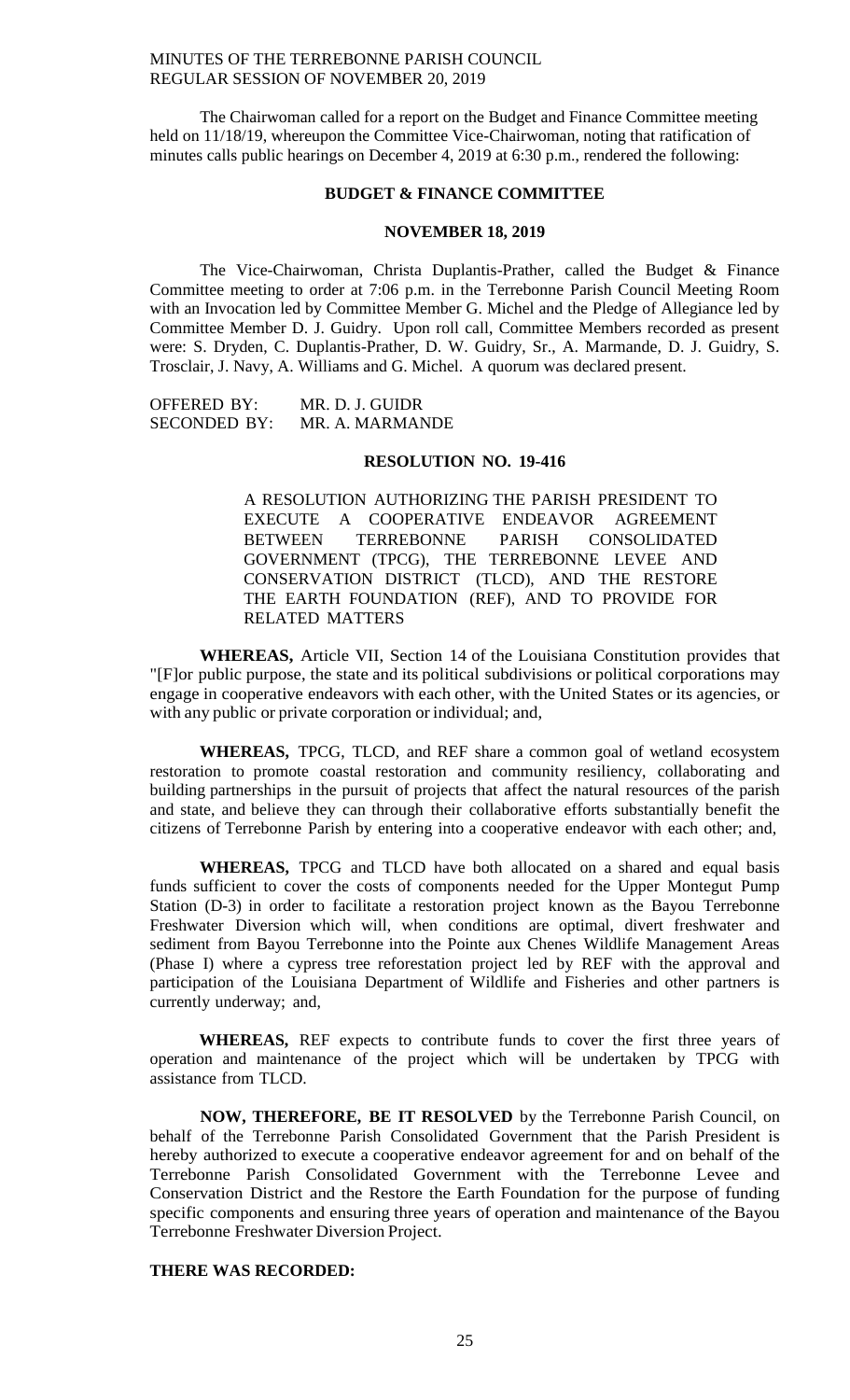YEAS: S. Dryden, C. Duplantis-Prather, D. W. Guidry, Sr., A. Marmande, Sr., D. J. Guidry, S. Trosclair, J. Navy, A. Williams, and G. Michel. NAYS: None. ABSTAINING: None. ABSENT: None. The Chairman declared the resolution adopted on this the 18th day of November 2019.

\* \* \* \* \* \* \* \* \*

OFFERED BY: MS. A. WILLIAMS SECONDED BY: MR. D. J. GUIDRY

# **RESOLUTION NO. 19-417**

AUTHORIZING THE PARISH PRESIDENT, GORDON E. DOVE, TO SIGN A CONTRACT WITH TOP DRAWER STRATEGIES FOR A LEGISLATIVE, GOVERNMENTAL, CONSULTING AND PUBLIC RELATIONS CONSULTANT.

**WHEREAS,** the consultant will assist the Parish of Terrebonne, the Parish President, and the Administration Staff, and

**WHEREAS**, funding in the amount of \$42,000 was previously approved by the Parish Council on December 13, 2017 Ordinance # 8915 and on December 12, 2018 Ordinance #9022, for a Legislative, Governmental, Consulting and Public Relations Consultant.

**NOW, THEREFORE BE IT ORDAINED**, by the Terrebonne Parish Council, on behalf of the Terrebonne Parish Consolidated Government, hereby authorizes Gordon Dove, Parish President, to sign a contract, as approved by the Parish Legal Department, for the Legislative, Governmental, Consulting and Public Relations Consultant.

# **THERE WAS RECORDED:**

YEAS: S. Dryden, C. Duplantis-Prather, D. W. Guidry, Sr., A. Marmande, Sr., D. J. Guidry, S. Trosclair, J. Navy, and A. Williams. NAYS: G. Michel. ABSTAINING: None. ABSENT: None. The Chairman declared the resolution adopted on this the 18th day of November 2019.

\* \* \* \* \* \* \* \* \*

Ms. A. Williams moved, seconded by Mr. S. Dryden, "THAT, the Budget & Finance Committee introduce an ordinance to amend the Compensation Plan of Terrebonne Parish Consolidated Government so as to adjust the Maximum Pay Structure of the Executive Positions by \$15,000, and adjust the midpoint, accordingly and call a public hearing on December 4, 2019 at 6:30 p.m." (\*\*MOTION ADOPTED AFTER DISCUSSION)

Discussion ensued with several Committee members voicing their concerns regarding adjusting the pay scale for minimum and maximum salaries without including all TPCG employees and that a percentage raise is not sufficient enough for hourly workers.

Committee Member A. Williams gave a brief history of the Waters Study noting that it is used to determine the pay scale for parish employees; and stating that, at the time the Waters Study was implemented, the executive level employees' pay scales were not addressed because the study was implemented in phases.

Human Resources and Risk Management Director J. Dana Ortego explained that the Waters Study was done approximately six years ago; and that it did not address the executives' salaries at that time due to the study being limited to getting the parish's hourly employees up to industry standards. Mr. Ortego stated that he has asked for another Waters Study so that all TPCG employees' salaries can be addressed and their wages can be adjusted based upon the comparative wages of other governmental agencies.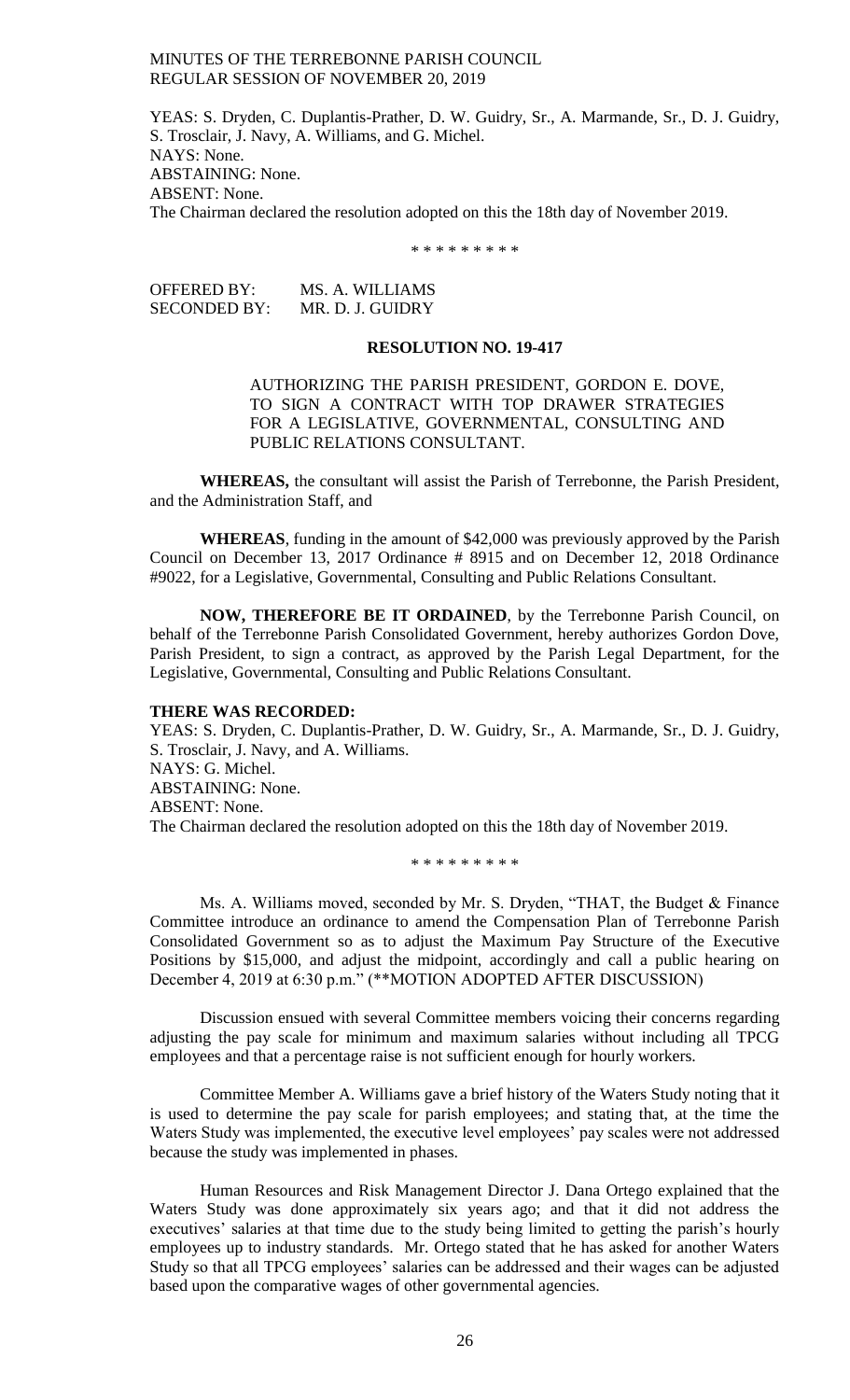\*\*The Vice-Chairwoman called for the vote on the motion offered by Ms. A. Williams.

THERE WAS RECORDED:

YEAS: S. Dryden, C. Duplantis-Prather, D. W. Guidry, Sr., A. Marmande, D. J Guidry, S. Trosclair, J. Navy and A. Williams.

NAYS: None.

ABSENT: G. Michel.

The Vice-Chairwoman declared the motion adopted.

Mr. A. Marmande moved, seconded by Mr. G. Michel, "THAT, the Budget & Finance Committee introduce an ordinance to amend the 2019 Adopted Operating Budget, 5-Year Capital Outlay Budget and Budgeted Positions of the Terrebonne Parish Consolidated Government for the following items and to provide for related matters:

- I. General Fund- Downtown Development Corp., \$422
- II. Sports Park Asphalt Road, \$100,000
- III. Sanitation, \$137,375
- IV. General Fund-Administration, \$7,944
	- a. add full time Public Safety Director
- V. Section 8 , \$2,304
	- a. add full time Administrative Coordinator I
- VI. Information Technology, \$1,500
	- a. add part time Network Technician
- VII. Animal Shelter donations, \$1,872
- VIII. 5% Budget Adjustment for Criminal Court Fund, Net 0
- IX. 5% Budget Adjustment for Road Lighting District 8, \$9,536
- X. 5% Budget Adjustment for Road Lighting District 9, \$11,136
- XI. 5% Budget Adjustment for Road Lighting District 10, \$24,220

and call a public hearing on said matter on December 4, 2019 at 6:30 p.m." \* *(Motion Adopted After Brief Discussion)*

Upon questioning, Chief Finance Officer K. Mauldin explained that the Public Safety Director position is a position that is being reintroduced; that the amount budgeted is the remaining balance for 2019; and that said amount would be added to the 2020 budget.

Discussion ensued with several Committee members expressing their concerns over the Public Safety Director's position and salary.

Committee Member A. Williams gave a brief history of the duties and obligations of the Public Safety Director and added that the director's job is to oversee everything related to public safety as well as being a liaison for all of the parish's public safety department heads. She further explained that the Public Safety Director is a valuable asset to Terrebonne Parish which shows that the parish has a unified command system in place and that the parish is concerned about safety.

Parish President G. Dove explained that the Public Safety Director's main objective is to coordinate with all public safety agencies to get as much protection for the residents of Terrebonne Parish, especially at all Terrebonne Parish schools.

Parish Attorney J. Hebert explained that the Public Safety Director's position was established per the Parish Code and it is an Administrative decision if they want to appoint a person(s) to the position.

*\**The Vice-Chairwoman called for the vote on the motion offered by Mr. A. Marmande. THERE WAS RECORDED:

YEAS: S. Dryden, C. Duplantis-Prather, D. W. Guidry, Sr., A. Marmande, D. J Guidry, S. Trosclair, J. Navy, A. Williams and G. Michel. NAYS: None. ABSENT: None.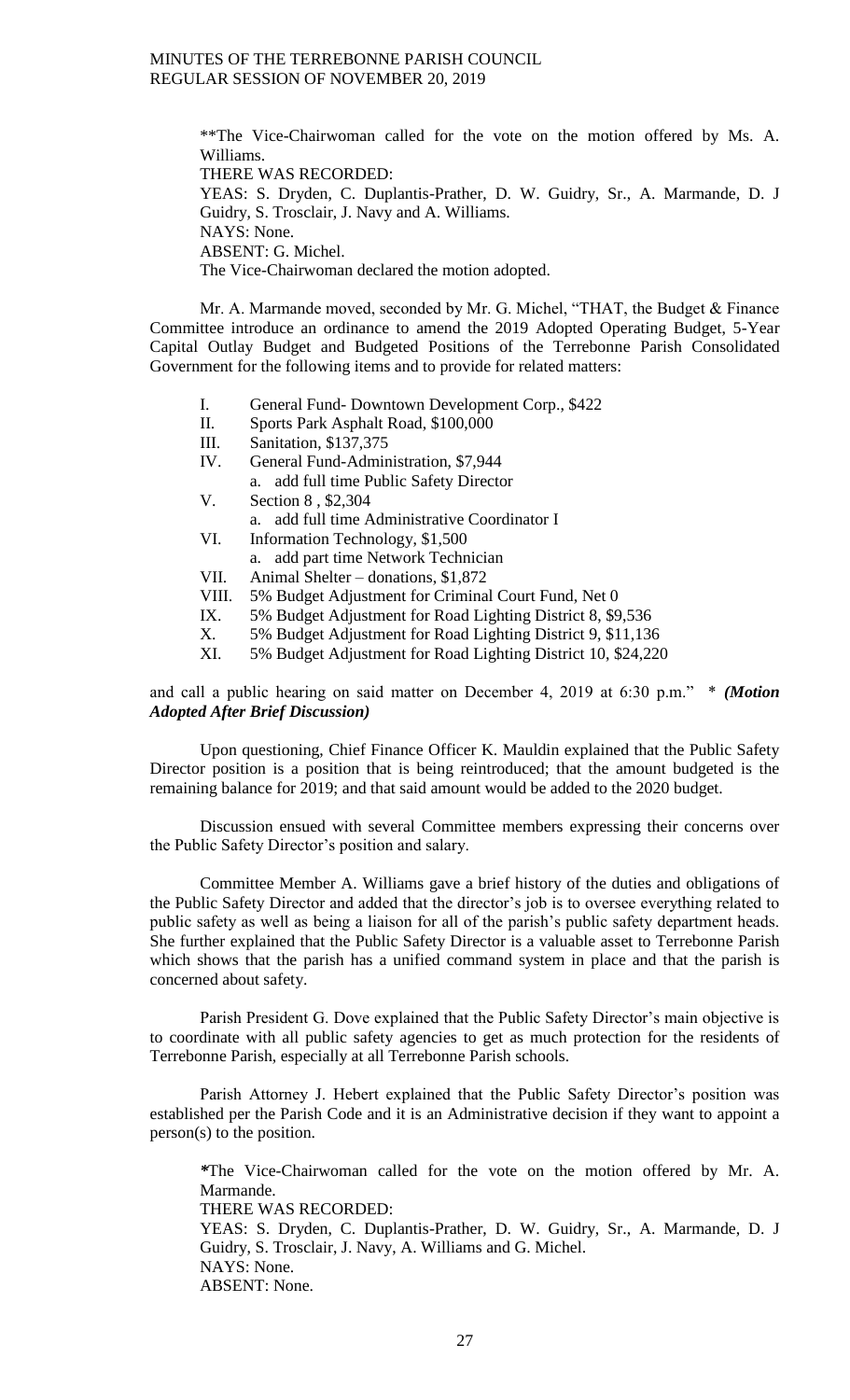The Vice-Chairwoman declared the motion adopted.

A review of the proposed 2020 Budget began on the following funds/departmental budgets:

**a) Council on Aging (Fund 278; Sm. Bk. 123; Big Bk. 313) –** Chief Finance Officer Kandace Mauldin presented the proposed 2020 Budget noting that a 7.50 mill ad valorem tax approved by voters November 4, 2008 (2010-2019), and adjusted to 7.34 mill for 2019 reassessment. The millage will generate an estimated \$7,127,000 in 2020. Said millage was renewed on November 16, 2013 for years 2020-2029, at at maximum of 7.50 mills. Terrebonne Parish has a cooperative endeavor agreement with TCOA to provide services of an estimated cost of \$8,000,000 for 2020. An independent budget was adopted by TCOA governing authority for the fiscal year ending June  $30<sup>th</sup>$  and is submitted annually to the appointing authority. In 2020, \$130,000 was allocated for elderly programs at the Mechanicville Community Center.

Upon questioning from Committee Member G. Michel regarding the discussion of the budget for the aforementioned agency due to a pending litigation, Parish Attorney J. Hebert recommended that due to pending litigation, the budget for the Council on Aging should not be discussed due to the agency's legal counsel not being present.

Committee Member G. Michel requested that the Council on Aging's budget not be discussed until the first Budget and Finance Committee meeting in March 2020.

- **b) District Attorney (Fund 151-123; Sm. Bk. 22; Big Bk. 14) -** Chief Finance Officer Kandace Mauldin highlighted the proposed 2020 Budget explaining that there were no significant changes to this fund.
- **c) Clerk of Court (Fund 151-124; Sm. Bk. 24; Big Bk. 15) –** Chief Finance Officer Kandace Mauldin summarized the proposed 2020 Budget stating that under Capital there is a request of \$25,000 to replace the control system.
- **d) Criminal Court Fund (Fund 299; Sm. Bk. 146; Big Bk. 358) –** Chief Finance Officer Kandace Mauldin reviewed the proposed 2020 Budget highlighting that fines and forfeitures revenue is \$3,607,500 for 2020. The General Fund supplement is \$1,998,172, an *increase* of \$58,026. The Juvenile Detention supplement is \$250,000, which is the same as 2019 and the Mental Health and Drug Abuse Fund supplement is \$47,514, same as in 2019.
- **e) Parish Jail (Fund 203-201; Sm. Bk. 85; Big Bk. 69) –** Chief Finance Officer Kandace Mauldin presented the proposed 2020 Budget noting in February 2019, an agreement (Reference: Ordinance No. 9027) between the Parish Government and the Sheriff of Terrebonne Parish was executed to memorialized their agreedupon financial obligation for the maintenance and operation of the jails. Parish government agrees to pay a \$12.61 per diem for the maintenance of non-DOC prisoners. The Sheriff shall share with the Parish 50% of the DOC reimbursements, adjusted over time to comply with the current Louisiana Revised Statute's approved reimbursement rate. In addition, the Sheriff agrees to make a continuous good faith effort to maintain a total DOC prisoner population of two hundred (200) inmates. The term of this agreement shall expire on December 31, 2019. For 2020, the Parish is estimating to receive \$667,676 from the Sheriff of Terrebonne, same as 2019. The General Fund Supplement is \$4,803,578, a *decrease* of \$52,308. The Parish reimburses the Sheriff for the feeding of the prisoners based on a flat formula of \$1.75 per day for the Department of Corrections (DOC) prisoners and \$12.61 per day for all others. The projected cost for 2020 is \$2,284,192, which is based on an average prison population of 650. Under Capital, they are requesting, a chiller/air handler (Building 2), transferred to Capital Projects, \$175,000, lawn equipment (Building 1), \$30,000 and window replacement, transferred to Capital Projects, \$61,000.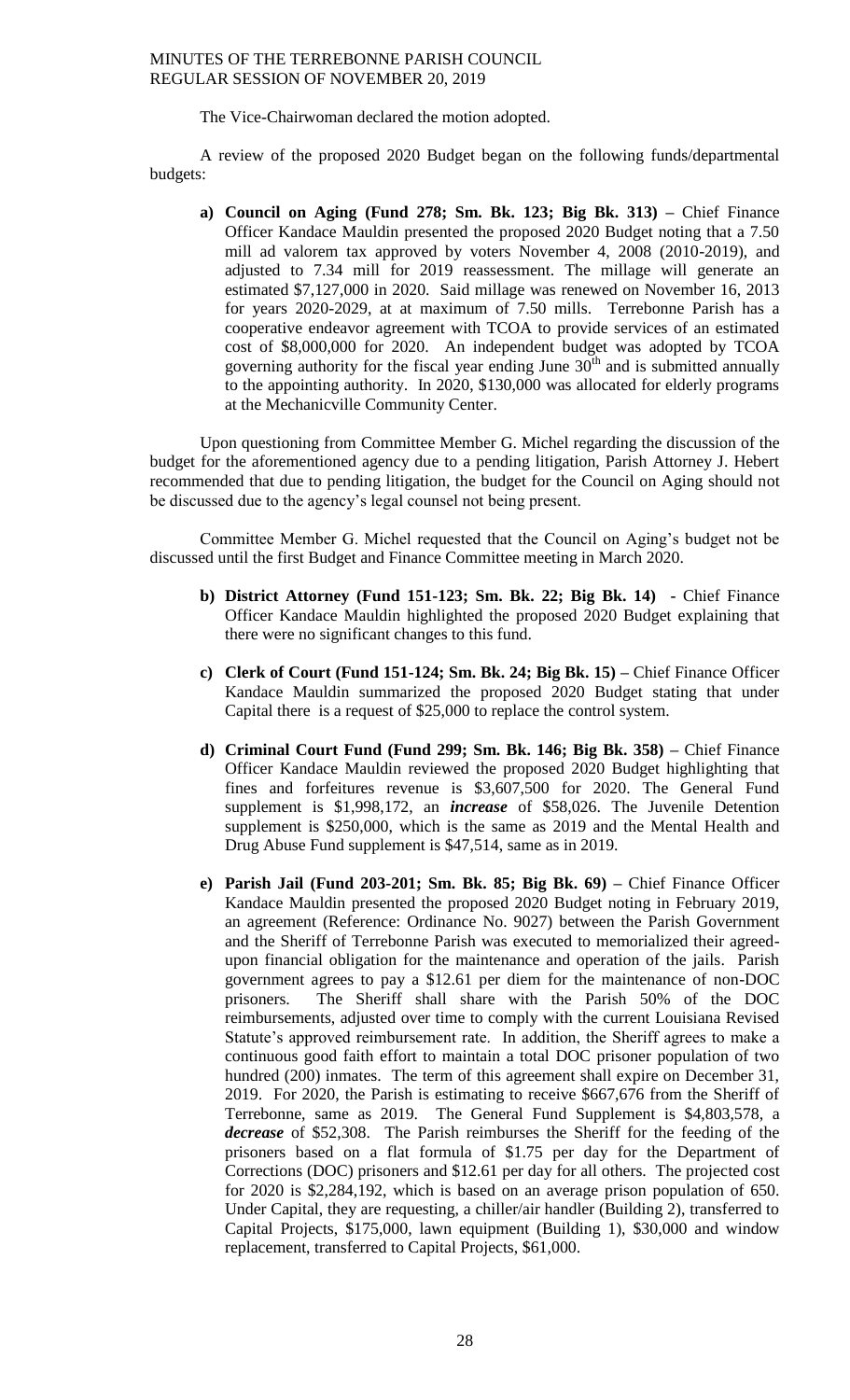Upon questioning from Committee Member D. W. Guidry, Sr. regarding the monies allocated to TPSO for compensation, Chief Finance Officer K. Mauldin explained that the monies (\$12.61 per day) is part of the agreement just discussed for the maintenance of non-DOC inmates; stating that the per diem is supposed to cover any type of necessities other than the feeding and the medical needs of the prisoners. She explained that the money allocated to TPSO is for housing inmates, protecting inmates and supervising the inmates.

Committee Member D. W. Guidry, Sr. requested that Administration research whether or not the parish could and should be compensated at 100% instead of the 50% from the Terrebonne Parish Sheriff's Office.

**f) Parish Jail Medical Department (Fund 203-202; Sm. Bk. 86; Big Bk. 72)–** Chief Finance Officer Kandace Mauldin summarized the proposed 2020 Budget stating that the Parish currently contracts with the Haydel Clinic for physician's care at \$90,000 per year. With the inclusion of dental care, ambulance and hospital care, the medical services are estimated to be \$186,196 for 2020; and prescriptions and OTC medications, \$190,000. On July 8, 2016, the Parish entered into an Intergovernmental agreement with Terrebonne Parish Sheriff's Office (TPSO) for the medical administrator to become an employee of TPSO. TPCG reimburses TPSO for the actual base salary paid to the Medical Administrator by TPSO only for those services rendered to the Parish under the agreement. Under Personnel, they are eliminating one (1) E.M.T., Grade 107. Under Capital, they are requesting computers, \$6,000.

Terrebonne Parish Medical Administrator R. Neil explained that they are eliminating one E.M.T. position because the position was created when there was an all women's jail facility which is no longer in existence.

Upon questioning from Committee Vice-Chairwoman C. Duplantis-Prather regarding the reopening the all women's jail facility, Mr. Neil explained that there is no need to reopen the facility at this time, but they will consider reopening it if the need arises.

Upon questioning from Committee Member J. Navy, Mr. Neil responded by saying that he has enough personnel on staff and that the eliminated position was for the all women's jail that is no longer needed.

**g) Police Department (Fund 204-211; Sm. Bk. 89; Big Bk. 80) -** Chief Finance Officer Kandace Mauldin reviewed that the proposed 2020 Budget highlighting that ad valorem taxes are proposed for 2019 in the amount of \$4,467,620 from the levy of 6.20 mill (City Alimony Tax as adjusted for 2019 reassessment), 5.08 mills City Fire Protection, and 5.08 mills City Police Protection approved by voters on November 7, 2006, (2009-2018), and renewed November 16, 2013 (2019-2028). In 1965, the Parish levied a 1% parishwide sales tax equally divided by the Parish Police Jury, City of Houma, and Parish School Board. The 1/3 City of Houma portion has been dedicated through the budget for use by the Public Safety Fund and is projected to generate \$7,244,000, a 1.2% *increase* from 2018 collections and a 1.0% *increase* from 2019 projections. The insurance occupational licenses in the City of Houma are proposed to collect \$815,000, a *decrease* of \$49,000. Occupational licenses (50% collected in the City), \$257,000, an *increase* of \$43,639. Court fines are proposed at \$95,000, a \$5,000 *decrease*. The General Fund Supplement is \$2,632,283 (a *decrease* of \$620,589). Under Capital, they are requesting computers, \$70,000 and vehicles, \$224,000. Under Personnel, they are eliminating three (3) Police Officer/Officer –  $1<sup>st</sup>$  Class, Grade P-1/P-2 and requesting a 2% adjustment across the board as mandated by State Law.

Upon questioning from Committee Member D. W. Guidry, Sr. regarding the other contracts in the Houma Police Department's budget, Police Chief D. Coleman explained that other contracts refers to copiers and other equipment contracts He explained that the item public safety promotions is for recruiting and promotions held around the holidays and other events.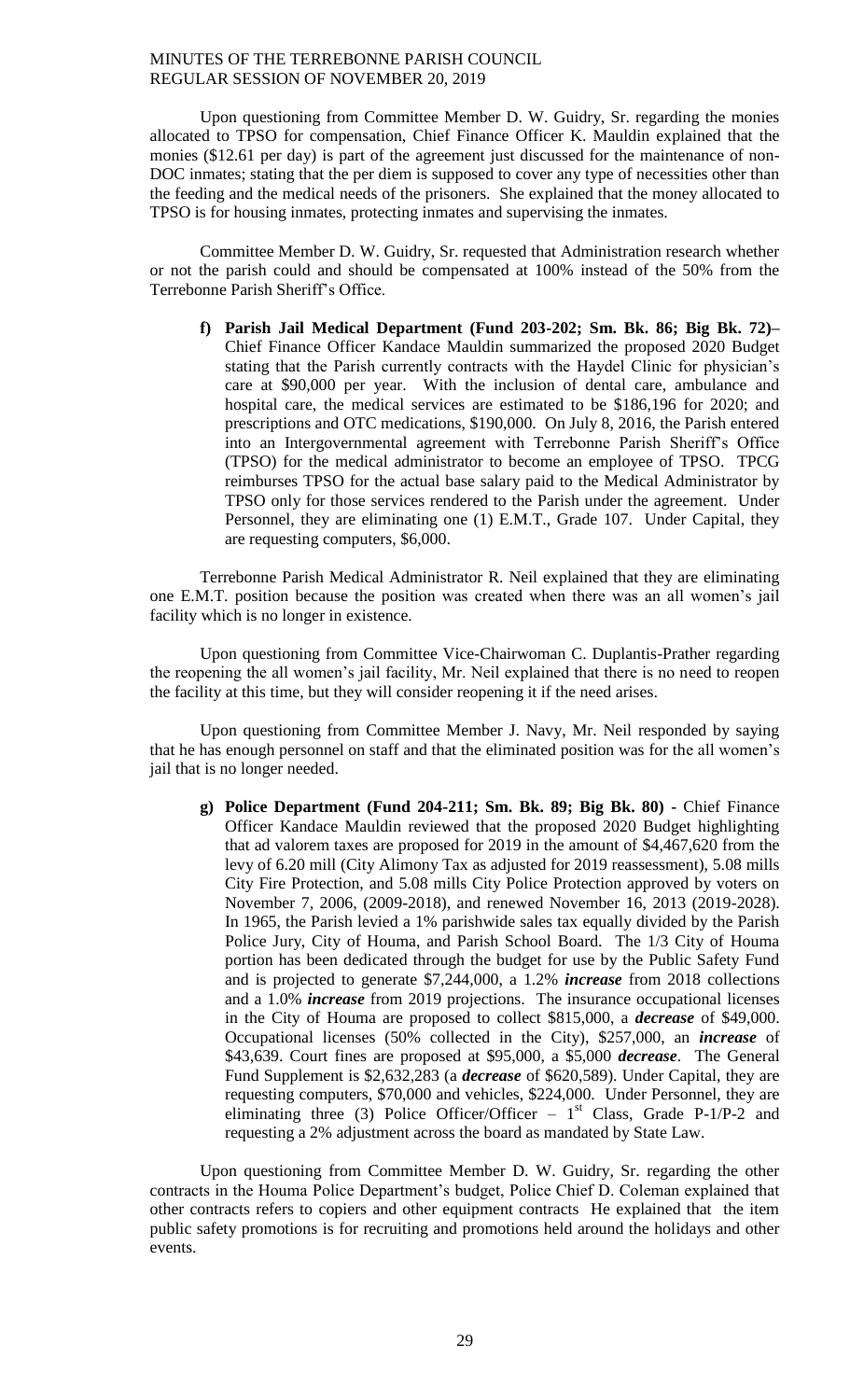Committee Member G. Michel requested that Administration reduce the amount of funding being transferred from the Utilities Fund to the General Fund by \$500,000.

Upon questioning from Committee Member J. Navy regarding the 2% state mandated pay increases for the Houma Police Department and the Houma Fire Department, Chief Finance Officer K. Mauldin explained that there are no additional cost of living increases in the 2020 budget. She stated that rededication of funds left over depends on what the millage call was for and what funds the additional monies would be going to.

Parish President G. Dove gave a brief power point presentation pertaining to the LEPA Unit 1 Power Plant in Morgan City and the cost associated with maintaining this unit. He stated that the funds used to power this plant is derived from the Utilities Fund and that the parish is losing money (\$16,814,439.49 to date) on this power plant because it has not been in operation for a number of months and has no benefit to the residents of Terrebonne Parish.

Discussion ensued with several Committee Members asking questioning regarding the LEPA contract and the cost per month to fund the Morgan City Power Plant that is now broken and in need of repair.

Parish Attorney J. Hebert explained that the Morgan City Power Plant is broken and the board has agreed to purchase a new turbine engine. He stated that the board is doing a revised bond millage to complete this repair and continued that this is the only alternative to getting the power plant back in working order. The discussion also included the matter of the review of re-directing millages that have a surplus to help fund the police and fire departments.

Committee Vice-Chairwoman C. Duplantis-Prather requested additional police patrol in District 5 due to an increase in crime.

**h) Fire Department (Fund204-222; Sm. Bk. 93; Big Bk. 84)** – Chief Finance Officer Kandace Mauldin presented the proposed 2020 Budget noting that at the State Firefighters' Retirement board meeting of February 28, 2019, the following rates were adopted,  $2018 - 26.50\%$ ,  $2019 - 27.75\%$ . Under Personnel, there is a request for a 2% adjustment across the board, as mandated by State Law, and the elimination of three (3) Firefighters, Grade F-1. Under Capital, they are requesting bunker gear - \$137,500, air packs - \$240,000 and computers - \$18,000.

Upon questioning from Committee Member D. W. Guidry, Sr. regarding the decrease in budgeted salaries and wages, Chief Finance Officer K. Mauldin explained that because of the elimination of the three firefighters, the budget was adjusted.

Houma Fire Chief K. Ward explained that the three positions that are being eliminated were open positions. He stated that they have the manpower to cover all shifts.

- **i) Public Works/Engineering (Fund 151-302; Sm. Bk. 52; Big Bk. 36)** Chief Finance Officer Kandace Mauldin highlighted the proposed 2020 Budget stating that there were no significant changes.
- **j) Public Works/FTA Grant Fund (Good Earth Transit) (Fund 237; Sm. Bk. 153; Big Bk. 194)** - Chief Finance Officer Kandace Mauldin summarized the proposed 2020 Budget highlighting that under Capital, a request for bus stop signs - \$3,000, service vehicle - \$53,500, security equipment - \$15,000 and other equipment - \$8,000.

Upon questioning from Committee Member S. Trosclair regarding the use of transit buses during the election to bring citizens to the polling places, Chief Finance Officer K. Mauldin explained that Administration would have to research this matter to see if it is legal to use the transit buses because of the federal funding that it receives for transportation services.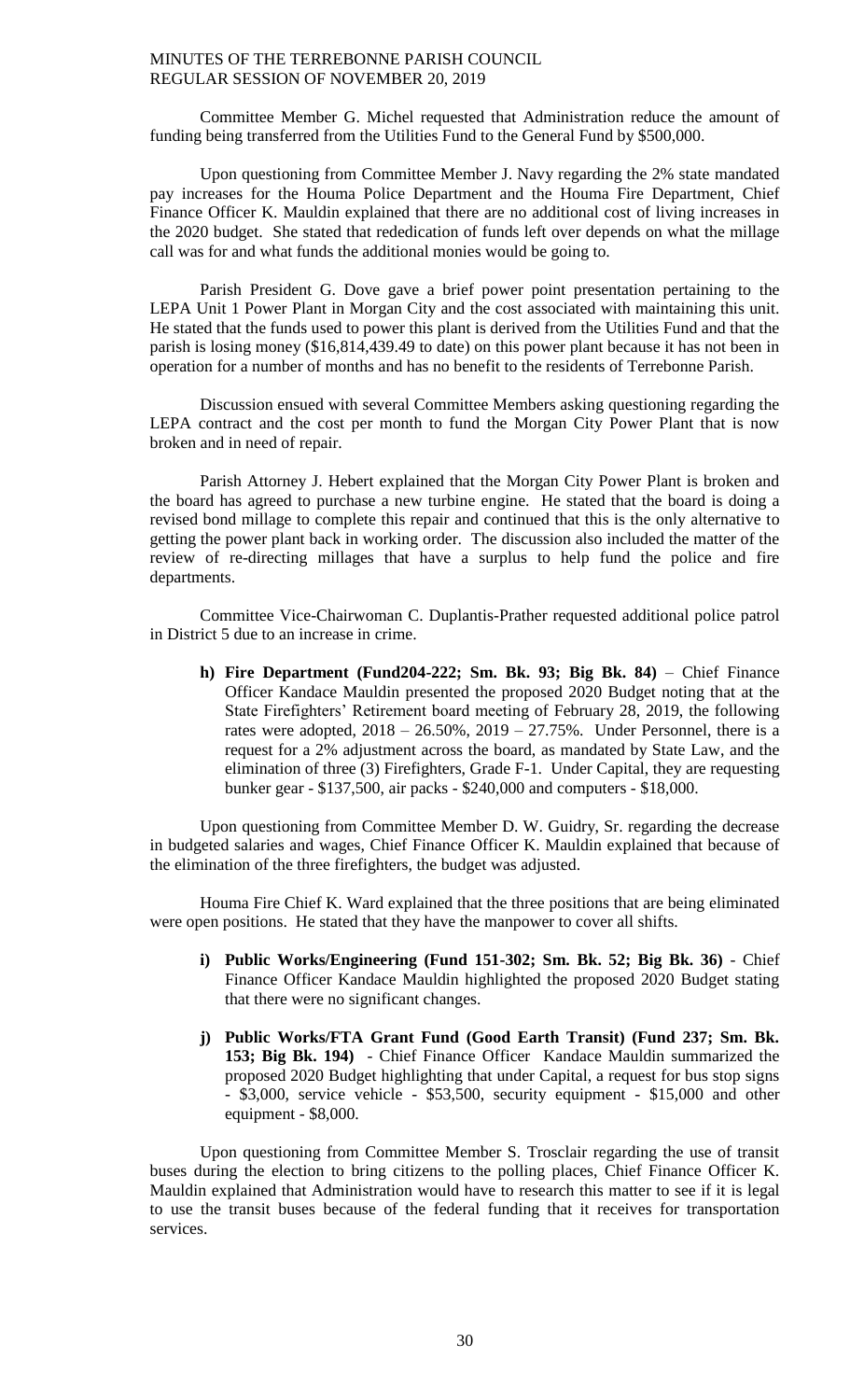Parish Attorney J. Hebert stated that there are specific instances when the transit buses can be used, such as established routes and line routes and added that they can research the matter of using Good Earth Transit during election time.

- **k) Public Works/FTA City of Thibodaux (Fund 238; Sm. Bk. 155; Big Bk. 209)**  Chief Finance Officer Kandace Mauldin presented the proposed 2020 Budget noting that under Capital, a request for bus stop signs, \$600.
- **l) Public Works/Federal Highway Admin. (Rural Transit) (Fund 240; Sm. Bk. 156; Big Bk. 230)** – Chief Finance Officer Kandace Mauldin highlighted the proposed 2020 Budget noting there were no significant changes.
- **m) Public Works/Parish Transportation Fund (Fund 250; Sm. Bk. 106; Big Bk. 241)** – Chief Finance Officer Kandace Mauldin summarized the proposed 2020 Budget highlighting that the revenues are subject to annual state appropriation; therefore, \$600,000 is estimated through the State's fiscal year end of June 30, 2020. Direct services for street repairs - \$1,600,000 are based on the estimated 2020 revenue through June  $30<sup>th</sup>$  and unallocated fund balance at December 31, 2019.

Upon questioning from Committee Member G. Michel regarding a reduction in the Parish Transportation Fund, Chief Finance Officer K. Mauldin explained that the reduction is because the 2020 funding from the state has decreased.

Upon questioning from Committee Member D. W. Guidry, Sr. regarding the decrease in the Transportation Fund, Chief Finance Officer K. Mauldin explained that \$600,000 has been budgeted and comes from state funding. She stated that the additional monies in the fund is carried over from budget year to budget year.

Public Works Director D. Rome explained that most of the funding in the Transportation Fund is already spent on projects, such as road repairs and bridge repairs.

**n) Public Works/Road and Bridge Fund (Fund 251; Sm. Bk. 107; Big Bk. 241)** – Chief Finance Officer Kandace Mauldin reviewed the proposed 2020 Budget explaining that in 1992, the voters of Terrebonne Parish approved a ¼% sales tax used to fund this division. The 2020 revenues are estimated at \$5,500,000, 1.2% *increase* for 2018 collection and a 1% *increase* from the 2019 projected collections. The General Fund supplements this division annually. The General Fund supplement is \$715,000. Their major operating expenditures are as follows: gasoline and oil, \$125,000, same as 2019, shells, \$200,000, an *increase* of \$40,000, urban street lights, \$168,320, same as 2019, grass cutting blvd., \$80,000, same as 2019, street repairs – contractors, \$1,162,621, same as 2019 and road inventory assessment, \$120,000, new for 2020. Under Capital (\$130,500), they are requesting computers, \$15,500, redecking the Dulac Pontoon Bridge, \$40,000 and the Pavement Marking Project, \$75,000. Under Personnel, they are eliminating one (1) Admin Coordinator I, Grade 104.

Upon questioning from Committee Member G. Michel regarding the maintenance of parish roads and infrastructure, Public Works Director D. Rome explained that an assessment need to be completed to determine how much funding would be needed to complete all the parish's road repairs. Mr. Rome stated that it would take approximately \$36 million dollars to repair everything. He continued that his department does annual maintenance on road and/or street repairs and noted that the bidding process is very tedious and the number of contractors are limited. Mr. Rome stated that some of the Road and Bridge staff is able to do some of the road and/or street repair but, the major projects have to be "bidded" out.

**o) Public Works/Drainage Tax Fund (Fund 252; Sm. Bk. 111; Big Bk. 250)** - Chief Finance Officer Kandace Mauldin presented the proposed 2020 Budget noting that in 1992, the voters of Terrebonne Parish approved a ¼% sales tax used to fund this division. The 2020 collections are estimated at \$5,500,000, 1.2% *increase* from 2018 collections and 1% *increase* from 2019 projected collections. On November 16, 2013, an ad valorem tax was renewed for years 2018-2027,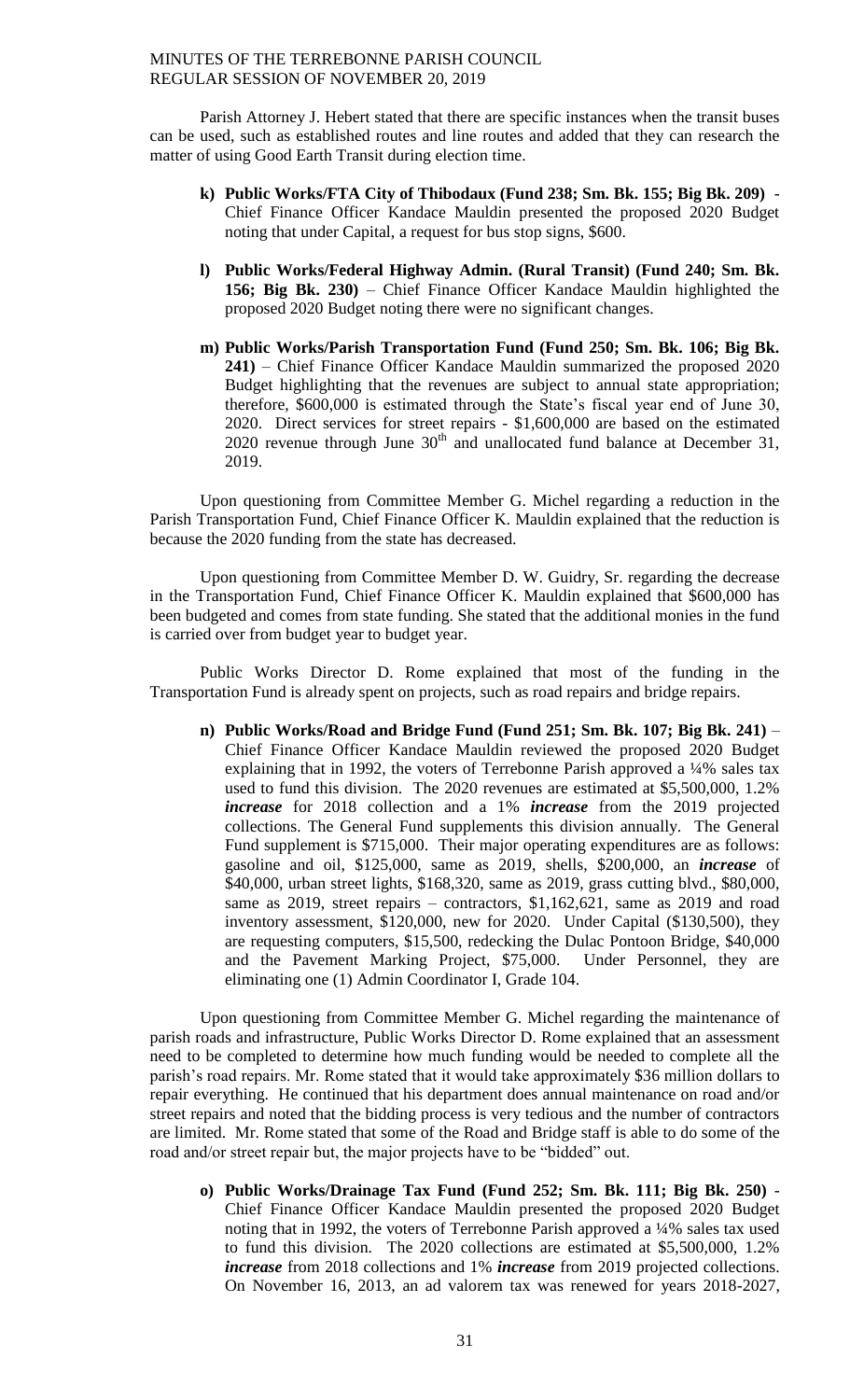(7.15 mills as adjusted for 2019 reassessment) which will generate an estimated \$6,933,826 for 2020. Their major operating expenditures: other contracts, \$1,200,000 privatization of lateral maintenance and expand on the acreage rotation as compared to in-house work force, \$85,000 *decrease,* gasoline and oil, \$350,000, an *increase* of \$50,000**,** diesel/pumps, \$846,998, a *decrease* of \$53,001, pump repairs, \$450,000, same as 2019, contractors repairs, \$300,000, same as 2019, canal and lateral ditch maintenance, \$80,000, same as 2019, collection canal cleaning, \$20,000, same as 2019 and permit monitoring, \$46,000, same as 2019. Under Personnel, they are eliminating one (1) part-time pump attendant, Grade 105. Under Capital (\$1,140,000), they are requesting computers, \$14,000, tandem axel dump truck, \$100,000, telemetry, \$300,000, portable pumps, \$200,000, pumps and motors, \$200,000, Savanne Road Levee and Water structure, \$166,000 and Savanne Road Containment Project, \$160,000.

**p) Public Works/Pollution Control (Fund 310/311; Sm. Bk. 171; Big Bk. 391) –** Chief Finance Officer Kandace Mauldin highlighted the proposed 2020 Budget stating that sewer collections for 2020 are estimated at \$7,505,500. Under Sewerage Collection, their major expenditures are as follows: Utility cost is \$495,000, same as 2019. 2.25% collection fees of all sewerage revenue collected by Consolidated Waterworks, \$160,000, same as 2019, sewer pump repairs, \$80,000, same as 2019 and contractor's repairs, \$172,000, same as 2019. Under Capital (Total \$1,405,000), they are requesting rebuilding Texas, SouthMoss, Grand and Cleveland Lift stations, \$980,000, four (4) pump control panel replacements, \$125,000, rebuild (in-house) Mary Hughes, Grand Caillou, Pontiff and Engeron Lift Station, \$300,000. Under Treatment Plant Department, under Personnel, they are eliminating one (1) WWTP Operators, Grade 105 and they are adding one (1) Sr. WWTP Operators, Grade 108. Under Capital (\$252,000), they are requesting equipment North Plant, \$75,000, North Plant Aerator replacement and installation, \$75,000, North Plant tank valve replacement, \$65,000, water system, \$30,000 and lab equipment, \$7,000. Under Pollution Control Administration, under Capital (Total \$16,500), they are requesting computers, \$16,500. Under Sewerage Capital Additions, under Capital (Total \$1,565,000), they are requesting infiltration/inflow elimination, \$315,000 and Phase I Gum Force Main replacement, \$1,250,000. Under the Bond Sinking Fund, \$125,907 of principal interest was paid in 2019 and \$133,457 proposed for 2020.

Upon questioning from Committee Member D. W. Guidry, Sr. regarding the Sewer Fund intake, Chief Finance Officer K. Mauldin explained that the millage for sewage collection allows the parish to transfer to Solid Waste services as well and stated that that is where the difference in the fund is coming from.

Committee Vice-Chairwoman C. Duplantis-Prather asked the Public Works Department to look into the maintenance of the lift station on Lisa Park/Hollywood Road area, as well as the back of Southern Ave., because of the problems the area is experiencing when it rains.

Public Works Director D. Rome explained that the aforementioned area is on the telemetry system, and the parish is able to monitor the amount of water flowing into the neighborhood.

Committee Vice-Chairwoman C. Duplantis-Prather thanked the Public Works Department for all of the work that they do in and around Terrebonne Parish.

- **q) Public Works/Fleet Maintenance (Fund 395; Sm. Bk. 208; Big Bk. 452) -** Chief Finance Officer Kandace Mauldin summarized the proposed 2020 Budget highlighting that their major funding source of \$1,150,527 is user fees charged to user departments.
- **r) Capital Projects (Fund 600's; Sm. Bk. 231; Big Bk. 513)** Chief Finance Officer Kandace Mauldin reviewed the proposed 2020 Budget explaining that City Court Building Fund – proposed General Fund \$30,000. Under the Parishwide Drainage Construction Fund, the Bayou Terrebonne Pump Station – proposed,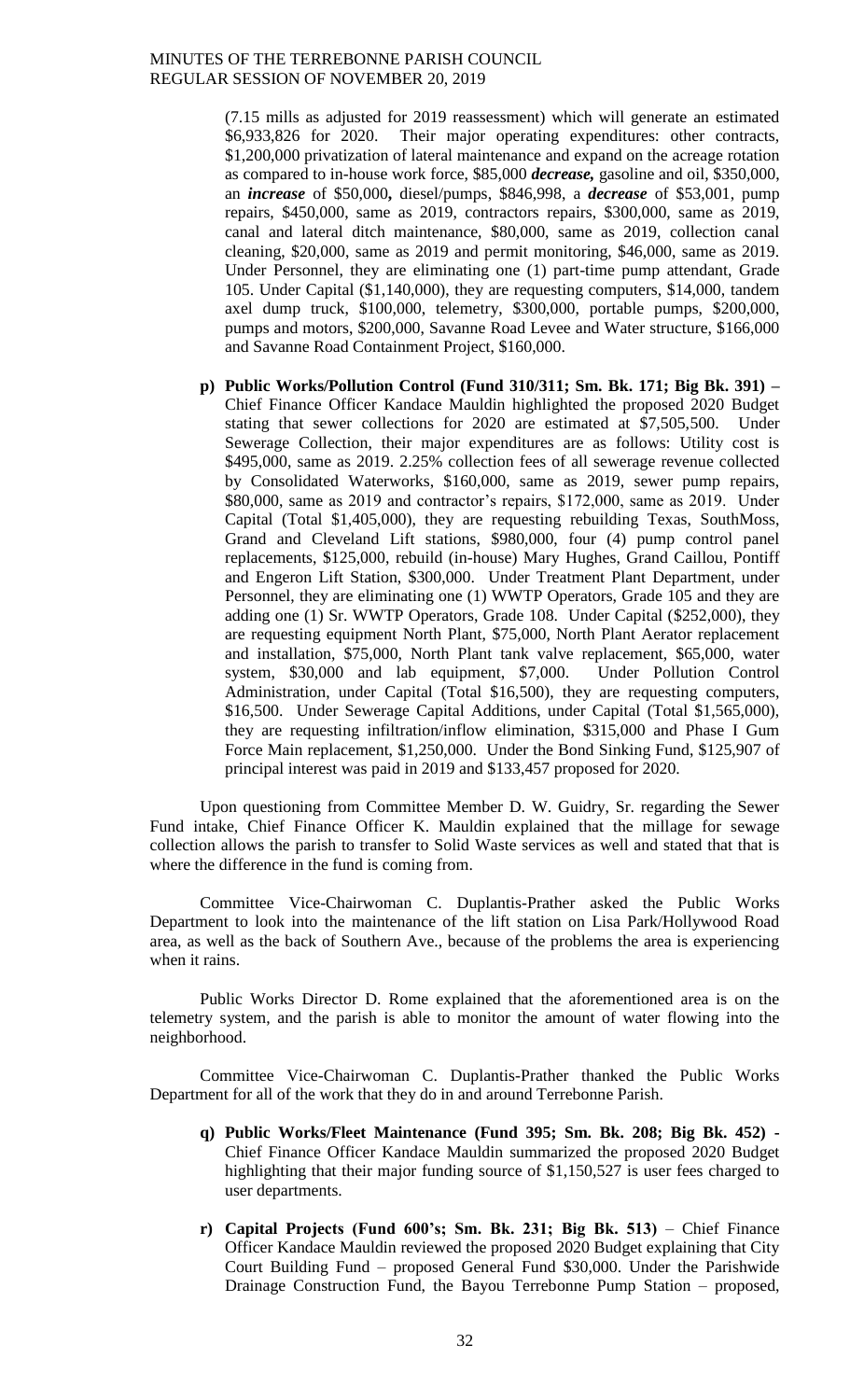> Capital Projects Control Fund - \$200,000, Elliot Jones Pump Station – proposed, Capital Projects Control Fund \$69,835. Under the Road Construction Fund, the 5-Year Capital Outlay highlights are as follows: Hollywood Road Extension Bridge – Proposed, ¼% Capital Sales Tax Fund - \$34,165, Road and Bridge Construction Fund –\$195,000, General Obligation Bonds - \$50,000 and 2005 Sales Tax Construction Fund - \$80,250. The Asphalt Overlay Project – Proposed, ¼% Capital Sales Tax Fund - \$400,000.

Chief Finance Officer K. Mauldin stated that \$60,000 was omitted from the 2020 proposed budget and should be added to fund the Waterlife pavilion and Amphitheater; also stating that Administration wants to use some of the funding for a musical, arts and culture are for the Downtown Houma area.

Upon questioning from Committee Member G. Michel regarding the projected income versus the projected spending, Chief Finance Officer K. Mauldin explained that she would have to research where the revenue is coming from and where the expenses are being derived from and present the Council with an answer. She also explained that each fund is reviewed individually and depends on the variables in the fund as it relates to the projected and the actual.

Committee Member G. Michel suggested that a plan for the budget process be considered so that the budget can be reviewed more in detail.

Committee Member J. Navy stated that he has been in contact with Raisin' Cane and Planning and Zoning Director C. Pulaski regarding the revitalization of the East Houma Airbase and requests around \$60,000 be budgeted to implement a dog park (to be funded inhouse), \$20,000 for the shades and benches for the Airbase Splash Park, \$30,000 for the African American Museum for an elevator lift and \$25,000 to be placed back in the budget for the West Houma After School Enrichment Program.

Planning and Zoning Director C. Pulaski explained that the planning and engineering for the East Houma Airbase dog park can be done in-house in conjunction with the Public Works Department as long as the figure does not exceed a certain amount.

Mr. G. Michel moved, seconded by Mr. S. Dryden, "THAT, the Budget and Finance Committee introduce an ordinance to adopt the 2020 Operations and Maintenance Budget, and the Five-Year Capital Improvements budget, of the Terrebonne Parish Consolidated Government, as presented by the Parish President and further amended by the Terrebonne Parish Council; to amend the Parish Compensation Plan for new and/or adjusted positions; and to address other matters relative thereto and call a public hearing on said matter on December 4, 2019 at 6:30 p.m."

The Vice-Chairwoman called for the vote on the motion offered by Mr. G. Michel. THERE WAS RECORDED: YEAS: S. Dryden, C. Duplantis-Prather, D. W. Guidry, Sr., A. Marmande, D. J Guidry, S. Trosclair, J. Navy, A. Williams and G. Michel. NAYS: None. ABSENT: None. The Vice-Chairwoman declared the motion adopted.

Mr. J. Navy moved, seconded by Mr. A. Marmande, "THAT, there being no further business to come before the Budget & Finance Committee, the meeting be adjourned."

The Vice-Chairwoman called for the vote on the motion offered by Mr. J. Navy. THERE WAS RECORDED: YEAS: S. Dryden, C. Duplantis-Prather, D. W. Guidry, Sr., A. Marmande, D. J Guidry, S. Trosclair, J. Navy, A. Williams and G. Michel. NAYS: None. ABSENT: None. The Vice-Chairwoman declared the motion adopted and the meeting was adjourned at 8:37 p.m.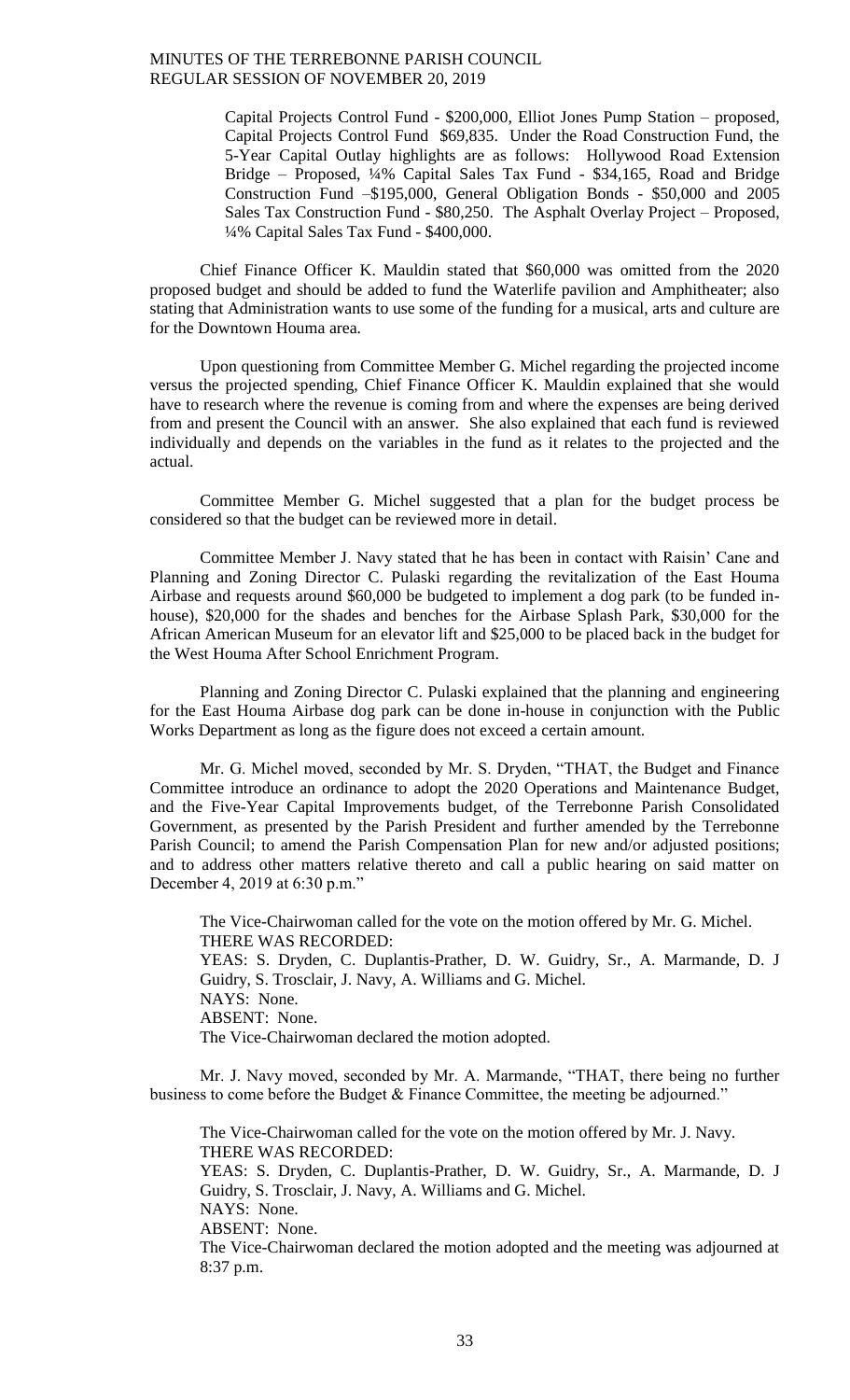Christa Duplantis-Prather Vice-Chairwoman

Tammy E. Triggs, Sr. Minute Clerk

Ms. C. Duplantis-Prather moved, seconded by Mr. S. Dryden, "THAT the Council accept and ratify the minutes of the Budget and Finance Committee meeting held on 11/18/19." **(\*MOTION VOTED ON AFTER BRIEF DISCUSSION)**

Upon Council Member J. Navy's request, the Chairwoman recognized Ms. Kandace Mauldin, Chief Financial Officer, who clarified that the Houma Police Chief and Houma Fire Chief positions were not included on the executive pay scale increases as the positions are treated as separate groups with regards to the Parish's pay scale and would provide greater detail regarding the differentiation on the following day.

**\***The Chairwoman called for a vote on the motion offered by Ms. C. Duplantis-Prather.

THERE WAS RECORDED:

YEAS: S. Dryden, C. Duplantis-Prather, D. W. Guidry, Sr., D. J. Guidry, S. Trosclair, J. Navy, A. Williams, and G. Michel. NAYS: None. ABSENT: A. Marmande. The Chairwoman declared the motion adopted.

Ms. C. Duplantis-Prather moved, seconded by Mr. D. J. Guidry, "THAT the Council approve the following street light list:

### **STREET LIGHT LIST 11-20-19**

INSTALL POLE & STREET LIGHT IN FRONT OF 219 ESTATE DRIVE; ENTERGY; RLD #3A; C. DUPLANTIS-PRATHER; DISTRICT 5."

The Chairwoman called for a vote on the motion offered by Ms. C. Duplantis-Prather. THERE WAS RECORDED: YEAS: S. Dryden, C. Duplantis-Prather, D. W. Guidry, Sr., D. J. Guidry, S. Trosclair, J. Navy, A. Williams, and G. Michel. NAYS: None. ABSENT: A. Marmande. The Chairwoman declared the motion adopted.

Ms. C. Duplantis-Prather moved, seconded by Mr. S. Trosclair, "THAT the Council hold nominations open for the one vacancy on the Bayou Blue Fire Protection District Board."

The Chairwoman called for a vote on the motion offered by Ms. C. Duplantis-Prather. THERE WAS RECORDED: YEAS: S. Dryden, C. Duplantis-Prather, D. W. Guidry, Sr., D. J. Guidry, S. Trosclair, J. Navy, A. Williams, and G. Michel. NAYS: None. ABSENT: A. Marmande. The Chairwoman declared the motion adopted.

Ms. C. Duplantis-Prather moved, seconded by Mr. D. W. Guidry, Sr., "THAT the Council hold nominations open for the one vacancy on the Bayou Cane Fire Protection District Board."

The Chairwoman called for a vote on the motion offered by Ms. C. Duplantis-Prather. THERE WAS RECORDED: YEAS: S. Dryden, C. Duplantis-Prather, D. W. Guidry, Sr., D. J. Guidry, S. Trosclair, J. Navy, A. Williams, and G. Michel. NAYS: None. ABSENT: A. Marmande.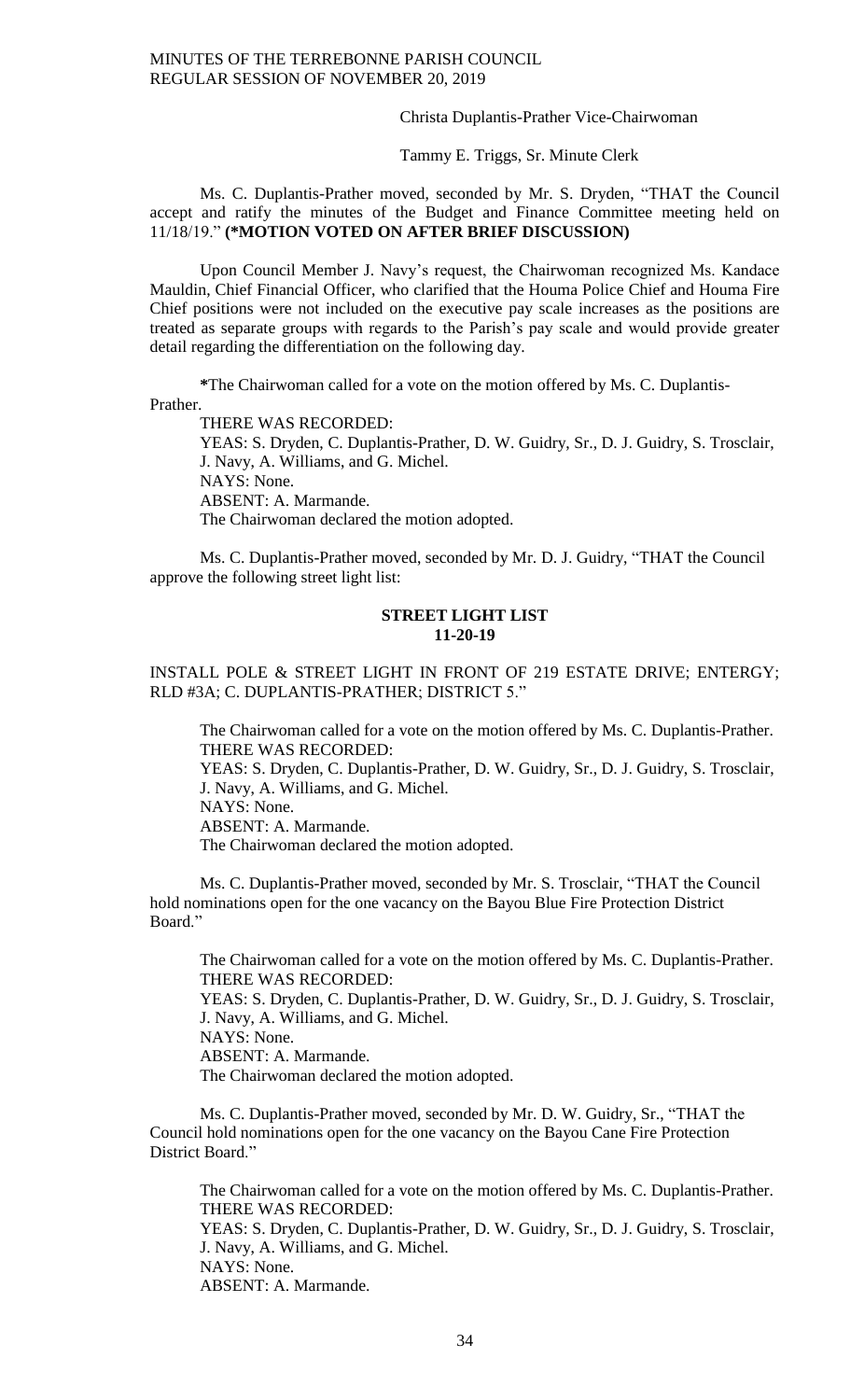The Chairwoman declared the motion adopted.

Mr. G. Michel moved, seconded by Mr. S. Dryden, "THAT the Council hold nominations open for the three vacancies on the Terrebonne Parish Tree Board."

The Chairwoman called for a vote on the motion offered by Mr. G. Michel. THERE WAS RECORDED: YEAS: S. Dryden, C. Duplantis-Prather, D. W. Guidry, Sr., D. J. Guidry, S. Trosclair, J. Navy, A. Williams, and G. Michel. NAYS: None. ABSENT: A. Marmande. The Chairwoman declared the motion adopted.

Mr. G. Michel moved, seconded by Mr. D. W. Guidry, Sr., "THAT the Council open nominations for the three expiring terms on the Library Board of Control, nominate Ms. Alberta Adams, Mr. L. P. Bordelon, III, and Ms. Rosa Pitre, close nominations, and reappoint Ms. Adams, Mr. Bordelon, and Ms. Pitre to serve another term on the aforementioned board."

The Chairwoman called for a vote on the motion offered by Mr. G. Michel. THERE WAS RECORDED: YEAS: S. Dryden, C. Duplantis-Prather, D. W. Guidry, Sr., D. J. Guidry, S. Trosclair, J. Navy, A. Williams, and G. Michel. NAYS: None. ABSENT: A. Marmande. The Chairwoman declared the motion adopted.

Mr. S. Trosclair moved, seconded by Mr. S. Dryden, "THAT the Council hold nominations open for the one expiring term on the Recreation District No. 3A Board."

The Chairwoman called for a vote on the motion offered by Mr. S. Trosclair. THERE WAS RECORDED: YEAS: S. Dryden, C. Duplantis-Prather, D. W. Guidry, Sr., D. J. Guidry, S. Trosclair, J. Navy, A. Williams, and G. Michel. NAYS: None. ABSENT: A. Marmande. The Chairwoman declared the motion adopted.

Ms. C. Duplantis-Prather moved, seconded by Mr. G. Michel, "THAT the Council open nominations for the two expiring terms on the Houma-Terrebonne Regional Planning Commission, nominate Mr. Jeremy Kelly, Mr. Clarence Williams, Mr. Robbie Liner, and Mr. Barry Soudelier, close nominations, and that a voice vote of the Council be taken to determine who will fill said Council appointment vacancies."

The Chairwoman called for a vote on the motion offered by Ms. C. Duplantis-Prather. THERE WAS RECORDED: YEAS: S. Dryden, C. Duplantis-Prather, D. W. Guidry, Sr., D. J. Guidry, S. Trosclair, J. Navy, A. Williams, and G. Michel. NAYS: None. ABSENT: A. Marmande. The Chairwoman declared the motion adopted.

Voting to appoint Mr. Kelly Ms. C. Duplantis-Prather Mr. G. Michel

Voting to appoint Mr. Williams Mr. J. Navy Ms. A. Williams Mr. G. Michel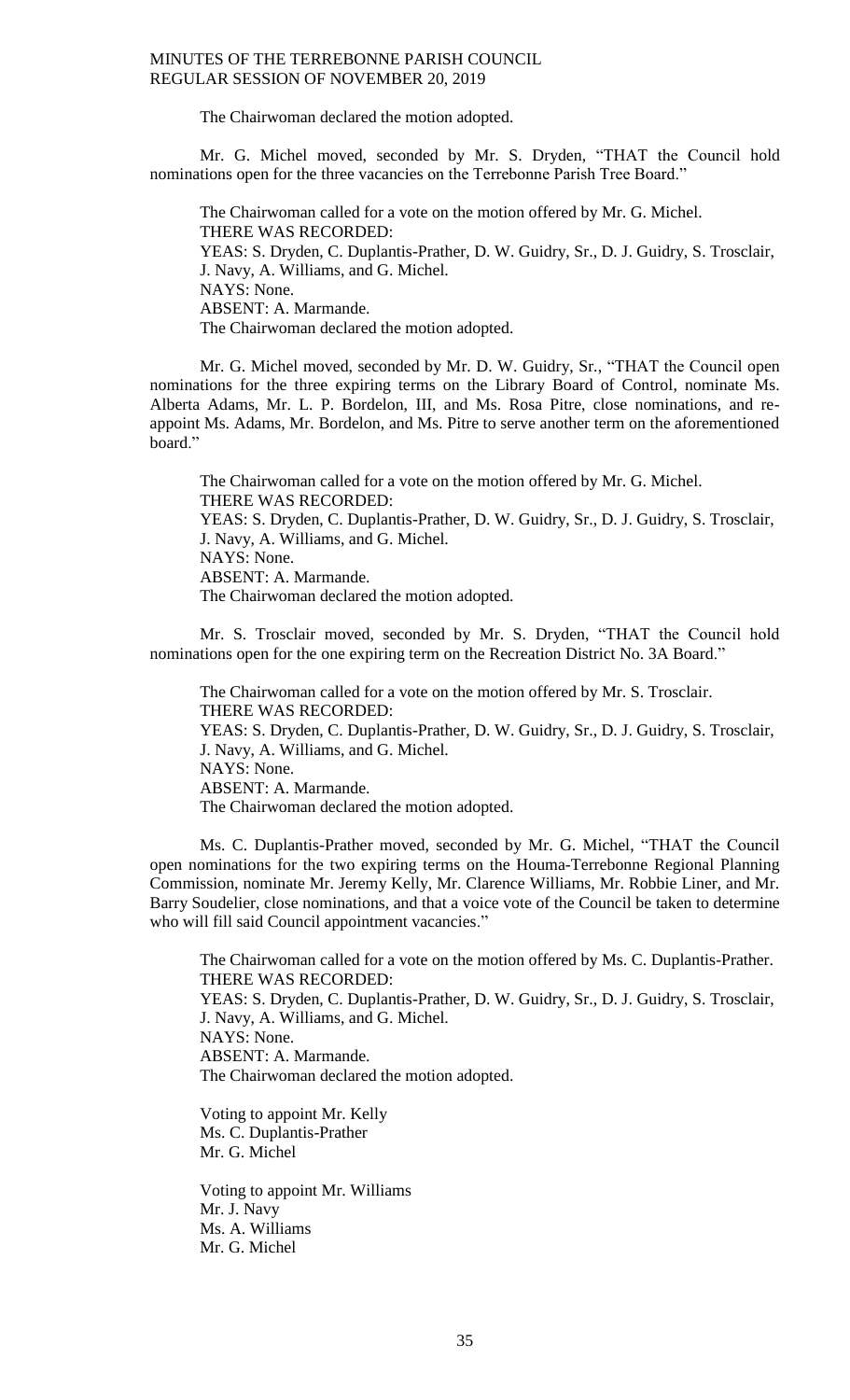Voting to appoint Mr. Liner Mr. S. Dryden Mr. D. W. Guidry, Sr. Mr. D. J. Guidry Mr. S. Trosclair Ms. A. Williams

Voting to appoint Mr. Soudelier Mr. S. Dryden Ms. C. Duplantis-Prather Mr. D. W. Guidry, Sr. Mr. D. J. Guidry Mr. S. Trosclair Mr. J. Navy

Minute Clerk K. Hampton tallied the results and they were recorded as follows: two (2) votes for Mr. Kelly, three (3) votes for Mr. Williams, five (5) votes for Mr. Liner, and six (6) votes for Mr. Soudelier.

The Chairwoman announced that, as per the above voice vote, Mr. Liner and Mr. Soudelier were appointed to serve on the Houma-Terrebonne Regional Planning Commission.

The Chairwoman announced that there would be one expiring term on the South Central Human Services Authority.

Council Member S. Trosclair encouraged the public to keep all active military, veteran, law enforcement, firefighters, and first responders in their thoughts and prayers daily.

Council Member C. Duplantis-Prather encouraged the public to have their pets spayed or neutered in order to control the pet population.

The Chairwoman wished the public a Happy Thanksgiving and encouraged them to share the blessings of the season with their families.

Council Member D. J. Guidry announced that a free Thanksgiving dinner on Thanksgiving Day would be offered at the Ward 7 Citizen's Club in Chauvin from 11:00 a.m. to 1:00 p.m. and encouraged the public to attend.

Council Member G. Michel encouraged the public to practice caution while driving as children would be out of school the following week for the Thanksgiving holiday.

Mr. G. Michel moved, seconded by Mr. D. J. Guidry, "THAT, there being no further business to come before the Council, the meeting be adjourned."

The Chairwoman called for a vote on the motion offered by Mr. G. Michel. THERE WAS RECORDED: YEAS: S. Dryden, C. Duplantis-Prather, D. W. Guidry, Sr., D. J. Guidry, S. Trosclair, J. Navy, A. Williams, and G. Michel. NAYS: None. ABSENT: A. Marmande. The Chairwoman declared the motion adopted and the meeting was adjourned at 7:00

p.m.

# KEITH M. HAMPTON, MINUTE CLERK

/s/ARLANDA J.WILLIAMS, CHAIRWOMAN TERREBONNE PARISH COUNCIL

\_\_\_\_\_\_\_\_\_\_\_\_\_\_\_\_\_\_\_\_\_\_\_\_\_\_\_\_\_\_\_\_\_\_\_\_\_\_\_\_\_